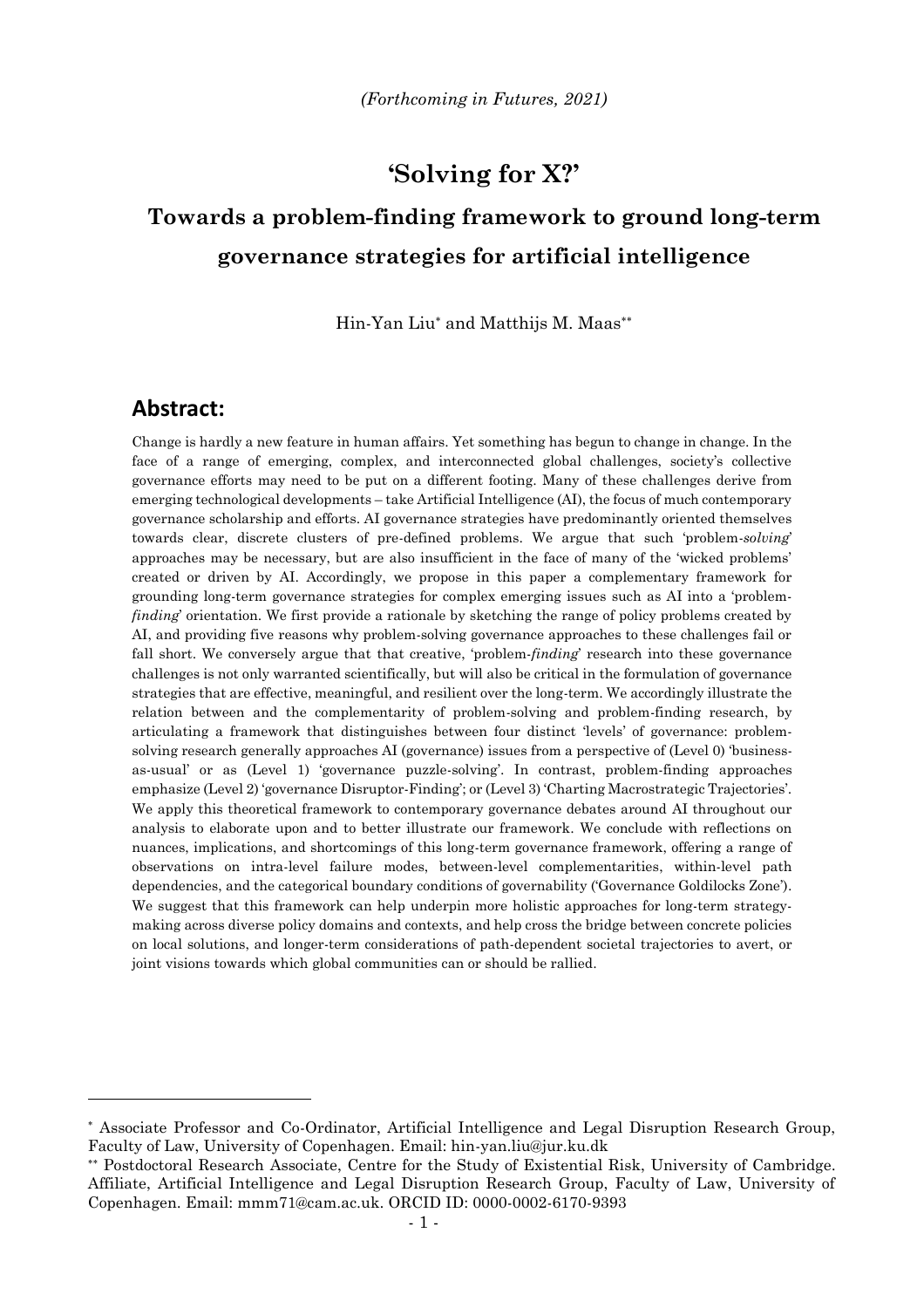### **Introduction**

Change is not a new feature in human affairs. Nor is the need for some forms of governance in response to ongoing, and at times challenging, developments. Yet over the last two centuries, and acutely within the last few decades, something has begun to change in change. Daniel Deudney has observed how "the emergence and global spread of a modern civilization devoted to expanding scientific knowledge and developing new technologies has radically increased the rate, magnitude, complexity, novelty, and disruptiveness of change" (Deudney 2018, 223). Accelerating climate collapse feedback loops are driven by economic and industrial systems intimately intertwined with fossil fuel energy extraction (Di Muzio 2015); arsenals of nuclear weapons are held at hair-trigger launch alert, under a continuous state of functional 'thermonuclear monarchy' (Scarry 2016); highly interlinked and efficient global supply chains, transport networks, and economies prove acutely vulnerable to pandemics; and emerging and potentially catastrophic risks from new technologies (Bostrom and Cirkovic 2008; Bostrom 2013; see also Rayfuse 2017) ensure that our global society is increasingly grasped in the throes of 'turbo change' (Deudney 2018, 223; Rosa 2013). Accordingly, an array of new technologies are reshaping the stakes and rapidity of the societal, strategic, and even geophysical and ecosystem changes which we must manage, both today and over the long-term. The renowned biologist E.O. Wilson once playfully quipped that "The real problem of humanity is the following: we have paleolithic emotions; medieval institutions; and god-like technology" (E. O. Wilson 2009)*.* If that is so, can the diverse elements and processes constituting global governance evolve along with the changing stakes and nature of the challenge?

A key question for any broader project examining how 'strategy' ought to be generally reconfigured within society's complex networks of communities, organizations, or systems in order to adopt meaningful and effective long-term perspectives (van Assche et al. 2020) concerns how governance needs to be reoriented towards the long-term perspectives that flow from these urgent and unpredictable technological challenges. Moreover, the question may prove particularly salient and critical in the technological context. In the coming decades, existing governance instruments may well face a historical 'inflection point' in their relation to this series of emerging and 'converging' technologies (Pauwels 2019). Our capacity to collectively manage our relationship to such technologies, such as artificial intelligence (AI), may prove to be both a key objective for, and a key stress (or litmus) test of, our governance regimes. How or why might we have to adapt or replace governance systems in the face of the 'technology tsunami' (Danzig 2017)? Of course, this is not to say that we cannot influence, channel, or resist such technological shocks—indeed, contrary to frequent depictions of the regulatory 'pacing problem' (e.g. Marchant 2011; Hagemann, Huddleston, and Thierer 2018), it should be kept in mind that governance structures also provide the landscape that shapes and guides technological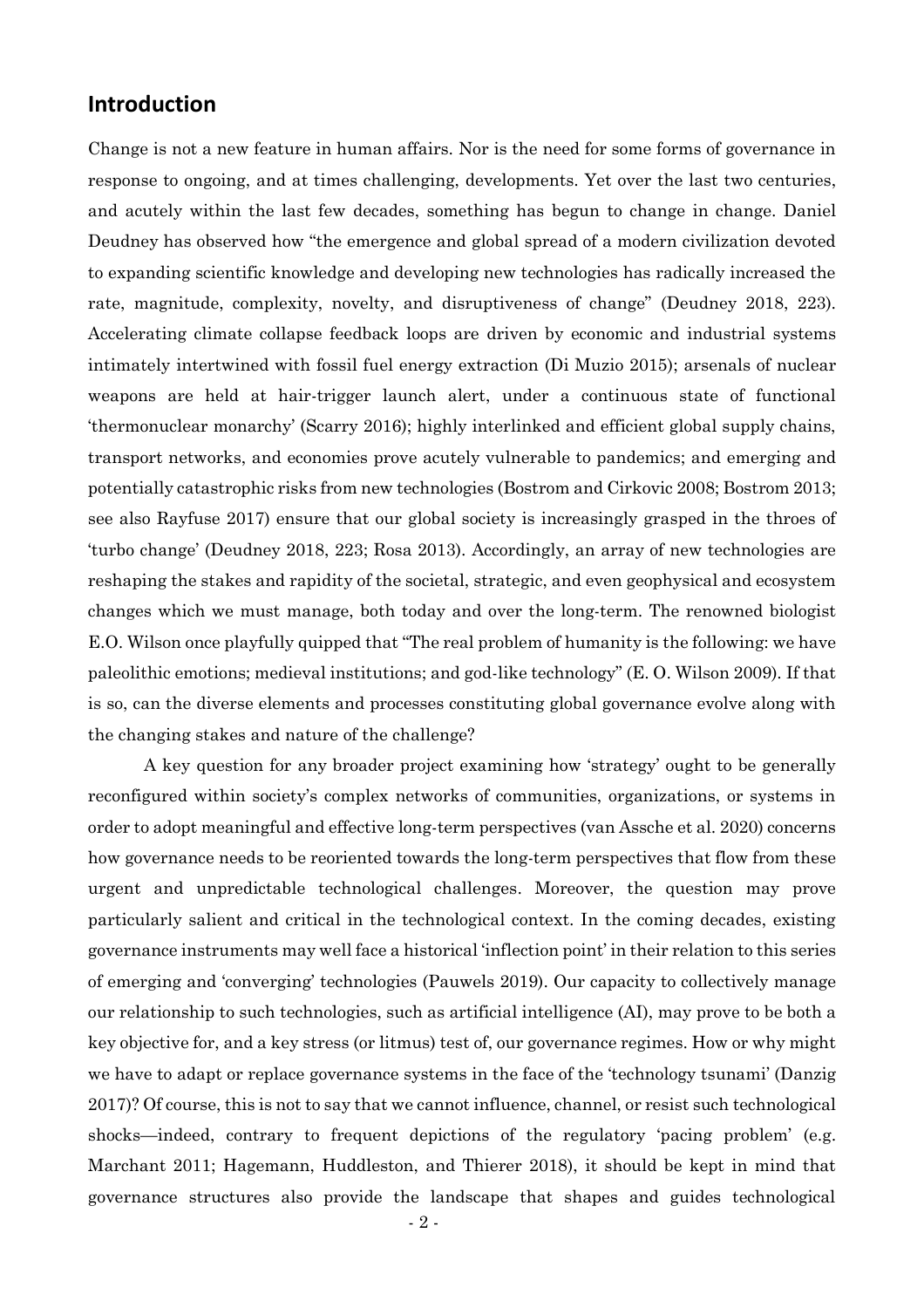development, such that we do not need to resign ourselves to reactively responding to shocks (Crootof and Ard 2021, 12) but can also seek to shape paths of development in advance. Faced with a 'tsunami', we need not just worry around how to manage or weather it, but also about how we might channel or even surf it.

Nonetheless, how might we go about making such governance changes? How can we ensure that we do not find ourselves "addressing twenty-first century challenges with twentieth-century laws" (Jensen 2014, 253) and why might such extant approaches prove problematic in the first place? We face an increasingly complex historical challenge of evolving our governance systems—or, if necessary, developing new ones—to be up to the task of responsibly managing this array of potent challenges, and to do so not just for the near-, but also for the long-term.

This paper questions the premise that the extant regulatory and governance orders will remain fully intact and functional throughout the turbulent period ushered in by complex, 'transversal' emerging issues (see Morin et al. 2019). It does so taking its departure from one of these trend-drivers—artificial intelligence. We argue that AI and its applications will outfox contemporary regulatory and governance orders. Specifically, AI holds the potential to reveal, enable, or drive society towards new regulatory and governance equilibria, and is thus a prime candidate for triggering regulatory disruption. Again, this is not to say that we have to be merely reactive: we can and must influence and shape patterns of regulatory disruption; however, to do so, we have to be aware of the dynamics, pathways, and vectors of change (Liu et al. 2020).

What does this reveal? We argue that an underlying problem lies in the fact that many contemporary regulatory and governance orders (and their respective academic fields) continue to implicitly adopt or manifest problem-*solving* orientations. In other words, regulation and governance are endeavours that respond to recognised, defined, and compartmentalised problems. Overlooked in such an orientation, however, are the inherent and contingent limitations that needlessly straight-jacket the endeavour. By prematurely settling upon an overly and necessarily narrow, and somewhat contingent, range of issues to be addressed these problem-solving efforts may increase the probability of a turbulent or even catastrophic transition towards an AI-permeated world.

Accordingly, our aim in this paper is to shed light on the potential of, and prospects for a problem*-finding* orientation for formulating and anchoring long-term strategy assemblages for the governance of AI—strategies that take stock of the ways in which the processes, instruments, assumptions and even aims of existing governance orders will be shaped and disrupted by AI. Thus our overarching aim in this paper is to chart the underexplored terrain beyond the boundaries of current problem*-solving* regulatory and governance debates. By actively and systematically searching the potential problem-space opened up by AI, this paper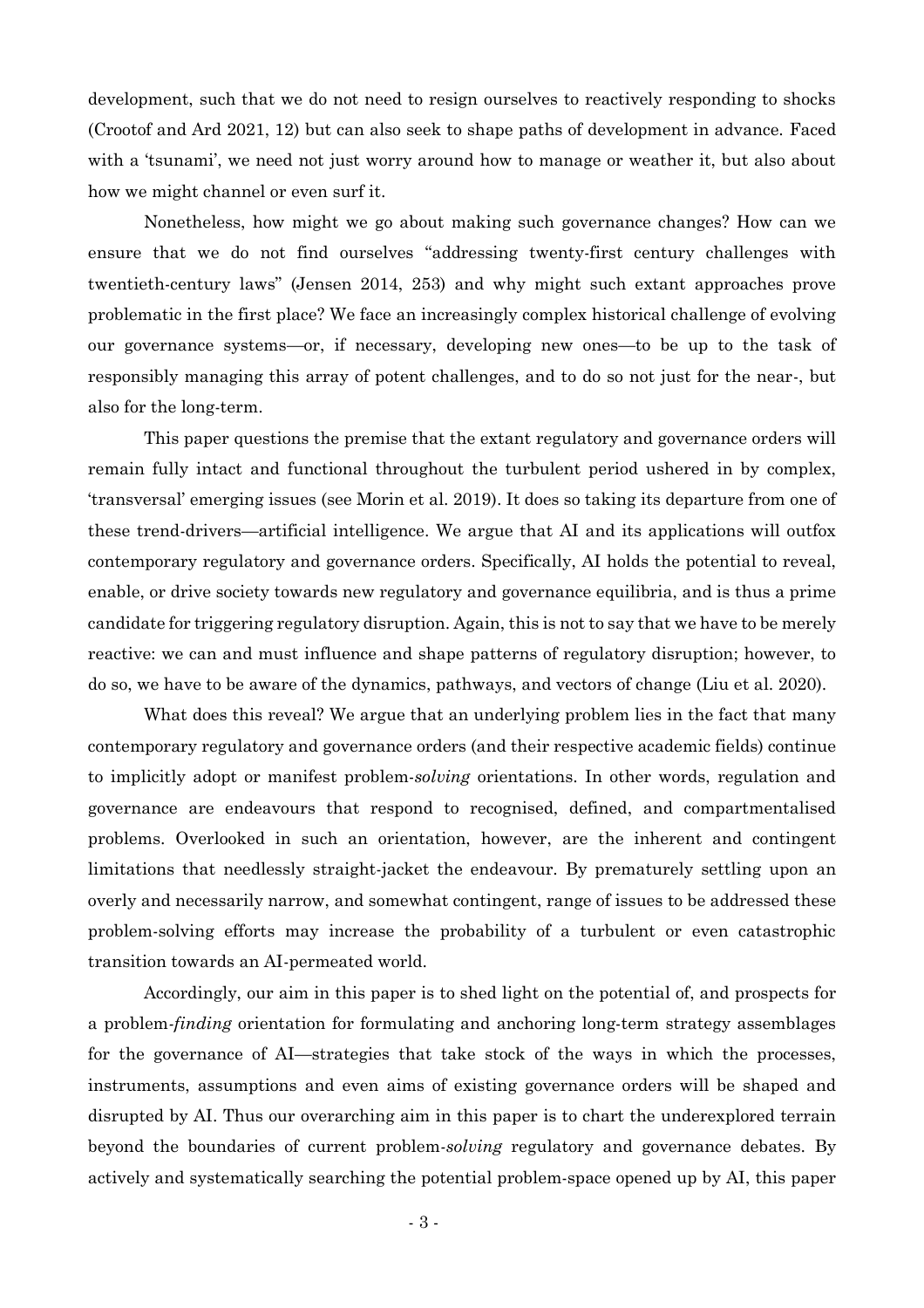aims to increase the confidence that efforts geared towards addressing presently-identified problems triggered by AI are relevant over the long-term, and do constitute the significant questions that need to be addressed, as well as to identify new potential problems that AI might raise for regulation and governance, which have been underexplored to date.

Accordingly, this paper proceeds as follows. We first ground a *rationale* for a problemfinding governance framework. We sketch the policy problems created by AI technology, and provide 5 reasons on the basis of which a problem-*solving* governance approach to these challenges fails or falls short. We then extend the argument by arguing that problem-solving governance approaches are ill-equipped to engage with 'wicked problems' created by AI. We conclude the rationale by grounding the epistemic and scientific validity of a complementary problem-*finding* AI governance (research) program. Secondly, we then set out our *framework* of AI governance across four strategic 'levels' which correspond to AI governance approaches that take for granted different parameters, contraints and failure-modes of scholarship, which variably approaches AI issues from a perspective of (0) 'business-as-usual'; (1) 'puzzle-solving'; (2) 'governance disruptor-finding'; or (3) 'charting macrostrategic trajectories'. Thirdly, we provide *reflections* on nuances, implications, and shortcomings of this long-term governance framework. We discuss how to best coordinate AI governance strategies amongst and between these complementary four levels, in order to avoid the failure modes that might occur when restricting analysis or policy to any one of these levels. We assess how 'problem-finding' scholarship can be applied in problem-solving roles. We theorize how these four levels may constitute a 'Goldilocks Zone for Governance' which, in a larger perspective, highlights the assumptions and boundaries of any governance system; and we discuss how we should navigate the linkages between strategies and overarching narratives. We conclude by suggesting that these lessons are critical in structuring governance responses—to AI; and to other vectors of change—that are meaningful and resilient into the long term.

### **From Problem-Solving to Problem-Finding: a Rationale**

In the first place, it is important to come to understand the plausible shortfalls of problemsolving approaches. But to do so, we must understand what characterizes these approaches; why they fall short of providing long-term governance responses to AI; and why an alternative and complementary problem-*finding* paradigm may be both pragmatically effective, as well as epistemically and scientifically warranted.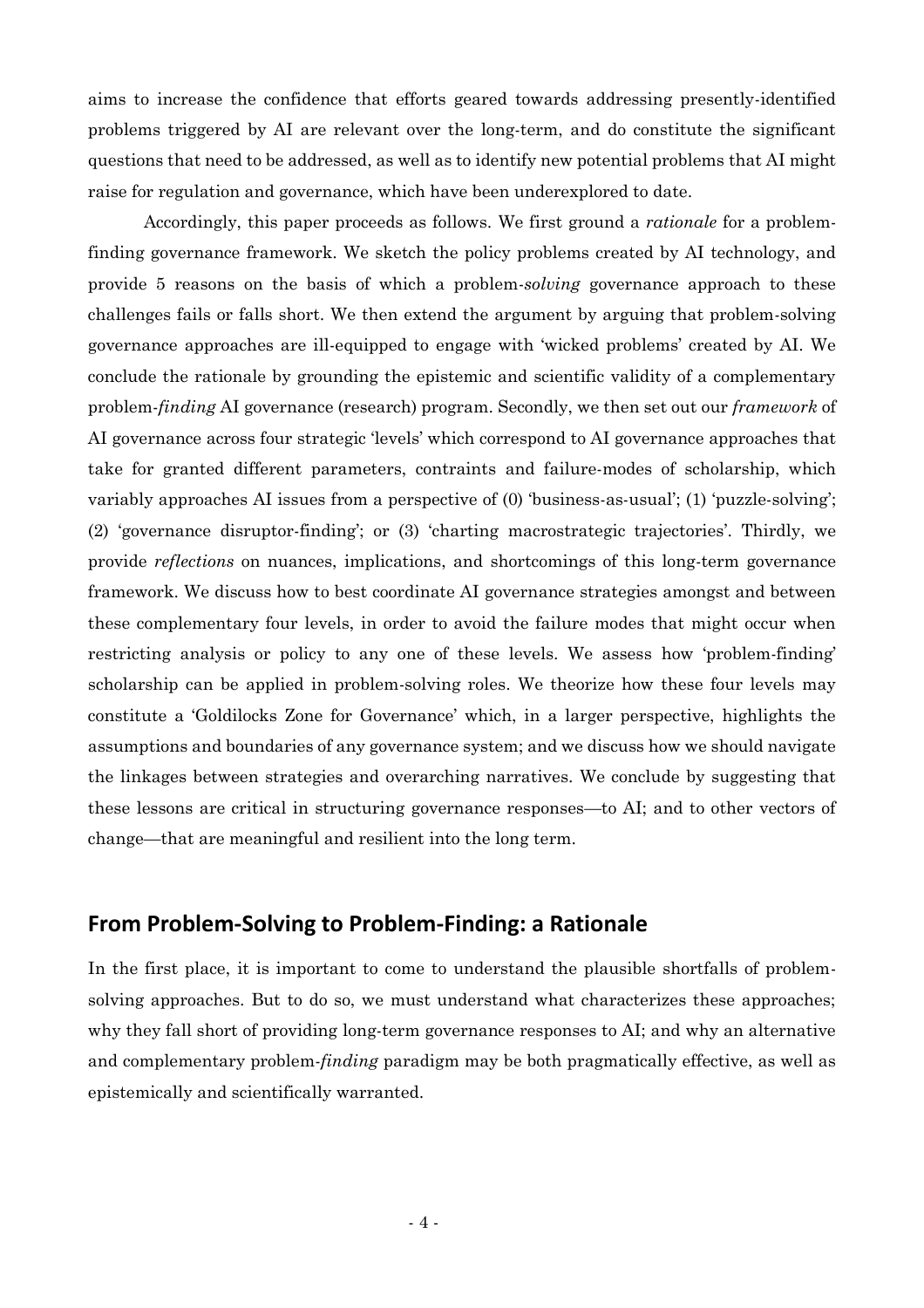### *Problem-Solving governance is necessary but insufficient to AI*

While there are a wide range of philosophical, theoretical, and technical perspectives on AI (Domingos 2015; Legg and Hutter 2007; Bhatnagar et al. 2018; Rapaport 2020; Corea 2020), in practical terms it can be understood as a generally enabling 'omni-use technology' (Clark 2018). More precisely, it can be understood as a sociotechnical system in practice which consists of four layers (Maas 2020, 37):

- (1) a portfolio of algorithms and computational *techniques* (e.g. symbolic approaches; supervised learning, unsupervised learning; reinforcement learning; GANs…) which are embedded in physical computing platforms or distributed across networks.
- (2) In turn, these can be used for automating and improving the accuracy, speed, and/or scale of (machine) decision-making in complex or large (data) environments; yielding a set of *capabilities* that can be used to support, substitute for- or improve upon human performance in specific tasks (including but not limited to 'pattern recognition', 'data classification', 'prediction', 'data generation', 'anomaly detection', 'optimization', 'independent decision-making', etc.) (Scharre and Horowitz 2018).
- (3) These tasks are individually narrow, but because these capabilities are relevant across diverse (industrial or strategic) contexts, they consequently support a spectrum of useful *applications* across diverse domains.
- (4) These applications in turn produce diverse forms of new behaviour resulting in *sociotechnical changes*.

While today AI usage is still conditional on a range of resources—such as the availability of sufficient training data, computing hardware, technical talent, and organizational adaptation (Horowitz 2018; Hwang 2018; Buchanan 2020)—these barriers are all falling at varying rates. As such, in terms of societal impact and governance stakes, artificial intelligence can be functionally modelled as a strategic 'General-Purpose Technology' along the lines of steampower, electricity, or computing (Trajtenberg 2018; Leung 2019).

Given the sheer breadth of its underlying technologies, capabilities, and potential applications, 1 it should be no surprise that AI throws up a vast range of issues across the policyspace, as reflected in the emerging literature studying distinct law and policy questions (Scherer

<sup>1</sup> Given this, it may not be meaningful in many cases to speak of 'AI' as a singular thing to be regulated. Nonetheless, in the context of this paper, while we highlight and distinguish between different problem areas and domains, we also emphasize the importance of recognizing commonalities in problem logics and themes across conventional domains (See also Crootof and Ard 2021, 11); as such, for convenience, we will in some parts of our analysis refer to the suitcase term of 'AI' in the singular. We thank a reviewer for prompting this clarification.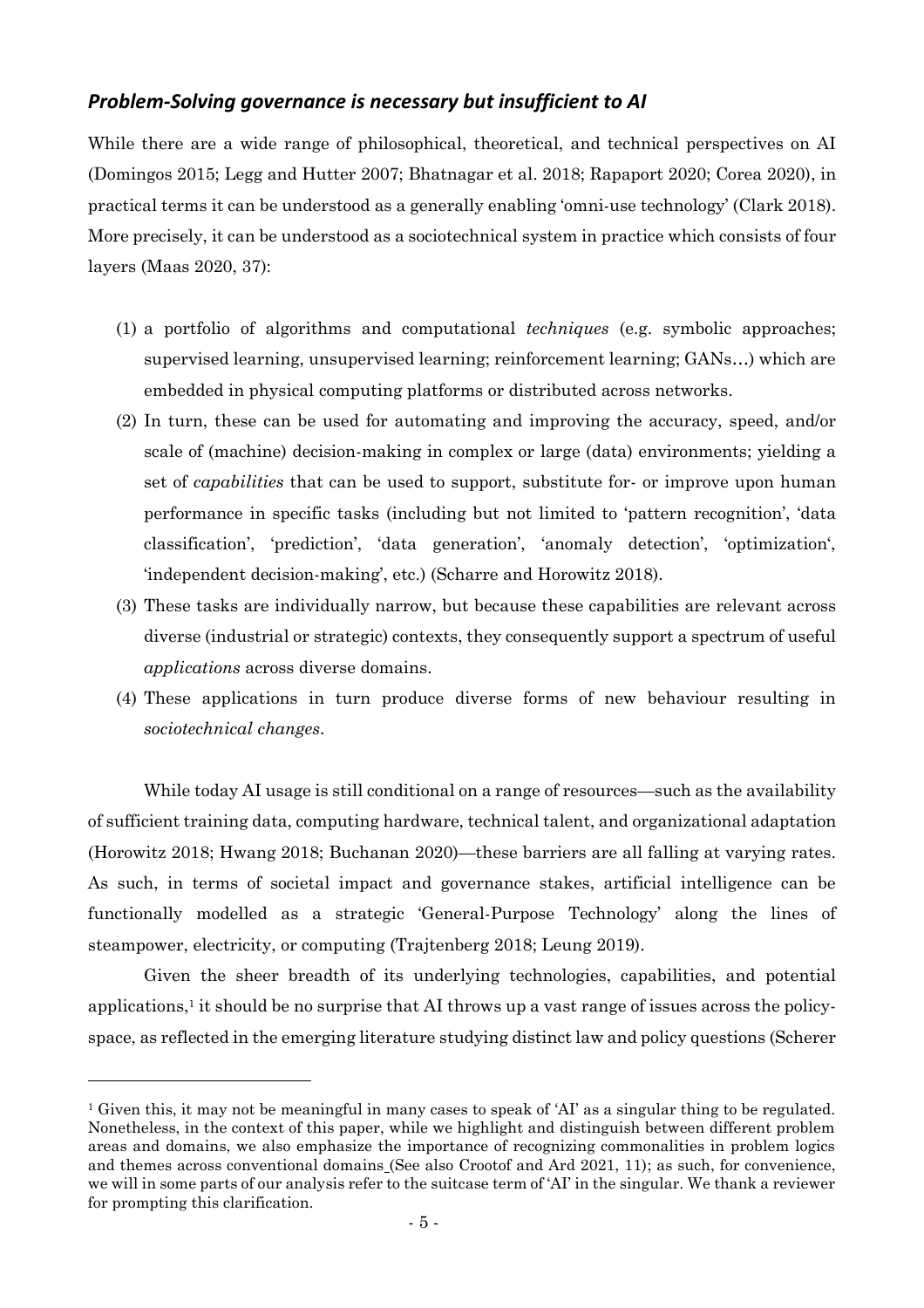2016; Calo 2017; Guihot, Matthew, and Suzor 2017; Dafoe 2018; Turner 2018; Hoffmann-Riem 2020). Yet, the identified literature on discrete policy issues adopts a general problem*-solving*  orientation. <sup>2</sup> Under this paradigm, policy scholarship compartmentalises AI's immense potential problem-space into specific problems—from the safety of autonomous vehicles to misuse of 'deep fakes', and from new criminal uses to 'killer robots'—that are often defined or segmented according to disciplinary perspectives (Petit 2017; Crootof and Ard 2021)*.* There are several interrelated limitations that flow from attempts to *solve* pre-packaged policy problems which, taken together, suggest that this is a necessary but insufficent strategy for long-term governance, especially in the context of societally-disruptive technologies such as AI.

The problem-*solving* orientation takes departure from issues that are discursively recognized or constructed (by policymakers as well as by scholars in a field) as a 'clear and present danger': that is, they often focus on issues that have given rise to vivid (if anecdotal) challenges such that they are discernible (and discerned) by public and policymakers; which are accordingly highlighted (and, in some cases, 'securitized' (Stritzel 2014)) within government strategies; and which are validated, accepted, operationalized, and funded as legitimate and well-bounded research topics within existing disciplinary fields. In this way, the problemsolving orientation is in a sense a demand-driven (rather than supply-driven) approach to research program orientation and policy formulation. At its limits, it constitutes a 'local search' for the next urgent, externally-validated and -packaged problem that can be fitted to analysis by the discipline's available methodological or conceptual tools, rather than a 'global search' across the broader landscape of possible problems (let alone each problem's landscape of possible perspectives). To an extent, this orientation is understandable. Scholars only have so much time, so much attention. For all that interdisciplinarity is often praised, it can often appear a risky, difficult affair (Fish 1989).

<sup>2</sup> As always, no term is without its difficulties. There are some conceptual challenges with designating existing scholarship or governance approaches as 'problem solving'. For one, this (a) does not (directly) interrogate existing governance actors' privileged ability to determine which are and are not 'problems' to be 'solved' (e.g. certain AI-enabled technologies such as DeepFakes in some sense shift around (epistemic) power; that may make them a 'problem' for governments; but from the perspective of certain political actors they more obviously present themselves as an opportunity. However, since these latter actors do not conventionally 'do governance', their perspective is not easily presented under this framework).

In the second place, and relatedly, (b) the term 'problem-solving' appears to at least implicitly pre-suppose or imply that the pre-existing state of affairs was broadly 'unproblematic' before it was rudely disrupted by a new technological 'problem' which upset that functional state of affairs—with the implication that governance might again be broadly unproblematic once that problem has been adequately solved. That would obviously be a highly normative and debatable assumption, which many (emerging) governance actors would challenge. However, it is a shortfall that primarily afflicts 'problemsolving' governance approaches—and we would emphasize that problem-finding approaches can bring in a wider range of actors, agendas, and values. We thank Henrik Palmer Olsen for prompting this reflection.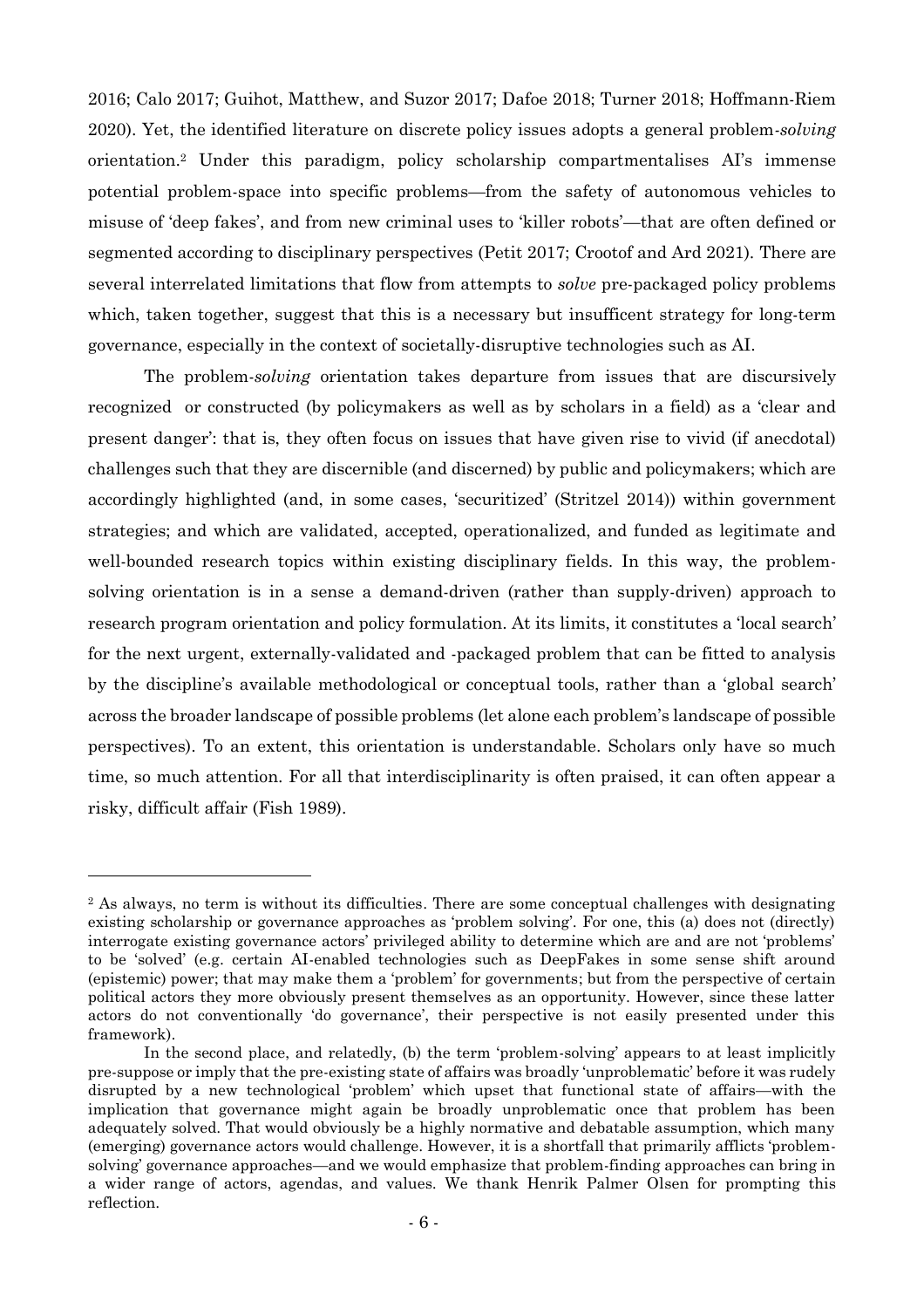Yet while perhaps appealing and even understandable from the perspective of a preexisting academic division of expertise and labour, however, five problems adhere to a problemsolving approach. In brief, these are (1) the unreflexive over-reliance on narrow *metaphors* or analogies in the face of multifarious, complex phenomena; (2) the *tautological* manner in which existing governance assemblages surface primarily those problems that are already (or most) legible to them; (3) the constrained *path-dependency*; (4) inability to clearly *distinguish* between symptomatic and root-cause problems; (5) the promotion of a *false sense of security* through a rapid delineation of the problem-space that prematurely closes-off large parts of the governance solution-space.

#### *Unreflexive reliance on over-narrow metaphors*

In the first place, in many areas, and especially where it comes to new technologies, problem-solving perspectives often, implicitly or explicitly, rely on drawing metaphors or analogies in order to fit a new problem or topic within the pre-existing boxes. Yet, as any given analogy or metaphor used to describe new technologies by necessity is incomplete (Crootof 2018; Balkin 2015), problem-*solving* perspectives that invoke them are necessarily partial and incomplete, and potentially even misleading, as they express only certain disconnected aspects of the overall challenge posed by the technology. This insufficiency of a problem-*solving*  approach is reflected in the ancient parable of the 'blind men and the elephant' which warns against concluding that elephants are like pythons, simply because one has exhaustively touched one elephant's trunk (Saxe 1872). One can see this same risk in the context of the multifarious debates round AI, which often explicitly or implicitly trade on highly different metaphors or understandings (Brockman 2019; Parson et al. 2019). Amongst scholars writing on AI governance, many take comprehensively different views, not just on the individual questions of what AI *is*, how AI *operates*, how we *treat or relate to* AI technology, how we *use* AI in society, or what (unintended) *impacts* AI will have on our society down the road—but indeed take different positions on which of these above frames is even the relevant one for the policy question at hand. For instance, does the regulation of social robots turn on questions of whether the artefact *is* 'software' or a 'cyber-physical system' capable of physical damage (Calo 2015; 2017)? On questions of how humans will *relate* to humanoid systems (Darling 2012)? Or on questions of how they might provide new attack surfaces for criminal (mis)use (Brundage et al. 2018; King et al. 2019; Hayward and Maas 2020; Caldwell et al. 2020)? Each of these local perspectives provides pieces of the puzzle that can be valuable and legitimate, but often there is no reflection on how the specific narrow perspective—not just on these questions, but even on which of these questions is the appropriate one to ask—is but one of various ways to frame and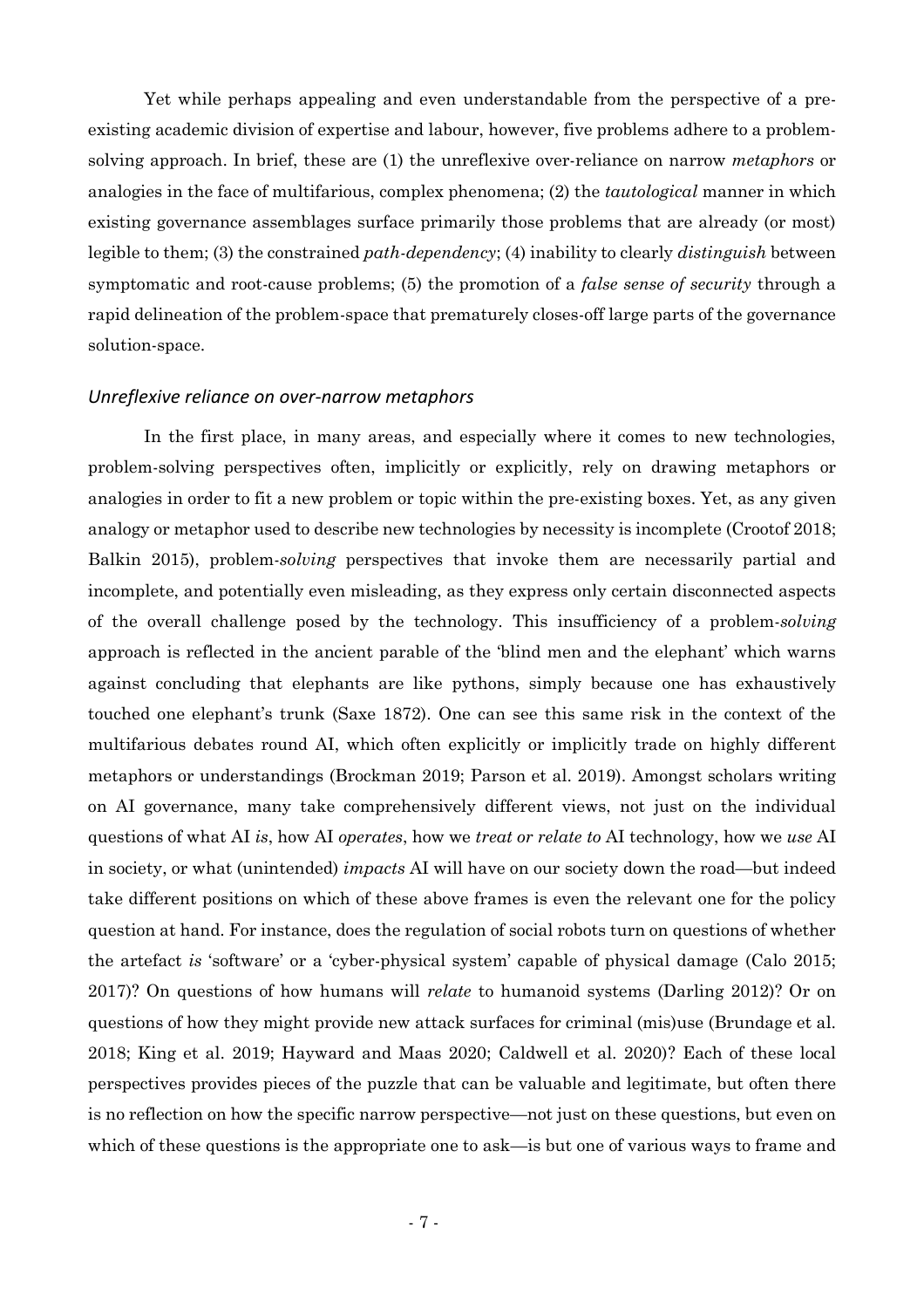understand the salient features or key impacts of the technology (See also Cave and Dihal 2019; Cave, Dihal, and Dillon 2020).

Indeed, the 'blind man and the elephant' metaphor may itself be overly restrictive: by extending or reframing the parable, we can see that a problem-solving approach risks misapprehending the problem in many more ways. After all, the problem is not only that an overtly narrow view may result in us (1) believing that an elephant is like a snake, on the basis of studying its trunk (i.e. *mischaracterizing problem X on the basis of its local facet)*. Rather, the very focus on 'the elephant in isolation' occludes a range of other potential issues. To stay within the framing of the parable;<sup>3</sup> our narrow focus on the 'elephant' in front of us may lead us to  $(2)$ fail to notice the tiger that is crouching up behind us (*missing out on urgent 'out-of-context' problems or development Y*); (3) fail to highlight how this elephant came to potentially be brought out of its habitat and social context and presented to us, and how it came to be constructed and designated as a salient object in need of closer examination and apprehension (*missing out on the socio-political roots shaping the research agenda on X*); (4) fail to apprehend how, rather than apprehending the 'essence' of an individual elephant, it is also relevant to understand how that elephant fits within a broader ecosystem—or what the health of the elephant tells us about the broader ecosystem (*missing out on the interrelation of problem X with seemingly 'unrelated' entities, problems, or developments*); (5) base our understanding of the elephant on a momentary snapshot, rather than a longitudinal study of an elephant's developments over the course of its lifecycle (*taking an overtly static rather than dynamic view*); (6) take for granted that an elephant can be appropriately and sufficiently apprehended through touch—and appropriately and sufficiently described at the level of human-scale features rather than considering how additional (and different) insights into the elephant could be gleaned from using scientific tools that enable us to study it at different levels of analysis, from fundamental physics, cellular biology, or etiology (*taking for granted a narrow methodological toolkit to studying problem X at a narrow level of granularity*).

This illustrates the epistemic limits and shortfalls of problem-*solving* approaches to understanding and governing new technologies. These approaches frequently focus on: the here and now; the direct harm; the last person to touch the technology prior to an accident; or the degree to which any solution can be found which mitigates the direct fallout; or redresses the directly (legally-recognized) injury. For example, legal problems that flow from AI applications might revolve around questions of liability for entities occupying a liminal position between

<sup>&</sup>lt;sup>3</sup> There is, of course, an irony in critiquing the prominence of (legal) metaphors within problem-solving AI policy research, through the use of this parable. However, we argue that in this instance our extension of the 'blind men and the elephant' metaphor works to highlight the contingency of taking for granted a classic or narrow interpretation of a certain parable (and the diversity of alternate and even contradictory problem formulations that could be derived or accomodated even within one metaphor-paradigm).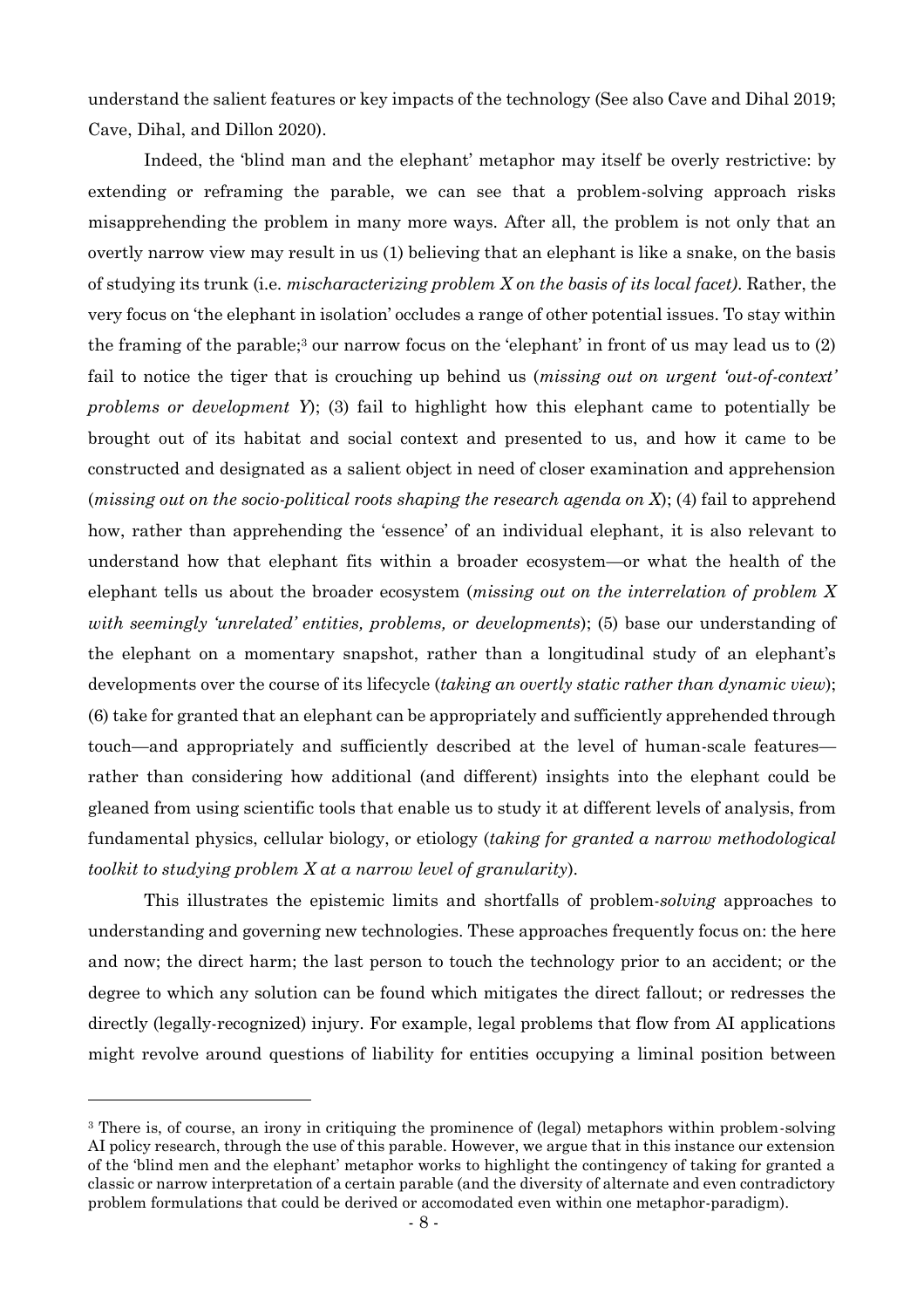agent and object, which befuddle existing legal doctrine (Liu 2012; see generally Turner 2018). Accommodating this challenge may be necessary for the law to regain coherence, but does little to address competing plausible models of AI applications such as a networks, or a systems, approach to understanding AI (Liu 2019a; Ekelhof 2019). This approach or mindset suggests that legal problems are just that, 'problems' that can be identified and interrogated with legal tools, but that this process itself skews the form that the underlying challenges are deemed to take, and the types of (legal) responses that are legitimate to propose in their wake.

#### *Tautological responses*

Second, a problem-solving approach ensures that any problems that are surfaced by examination are often *tautological* but somewhat arbitrary in relation to the significance of their potential sociotechnical impact. AI applications might generate legal problems because those are the problems that AI generates for the existing law—more than for the underlying society. In practice, this might often highlight legally or philosophically 'unusual' problems which are clearly and obviously blurring our existing 'symbolic order'—that is, the fundamental distinctions and categories which a general society, broad governance network, or specific legal order relies upon to draw boundaries and understand the relevant reality (see Douglas 1966) over less 'legible' but more 'socially disruptive' developments that provide scholars with less 'satisfying' analytical or legal puzzles. One might consider for instance the way by which discourses on self-driving cars have become dominated, for better or worse, by their linkage to the high-profile 'trolley problem' thought experiment from ethics, a development many have begun to critique as having led such governance debates down a dead-end (De Freitas, Anthony, and Alvarez 2019; Jaques 2019; Cunneen et al. 2020; Himmelreich 2018; Bauman et al. 2014; Wolkenstein 2018). A key problem here is that within problem-solving approaches there is often no reliable or unambiguous appraisal process through which to gauge whether or why those problems that are generated or focused on, are likely to be the significant and persistent problems into the future, and not just solely 'legally interesting'. If problem-solving approaches get hooked on temporary, doctrinal questions which solve unrepresentative 'edge' problems (especially problems which might, in due course, end up being 'dissolved' anyway as a result of technological developments or 'out-of-domain' social or regulatory changes), however, this bodes ill for their viability or sufficiency into the long-term.

#### *Limiting path-dependencies and 'brittleness'*

Third, there are clear *path dependencies* inherent to problem-solving approaches. The problems that arise are frequently understood as variations on previously validated (if not necessarily 'solved') problems, and responses often deploy analogies to those that were invoked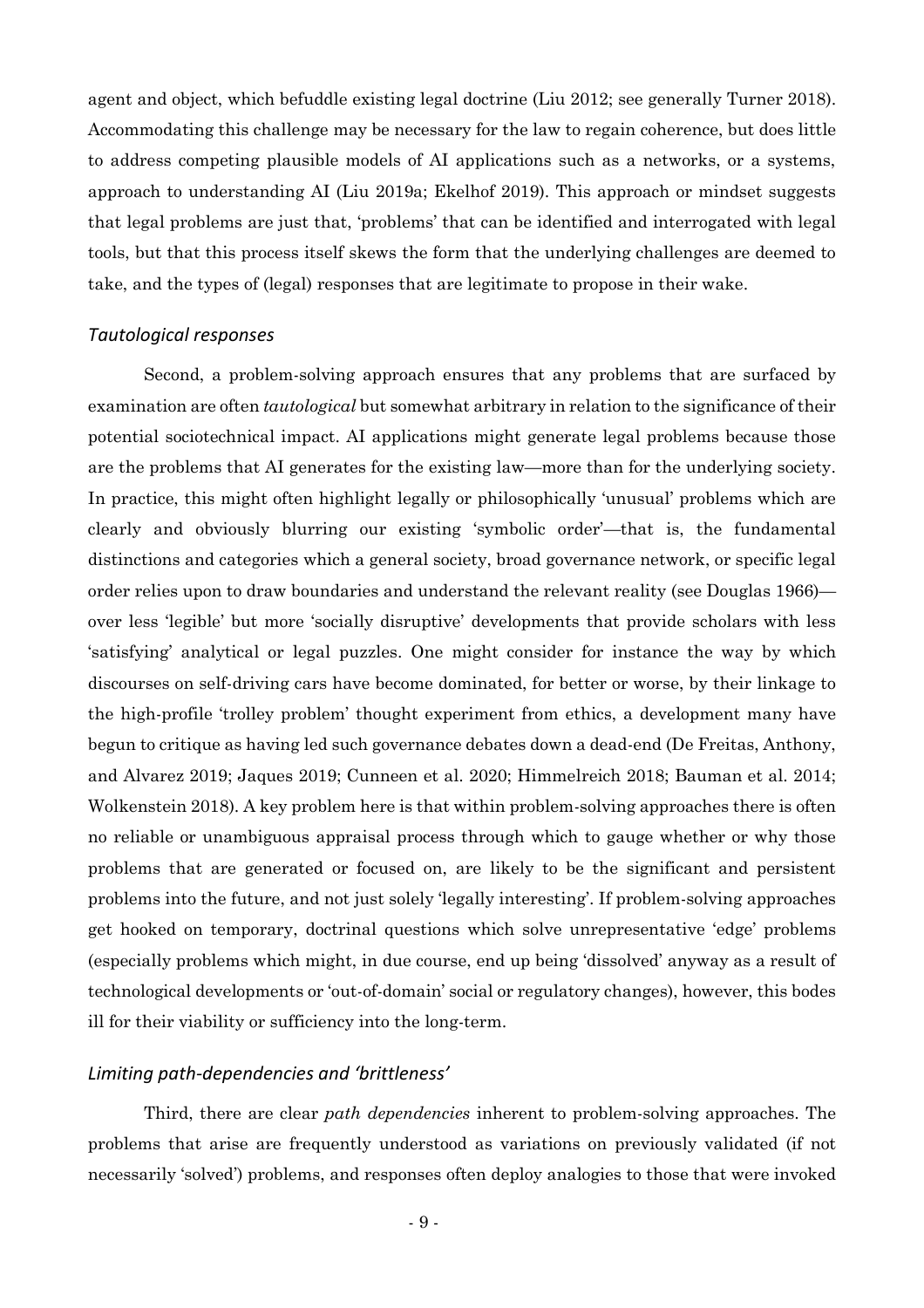in past iterations (Crootof 2019b; 2018; Mandel 2017). This sets strong constraints upon the trajectory of problem-solving efforts, ensuring diminishing—or even 'negative'—returns when these efforts are brought to bear on genuinely fresh challenges or unseen cases.

Curiously, in this way a legal system is not unlike a contemporary machine learning algorithm itself: it works entirely and solely from its training data, and so can be structurally *biased* (depending on what elements or cases are under- or over-represented in its 'training set'), or *brittle* when it encounters genuinely unprecedented 'edge cases' that combine certain strange features of past cases, or bring in genuinely unprecedented ('out-of-training-distribution') features—as in the old legal maxim that 'hard cases make bad law' (Davis and Stark 2001). Moreover, just as machine learning systems have proven susceptible to so-called 'adversarial input' (Goodfellow, Shlens, and Szegedy 2014; Hendrycks et al. 2019), a legal or political system that hems closely (and predictably) to certain past categories may be adversarially 'spoofed' by certain, well-resourced actors who can construct or structure their 'input' in ways that exploit these features of the system in order to produce 'output' to their liking. Such strategies have been well-docmented in the legal context, consider US companies invoking 'free speech' as category to secure unrestricted campaign finance laws (Citizens United v Federal Election Commission 2010). In more political arenas, consider the ways in which certain actors have 'securitized' issues such as migration, in order to re-deploy and re-direct the age-old state logic of 'security' towards certain desired political ends (Huysmans 2000).

Beyond these general shortfalls, what is the problem with such problem-solving path dependencies? Given the breadth and depth of challenges envisaged by the widespread introduction of AI into society, it is arguable that a doctrinal solution to the liability questions raised by AI will at best produce marginal returns. This is especially since retention or reaffirmation of the contemporary legal paradigm many instead hinder attempts to a fuller exploitation of the benefits that the technology would otherwise be able to offer.

That is not to say, of course, that this 'problem-solving path-dependency' is the only such rigidity limiting governance. Indeed, as scholars in the field of Evolutionary Governance Theory have demonstrated, there are always various other 'dependencies'—from path dependencies to interdependencies, and from goal dependencies to material dependencies—which bound governance actors' ability to strategize far beyond their found governance path (van Assche et al. 2020, 7). Such path dependencies can therefore only be adequately understood together with various interdependencies and goal dependencies (the reflexive and at times self-fulfilling impact of visions for the future on current governance), as well as material dependencies such as the technologies entrenched in the system's discourse, policy, organization, or regimes of cooperation and coordination.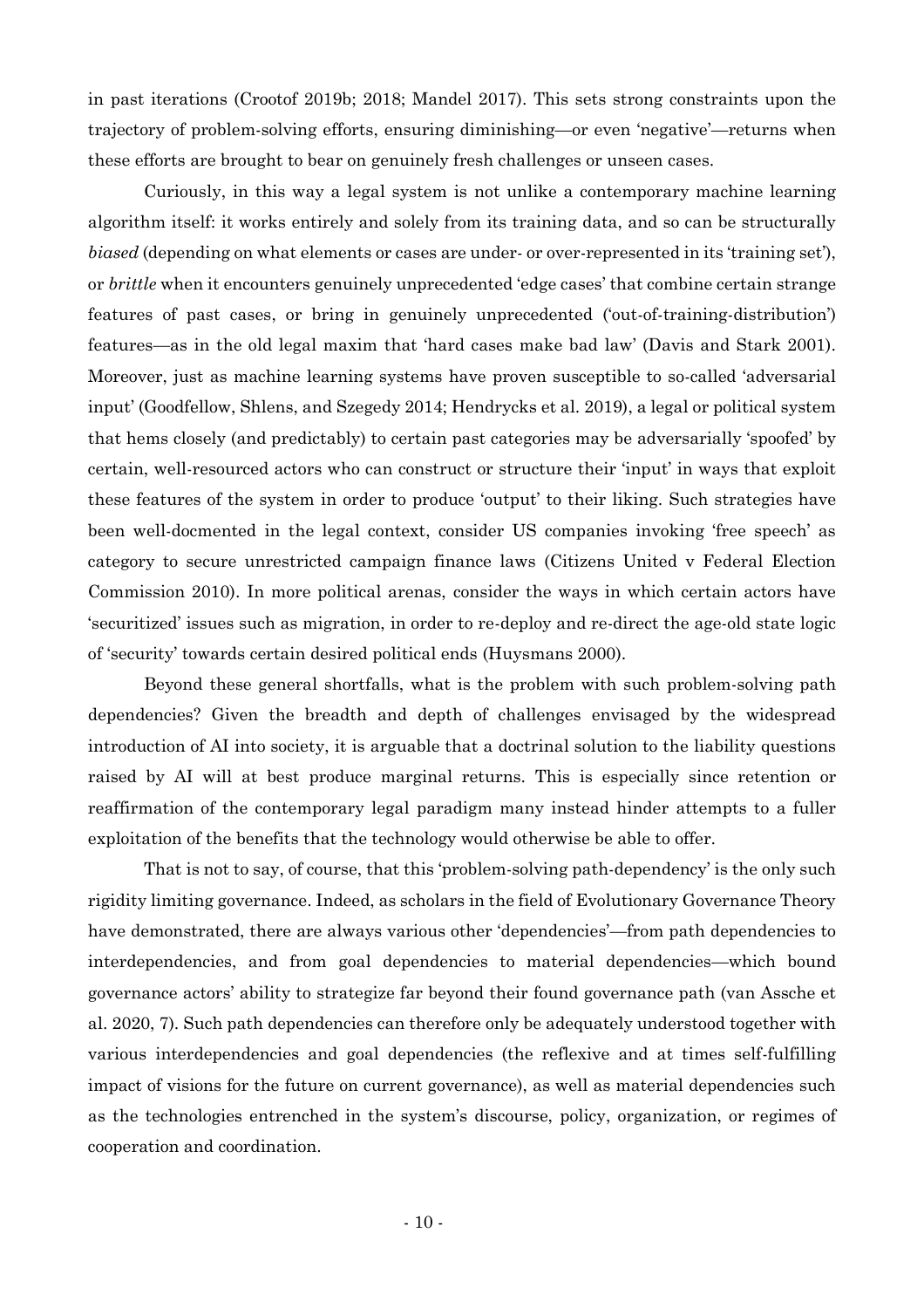Thus, while many elements of governance are contingent and could in principle be reconfigured—even radically so—van Assche, Beunen & Duineveld (2014, 5) also note that "[o]ne cannot jump from each branch in the evolutionary tree to each imaginable other branch". Nonetheless, in some cases the path-dependency of problem-solving approaches appears particularly constrained, and sufficiently contingent, that further exploration could be fruitful. In particular, the insight that the existing regulatory order is but one possible 'governance strategy' equilibrium, does not mean that the 'leap' to other such equilibria will be easy (indeed, if it were, the present state would not be so much of an attractor at all, and would likely have 'decayed' to one). Rather, the point is that while this present equilibrium may have proven proficient at managing sociotechnical changes thus far, it may no longer be appropriate nor sufficient in securing long-term interests—or realizing long-term perspectives—in the 'turbochange' era of AI.

### *Inability to differentiate between root problems and surface challenges*

Fourth, a different objection to problem-solving, related to the first, turns on the fact that it is 'centrality-blind'—that is, it does not easily (or at best only retrospectively) identify and prioritize governance bottlenecks or cross-cutting themes. Presently-identified problems may be differentiated into *symptomatic* and *root-cause* problems, but the problem-solving orientation does not systematically draw this distinction. Thus, much problem-solving work becomes squandered in ameliorating the symptoms rather than the root-causes of a problem: questions of AI authorship arise in the context of intellectual property law (Kaminski 2017); questions of responsibility are asked in the the context of autonomous weapons systems (AWS) (Jain 2016); and questions of liability are raised in the context of accidents caused by autonomous vehicles (Schellekens 2015; Boeglin 2015). While legitimate legal problems, these are all symptoms of the underlying uncertainty over the liminal status of AI applications, which is the root-cause legal problem. The point here is that there are neither appraisal processes, nor confidence more generally, as to whether the policy problems posed are the central or core problems, and not merely their manifestation in certain areas. This ensures that there may also be a degree of disconnection amongst problem-solving governance approaches, such that there is potentially much double work or redundancy by virtue of an uncertainty as to the "level" of the problems that are tackled and what parallel efforts are underway.

### *Promoting a false sense of security*

Fifth and finally, there is the *false sense of security* inherent within the problem-solving approach. Most fundamentally, it implicitly supports a world-view whereby we face only 'problems', when in fact many of the challenges we face today might be better understood and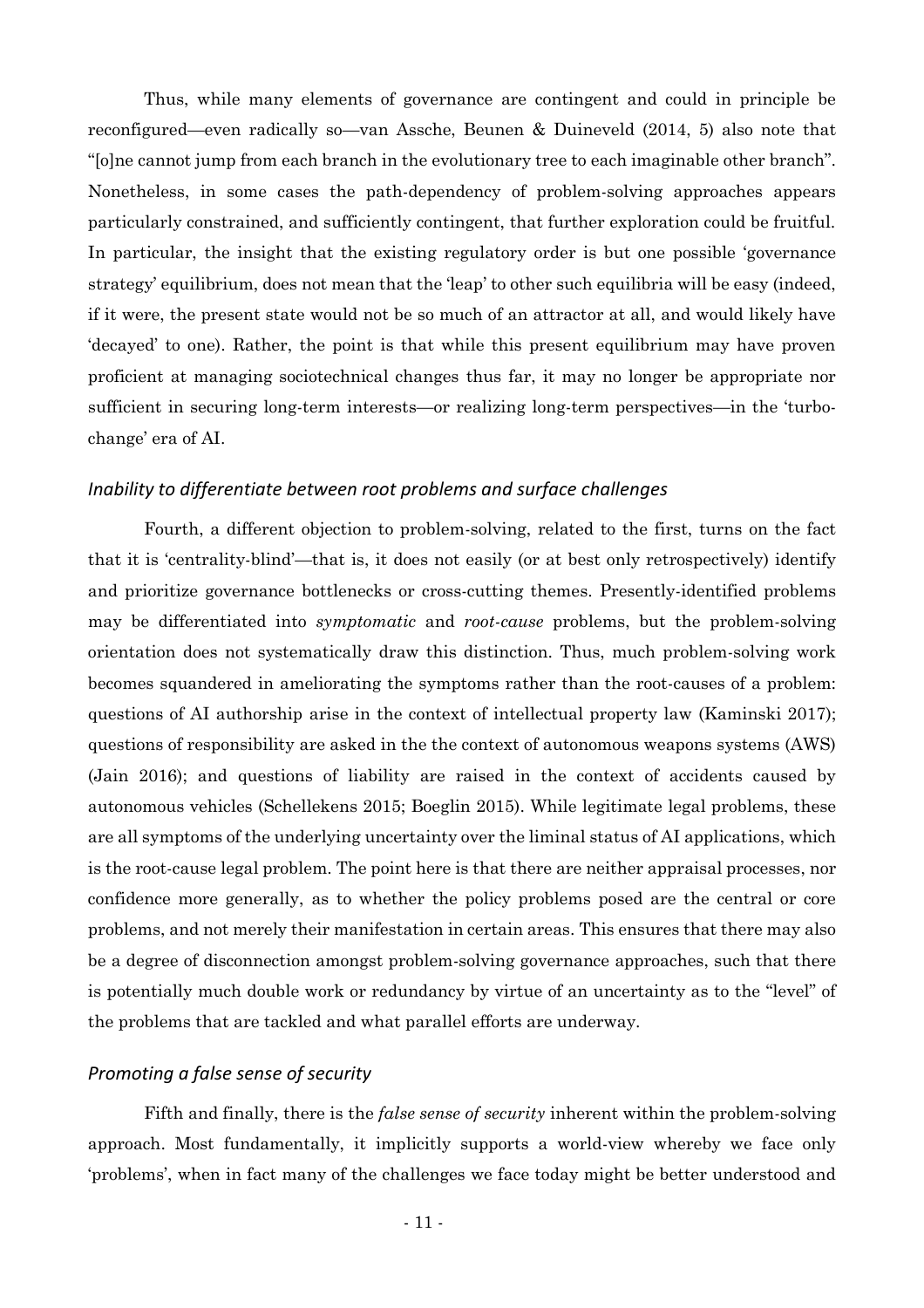approached, at least upon first encounter, as 'mysteries' (Chomsky 1976). Through emphasising that new challenges already "appear to be within the reach of approaches and concepts that are moderately well understood" (Chomsky 1976, 281), problem-solving approaches suggests that while we may not yet have the solutions, we have an idea as to what those might look like and how we might get there. In other words, we may not have the solution at hand, but we surely have already delineated the space within which we are sure it can (and therefore ensure it must) be found. This can be juxtaposed against 'mysteries', which "remain as obscure to us today as when they were originally formulated" (Chomsky 1976, 281). In this context, problem-solving suggests greater understanding and mastery of challenges than might otherwise be justified. This becomes an issue when epistemic certainty is not so warranted. More superficially are considerations around the appropriateness, adequacy, and sufficiency of problem-solving approaches. What we mean here is that, even where policy problems are solved, there is not necessarily a connection between this solution and the relevance of the solution to the continuing and future stability of the regulatory and governance orders. This relates back to the absence of processes for assessing the relevance of solving particular problems to the underlying challenges at the source of those problems.

A different way of articulating the objections to an exclusively problem-solving approach can be captured concisely in the context of "wicked problems" which may serve as a bridge to our proposed emphasis upon problem-*finding*.

#### *Problem-Solving governance is an inadequate response to "wicked" AI problems*

Introduced in an influential 1973 article, Rittel and Webber introduced the concept of 'wicked problems'—which they contrasted to 'tame', soluble problems in some scientific fields such as mathematics, chemistry or engineering—as problems that are difficult or impossible to solve because our requirements for a solution are often incomplete, changing, or in tension (such as in situations where there are no undisputable public goods); because policy problems cannot be definitively described; or because the effort to solve one aspect of a wicked problem may reveal or create other problems. By representing "wicked problems" as an array of complex, openended, and intractable problems, <sup>4</sup> Brian Head (2008) developed an alternative rubric under which many governance challenges, including those posed by AI, can be productively examined.<sup>5</sup>

<sup>4</sup> In this section, the terminological reversion to 'problems', as opposed to 'mysteries' (Chomsky 1976), is unavoidable given the use of 'problem'-terminology in the wicked problems literature itself. The question of how to integrate these into a concept of 'wicked mysteries' is left to future work.

<sup>5</sup> Although the 'wicked problems' framework has also come under critique in recent years, on both conceptual and practical grounds. See for instance (Turnbull and Hoppe 2019; Noordegraaf et al. 2019; Peters and Tarpey 2019)**.**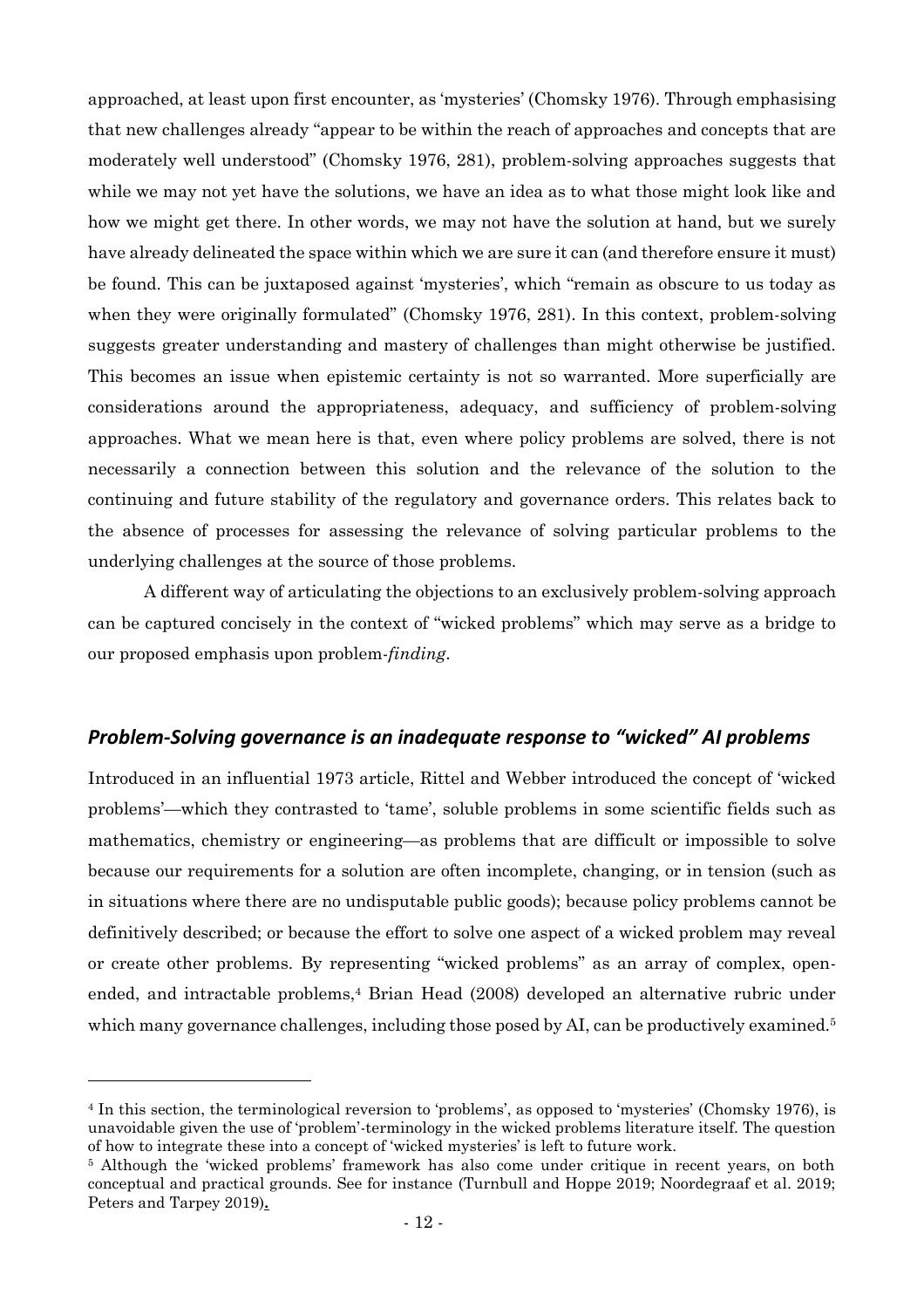To be sure, it should be cautioned that merely labelling a problem as "wicked" may not necessarily assist in solving it—in the same way that labelling a system as 'complex', or a phenomenon as 'emergent' by itself does not assist in actually understanding any of its dynamics or behaviour, and rather should be understood better as a signpost highlighting these as topics in urgent need of further investigation. However, the benefits of the 'wicked problems' framework are less about providing a clear solution rubric,<sup>6</sup> and aims more to focus attention 'on the understandings that have shaped problem-identification and thus the frames for generating problem-solutions' (2008, 106) in the first place. The interrogation of upstream factors impinging upon problem-identification may serve as a response to the missing processes for identifying, ascertaining and evaluating the centrality or significance of downstream problems impugned in the section above. Indeed, in conceptualising wicked problems as the convergence of uncertainty, complexity and value-divergence, Head (2008, 106) suggests that failures to adequately respond to wicked problems may be due to the fact that:

- The "problems" are poorly identified and scoped;
- The problems themselves may be constantly changing.
- Solutions may be addressing the symptoms instead of the underlying causes.
- People may disagree so strongly that many solution-options are unworkable.
- The knowledge base required for effective implementation may be weak, fragmented or contested.
- Some solutions may depend on achieving major shifts in attitudes and behaviours [...] but there are insufficient incentives or points of leverage to ensure that such shifts are actualised. (Head 2008, 106)

A common denominator to these failure modes inheres within poor mappings of the potential problem-space. Not only might the problem formulation itself be mistaken or misaligned, but the 'true' nature of the problem might not be one which is directly connected to the external real-world challenges that are most readily perceived as problems. Instead, as this list suggests, the root of the challenge might instead lie in social dynamic, economic, and political considerations. Yet, since subsequent problem-solving endeavours are sculpted in large part by the outcome of problem-identification and -definition processes, overly narrow or static problem initial formulations may lead to inadequate or brittle responses that fall short of addressing such problems. In slogan form: solving individual pieces of the puzzle provides little or no protection against against the larger threat posed by wicked problems. Such local responses

<sup>6</sup> Although see the distinction between 'coping', 'taming', or 'solving' in (Daviter 2017).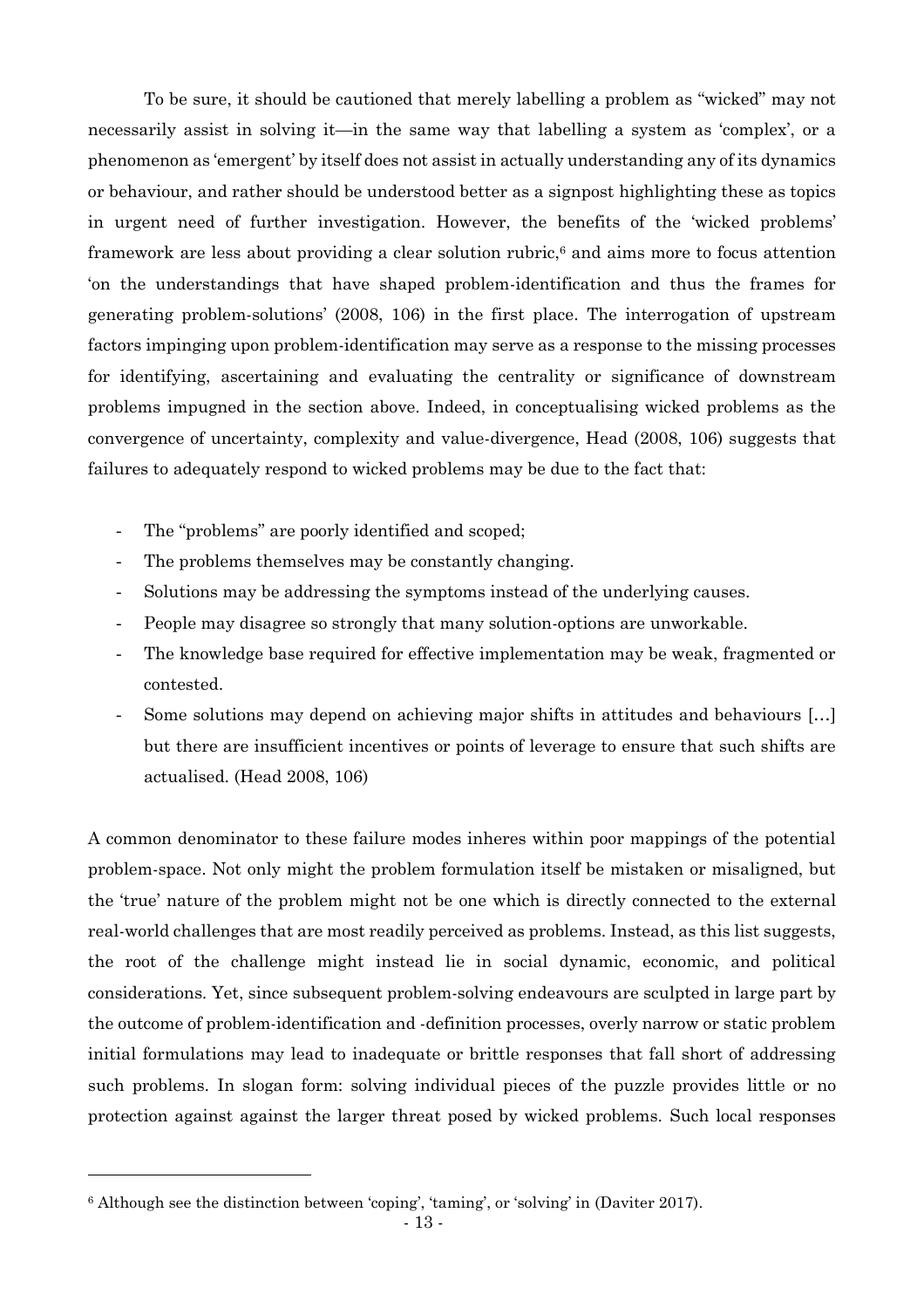may at times be orthogonal to addressing the underlying problem—and at worst may be damaging, either in their direct results, or because they forestall deeper responses.

Scholars have in recent years increasingly highlighted how legacy institutions and policy toolkits derived from the management of 'complicated' problems may prove ill-suited for the management of 'complex' problems (Kreienkamp and Pegram 2020; Morin et al. 2019). Applied to the challenges posed by AI governance, the wicked problem framework suggests that problem-*solving* approaches by themselves may not be sufficient (Rittel and Webber 1973, 160– 67; see also Gruetzemacher 2018). This is because AI itself not only poses complex, wicked problems, but because the application of this technology can also be disruptive to governance responses themselves, as it can alter the key parameters of a governance path; the interests of different actors in the network; the legal principles and processes; the regulators' and regulatees' values; or the regulatory modalities at play in the policymaking portfolio. To address the core characteristics of such changes, persistent (continuous) and pervasive (wide-ranging) problem-*finding* approaches should be articulated. As such, we will shortly seek to elaborate upon and structure one such problem-*finding* approach across four strategic levels below, as a means to give granularity to the multifaceted wicked problems generated by the infusion of AI into society. Before doing so, however, we will first reflect on the epistemic and scientific foundations of a problem-*finding* approach.

### *The Epistemic Validity of a Problem-Finding Approach to Long-Term AI Governance*

The problem-solving/problem-finding distinction has parallels in the division between normal science as 'puzzle-solving' and revolutionary science as 'paradigm-shifting' (Kuhn 1970); in the earlier-alluded-to separation of ignorance into 'problems' and 'mysteries' (Chomsky 1976), and in the scientific creativity of research communities variably taking the form of incremental and secure 'cold searches' or far-reaching yet uncertain 'hot searches' (Currie 2019). Indeed, the distinct psychological learning strategies displayed throughout human childhood have been likened to foundational AI research paradigms, which also balance algorithms between paired phases of '*exploration'*—wandering far; gathering information, and phases of '*exploitation'* acting on the information gathered to the greatest effect (Gopnik et al. 2017, 7893; in: Currie 2019, 5). One might also compare the idea, in algorithmic evolutionary optimization, of 'simulated annealing' (Derman 2018) where, by introducing volatility and 'shaking up' its search, an algorithm can find its way to better solutions outside the incremental search-space.

The fact that a self-similar dyad can be found in philosophy, logic, evolution, computing, and even human psychology, is indicative of not only its scientific validity, but also its critical role in governance strategies. Analogously, while problem-*solving* work ('puzzle-solving;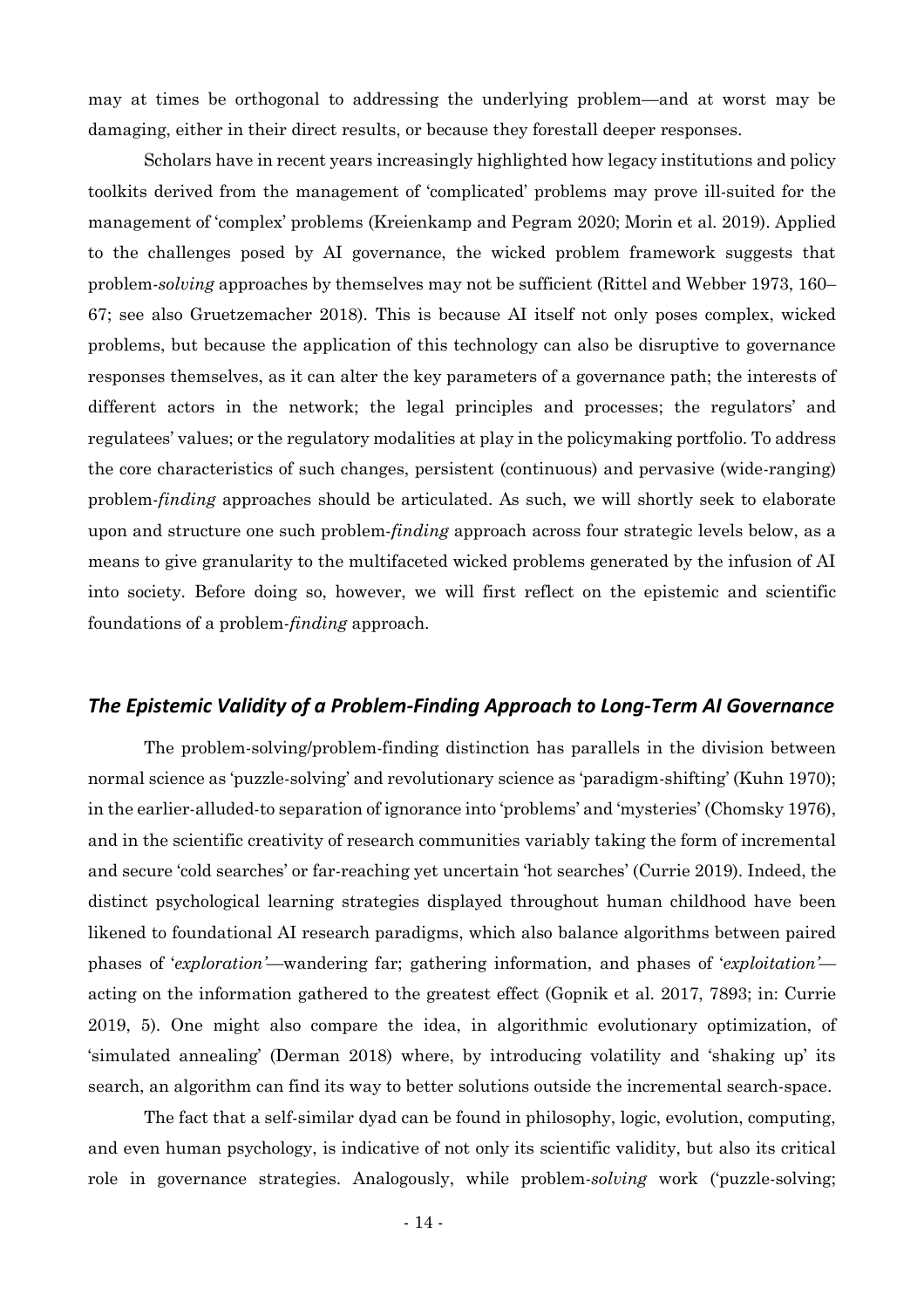'addressing problems'; 'cold searches'; 'exploitation') is clearly the bread and butter of many scientific research communities, open-ended problem-*finding* research approaches ('paradigmshifting'; 'pursuing mysteries'; 'hot searches'; 'exploration') are and ought to be a natural and critical complement. This is for four reasons.

First, such problem-finding work may itself *produce foundational academic insights* (for example about the interrelation of law and governance priorities across different scales or levels). Indeed, meta-science research has suggested that, even as exploratory research papers face a scientific 'bias against novelty', they are more likely to become amongst the top 1% highly cited papers, and to inspire follow-on highly cited research across many disciplines in the long run (Wang, Veugelers, and Stephan 2017).

In the second place*,* open-ended, problem-finding research agendas can also work in a *reflexive equilibrium* with incremental policy-solving research agendas, by providing broaderscope insight into how individual policy areas operate. In this way, such research agendas can address some of the 'institutional mismatch' to addressing a set of 'transversal' issues (including, but not limited to, AI) which drive externalities beyond or across familiar problem categories and domains (Morin et al. 2019, 2–3).

Thirdly, and importantly, problem-finding approaches can at times *reveal new 'crucial considerations'* (Bostrom 2014b): new arguments or propositions which, if true, reveal the need for not just small course corrections, but major overhauls in direction or priorities within our governance clusters and actions. For instance, research agendas into avenues to 'automatically detect' media forged by 'DeepFakes' are dependent on a crucial assumption that such detection measures can always be developed relatively quickly, and that this strategy is viable more or less indefinitely. If, however, the 'offence-defence balance' of AI research in this area is such that (the dissemination of) progress in these techniques aids attackers more than defenders (Shevlane and Dafoe 2020); or if, at the limit, progress in DeepFakes will mean that within a few short years detection will simply be functionally impossible (Engler 2019), this narrow research agenda would be overturned. A problem-finding orientation can therefore frame a lodestar to aim towards, rather than merely identifying obstacles present and apparent in our current trajectory.

Finally, problem-finding approaches enable us to forestall or short-circuit Collingridge's '*dilemma of control*', which holds that "[w]hen change is easy, the need for it cannot be foreseen; when change is apparent, change has become expensive, difficult, and time consuming" (Collingridge 1980, 11). In that sense, problem-finding and problem-solving approaches fall respectively into each side of this dilemma. In this context, the power problem inherent in attempting change when it is 'expensive, difficult, and time consuming' reveals the futility of foregrounding problem-solving approaches in relation to long-term perspectives. Problem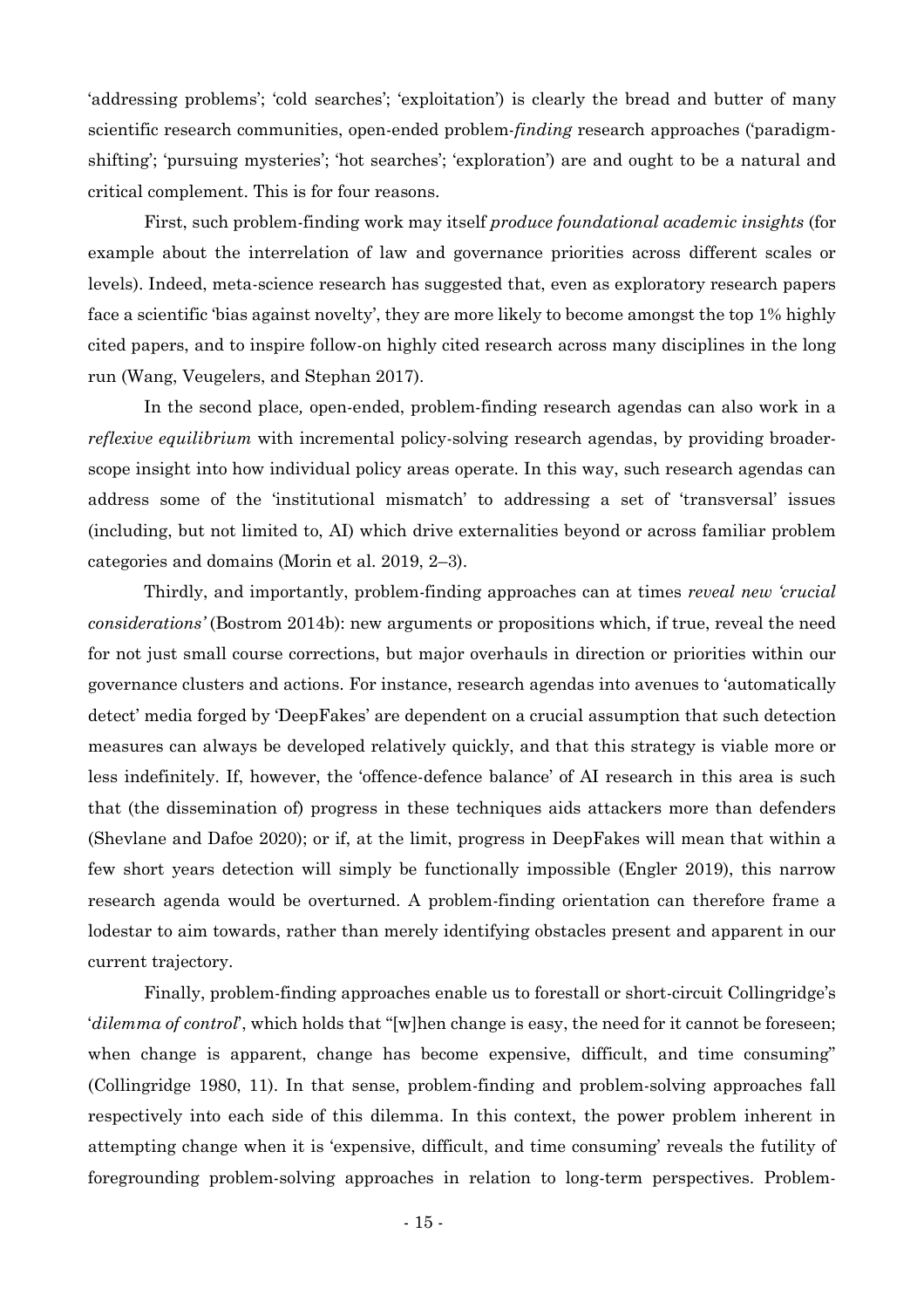solving approaches, somewhat obviously, become operational precisely where the desire or need for change confronts the inertia of a complex and interconnected world that frustrate such efforts. Long-term perspectives, however, reside in the information problem aspect of the dilemma: problem-finding approaches thus attempt to explore the potential problem-space while 'change is easy' and course corrections and changes are still possible. Yet, the dilemma nature of the challenge suggests that efforts of both of its sides are necessary, and the long-term perspective merely suggests that a recalibration of these efforts needs to be effected.

### **A Proposed Problem-***Finding* **Framework Across Four Strategic Levels**

We propose a theoretical framework or typology for mapping the long-term strategic landscape which we apply to the seemingly distinct cluster of policy domains surrounding AI.<sup>7</sup> In our understanding, we subdivide governance responses to AI's problems into four strategic 'levels'. 8 Levels 0 & 1 concern default, 'problem-*solving'* responses to governance:<sup>9</sup> (0) 'business-as-usual' governance demands the simple application of existing governance structures to the new problems; whereas (1) 'governance puzzle-solving' admits at least a certain need to reconceptualise, stretch or reconfigure existing legal doctrinal categories or governance concepts, in order to address those problems. Conversely, Levels 2 & 3 concern systemic challenges that currently lie beyond the boundaries of contemporary legal frameworks. They

<sup>7</sup> To be clear, while we use AI as a focal technology, the general argument is applicable to the way longterm governance would engage with any new technology (cf. Liu et al. 2020)**.** See also the critique, of legal scholars' problem-solving responses to technology, in (Tranter 2011). We thank Roger Brownsword for prompting this clarification.

<sup>8</sup> We should make a few important caveats regarding our usage of the term 'levels' in this typology. In the first place, by referring to 'levels', we do not mean to imply a ranking of importance: another way to read or refer to them would be '*types'* of governance strategies—although we prefer to retain the imperfect term 'levels' for the simple reason that it emphasises more (in a way that 'types' or 'categories' does not do) how the different varieties of governance strategies are not mutually exclusive and isolated, but interlinked components of a larger governance system.

In the second place, and pragmatically, this terminology should not be confused with the existing scholarship on 'multi-level governance' (See Bache and Flinders 2004; Zürn 2012), which explores how policymaking power and authority are distributed both throughout the hierarchies of government, as well as horizontally towards other non-state actors. In our usage, by contrast, 'levels' correspond not to the 'level' (that is, the actor) at which a given strategy is rooted or situated, but rather to the 'level' at which a strategy seeks to exert leverage (that is, its scope, or the degree to which it variably takes for granted, or interrogates the problem formulation, parameters, and larger 'outside context'. In that sense, these 'levels' are ordinal ('Level 3' takes a broader scope than 'Level 2', which takes a broader scope than 'Level 1'), but do not necessarily connote ranked or hierarchical levels of influence (e.g. 'Level 3' strategy are not by definition or always upstream from 'lower' levels, even if they might offer greater possibilities for creation and consideration of long-term perspectives); rather these levels co-constitute one another.

<sup>9</sup> Again, to avoid terminological confusion, it should be kept in mind that these Levels 0 and 1 are 'problem-*solving*'. We nevertheless include them as a key baseline component in our integrated framework which (encompassing the directly problem-*finding* strategies at Levels 2 and 3) we collectively refer to as the 'problem-*finding*' framework for AI governance. This is because we consider an integrated governance framework capable of carrying out 'problem-finding' governance as one that is capable of *encompassing* and *complementing* existing 'problem-solving' approaches, not of wholly replacing them.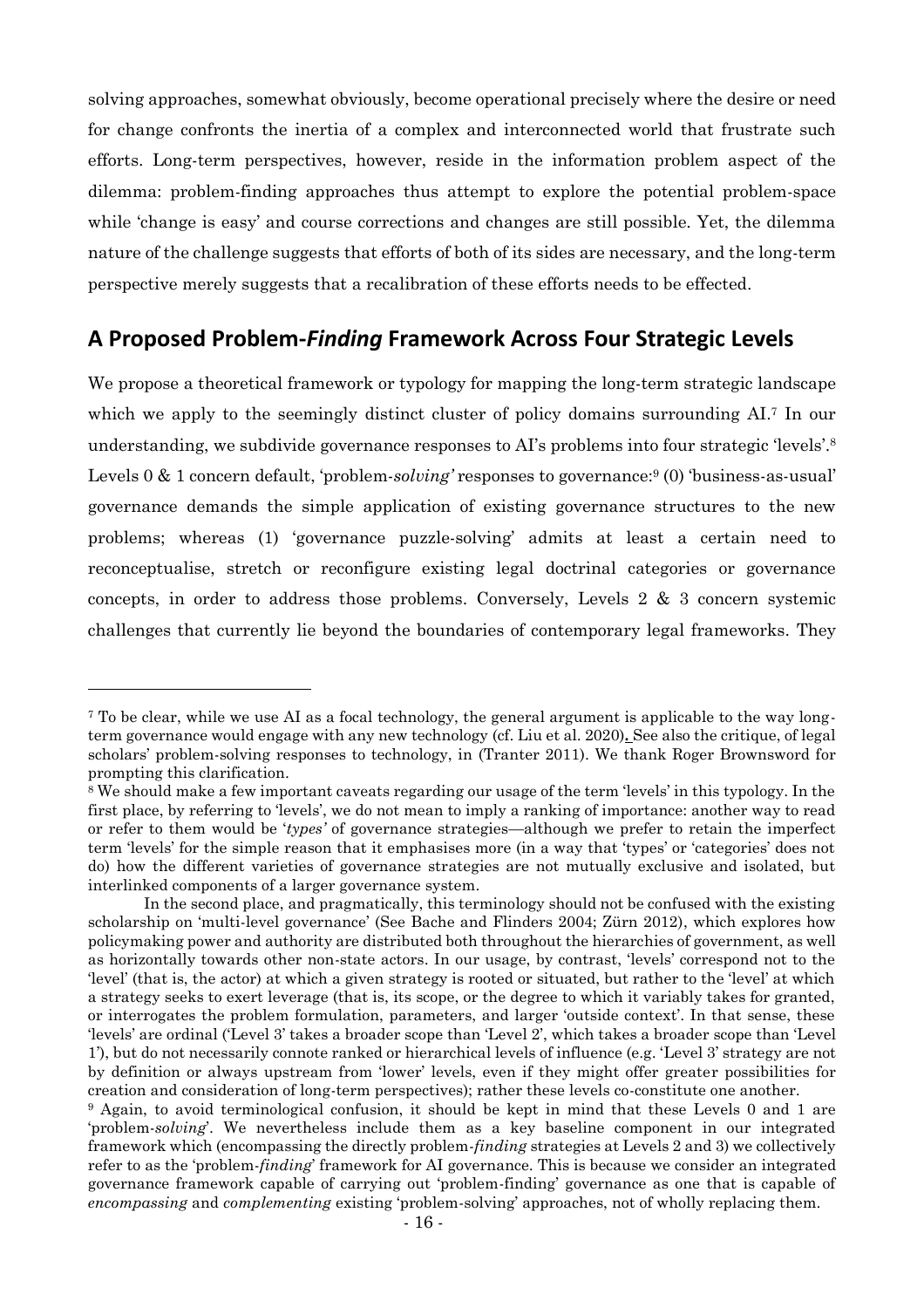involve scholarship aimed at (2) finding potential 'disruptors' of core governance assumptions; or at (3) charting macrostrategic trajectories & destinations. Together, this creates a comparative framework within which to compare the problem orientations, contribution orientations, and limits of these distinct analytical and governance perspectives (see Table 1). Accordingly, such research lines call upon problem*-finding* approaches that convert, contextualize, prioritize, and structure the unknown problem-space into clusters or research agendas of problems that could then be addressed at Levels 0 & 1.

| Level          | Governance                                 | <b>Problem orientation</b>                                                                                                                                                                                                                                        | Aim & purpose                                                                                                                                                                                                                           | Limits                                                                                                                                                                                                                    |
|----------------|--------------------------------------------|-------------------------------------------------------------------------------------------------------------------------------------------------------------------------------------------------------------------------------------------------------------------|-----------------------------------------------------------------------------------------------------------------------------------------------------------------------------------------------------------------------------------------|---------------------------------------------------------------------------------------------------------------------------------------------------------------------------------------------------------------------------|
|                | Perspective                                |                                                                                                                                                                                                                                                                   |                                                                                                                                                                                                                                         |                                                                                                                                                                                                                           |
| $\theta$       | <b>Business-as-</b><br>usual               | • Solving local societal<br>'problems' created by<br>new AI systems                                                                                                                                                                                               | • Denies 'newness';<br>doctrinal changes not<br>necessary<br>• Seeks accommodation<br>within current legal<br>framework, through (1)<br>extension of legal<br>framework; (2) re-<br>interpretation of new<br>problem as old problem     | Does not try to anticipate<br>long-term<br>• Reliance on metaphor<br>• Brittle; interpretations<br>fail 'laugh test'<br>• Fail to understand<br>underlying nature of<br>problem, or track cross-<br>sector manifestations |
| $\mathbf{1}$   | <b>Puzzle-Solving</b>                      | • Solving local societal<br>'problems' created by<br>new AI systems<br>• Solving doctrinal<br>inconsistencies in the<br>law revealed                                                                                                                              | $\bullet$ <i>Broadly</i> problem-<br>solving: still focuses on<br>fixing the direct problem<br>at hand, but allows that<br>this may require<br>doctrinal legal changes                                                                  | Does not try to anticipate<br>$long-term$<br>$\bullet$ (as Level 0)<br>• Still mostly aims to<br>maintain or restore<br>existing status ex ante                                                                           |
| $\overline{2}$ | Disruptor-<br>Finding                      | $\bullet$ Finding AI<br>developments that may<br>'disrupt' assumptions of<br>or conditions for the<br>governance system,<br>such as $(1)$ changes to<br>the problem portfolio;<br>(2) to regulators' goals;<br>(3) to governance tools,<br>(4) to societal values | • Does not take for<br>granted scope and<br>nature of governance<br>problems at hands<br>• Aims to understand 'out<br>of bound' strategic<br>barriers or deflectors                                                                     | $\bullet$ May miss the forest for<br><i>the trees</i> (relative to<br>Level 3)                                                                                                                                            |
| 3              | Charting<br>Macrostrategic<br>Trajectories | $\bullet$ Finding 'crucial<br>considerations' for how<br>AI could shift overall<br>trajectory of society<br>towards (a) terminal<br><i>trajectories</i> ; (b)<br>vulnerable worlds; (c)<br>exposed worlds; (d) bad<br>worlds; (e) good worlds                     | • Focus first on<br>identifying overarching<br>trends and<br>dependencies which<br>might be resistant to<br>'piecemeal' governance<br>responses at Levels 0-2.<br>• Identify leverage points<br>for intervention to shift<br>trajectory | • May underappreciate<br>Level 2 governance<br>disruptors, and<br>therefore become a set<br>of grand futures,<br>derailed by detail                                                                                       |

## **Table 1: Taxonomy of problem-solving (0-1) and problem-finding (2-3) AI governance strategies**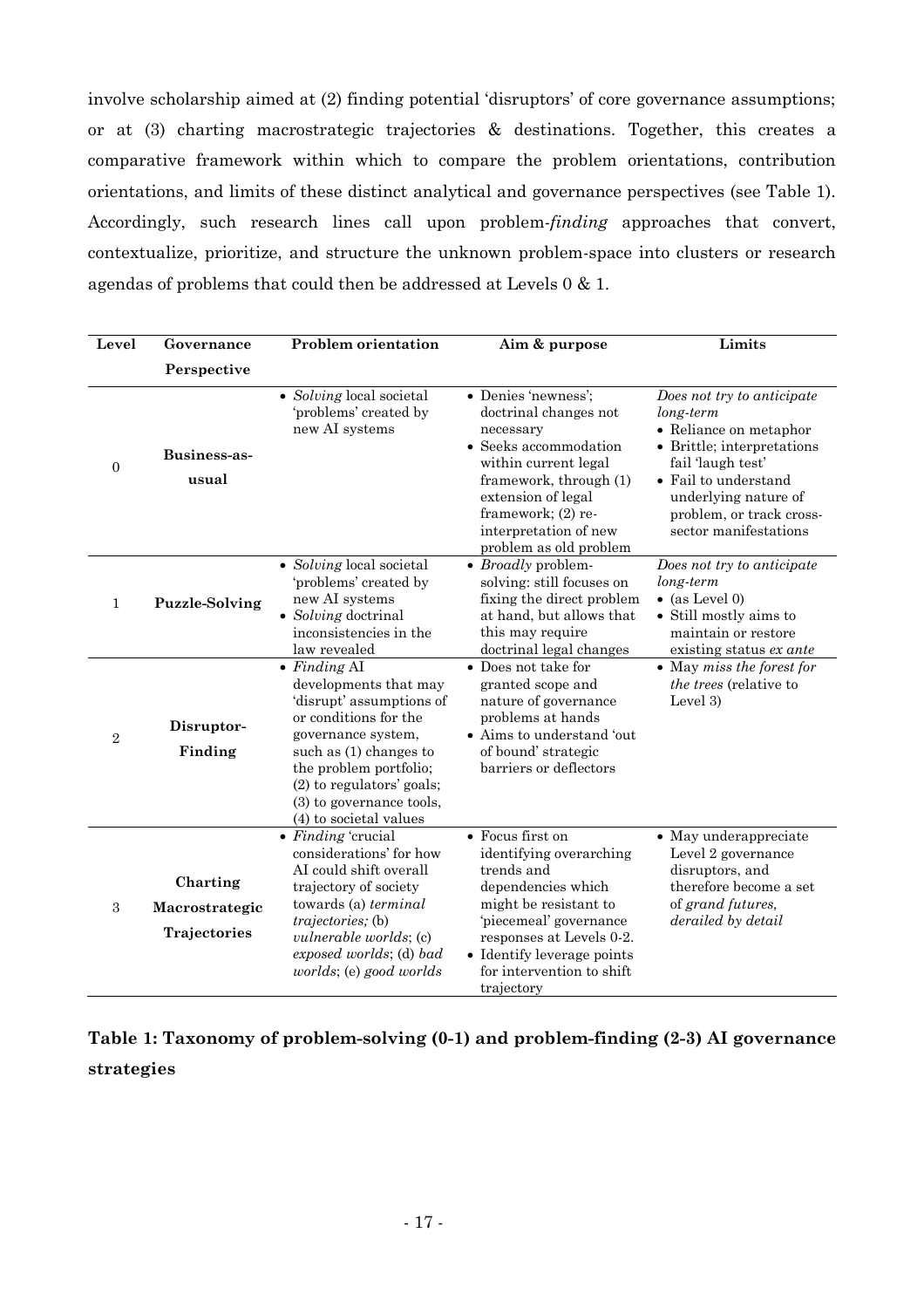### *Level 0 - 'Business-as-usual' governance*

The 'default' strategy involves an adherence to 'normal' governance processes, norms, structures and concepts, however constructed. While it does not deny the emergence of certain problems or challenges, it can be slow to recognize them—and even when it does, it will deny their fundamental 'newness'. This governance level is therefore rigorously focused on solving problems within (or by extension or application of) the existing governance system. In this sense, Level 0 governance is *narrowly* problem-*solving:* it recognizes the local 'problem', but requires that any solutions are chosen from the existing set of solutions made available. It is reactive, and seeks to re-establish or re-balance the old 'governance equilibria'.

For instance, AI policy work at this level seeks to accommodate the issues raised by AI within the extant legal frameworks, arguing that legal doctrinal changes to accommodate the technologies are not necessary—in the terminology of cyberlaw, that distinct, domain-specific legal innovations would be as superfluous as articulating a comprehensive 'law of the horse' (Easterbrook 1996). This position holds that all appropriate 'metaphors' to be encoded explicitly in law or implicitly in broader governance discourse can be found in past technologies (Mandel 2017). Because these are easy to understand, much of the problem-*solving* work done today in distinct sub-fields on AI policy is situated at Level 0. For example, it is manifested in attempts to simply extend the existing legal framework and principles of international humanitarian law (IHL), to cover any and all issues that are raised by AWS (Anderson, Reisner, and Waxman 2014; Schmitt 2013).

While it might be easy or tempting to dismiss such work out of hand, such a response would likely be neither fair nor warranted. Indeed, to be clear, a 'business-as-usual' response is not an obviously incorrect orientation in many cases (though it may be an insufficient one at a systemic level, across all cases). It relies on a certain degree of conceptual laxity—the willingness to implicitly (and at times perhaps unreflexively) stretch and re-interpret existing governance categories, just so that we can ensure their easy application to new cases. Such an approach avoids continuous, and costly, transaction costs of figuring out whether or not every new case or technology is new. Indeed, to an extent, the 'business-as-usual' heuristic is critical to governance: if we lacked one, we might easily find ourselves paralyzed: we would risk 'overfitting' (in the machine-learning sense) on our past governance experiences—leading one to argue, for instance, that a car crash involving a neon-painted car could not possibly be covered under existing laws, since no similarly-coloured car was ever involved in a car crash in the given jurisdiction, and this case was therefore clearly without precedent. Lyria Bennett Moses likewise argues that "[m]ost of the time, a law predating technological change will apply in the new circumstances without any confusion. For example, traffic rules continue to apply to cars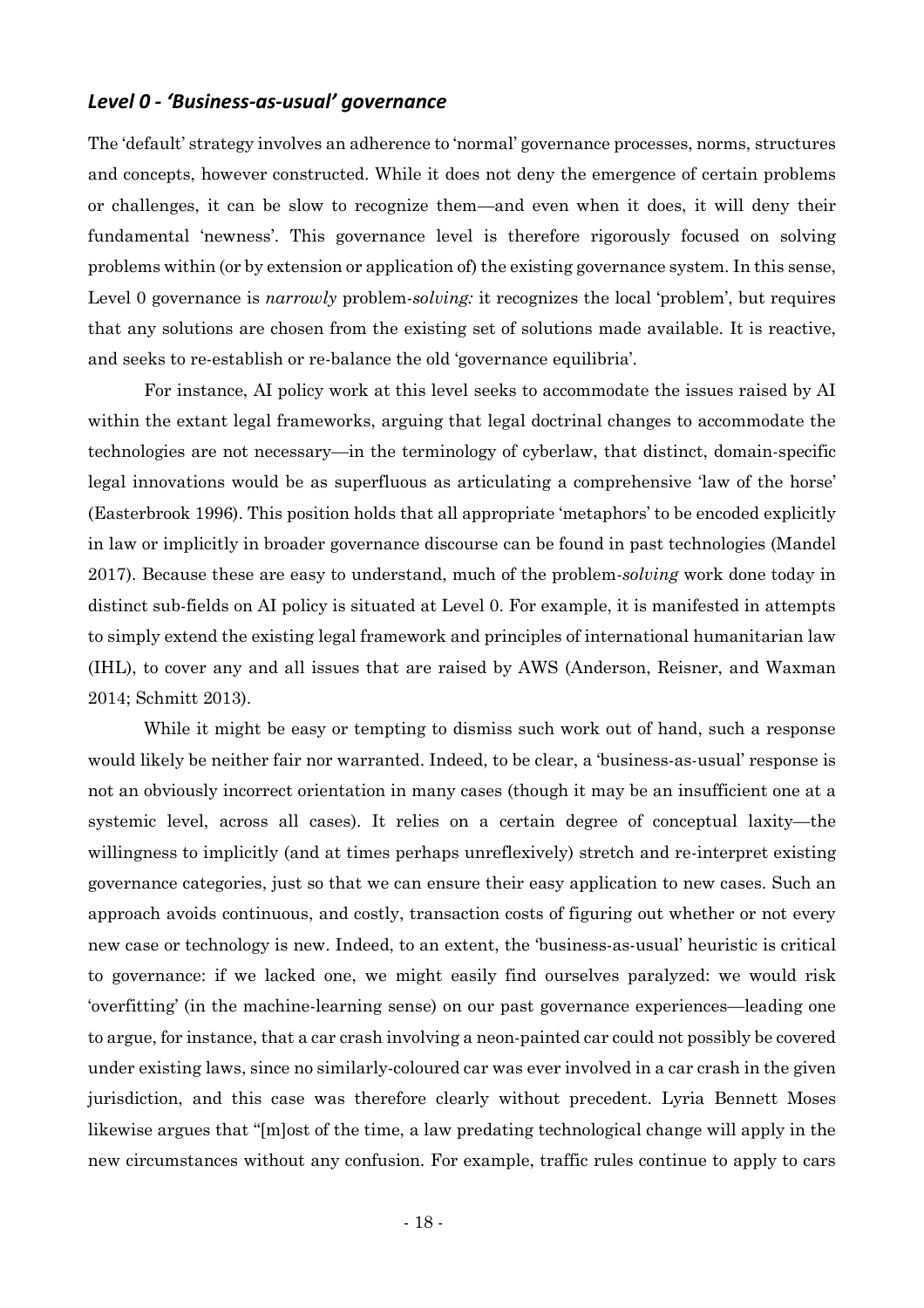with electric windows, and no sane person would seek to challenge these laws as inapplicable or write an article calling for the law to be clarified." (Bennett Moses 2007, 596).

Moreover, an approach of implicit 'reinterpretation' and extension of existing governance categories may have some limited (temporary) merit *even* in the face of actual underlying real technological changes. All else being equal, holding up a 'pretence of continuity' might avoid certain externalities in the form of continuous regulatory uncertainty, or (in the case of highstakes technologies) continuous contestation or attempted renegotiation by stakeholders. It can therefore be a necessary governance strategy in areas where reaching original political agreement on the existing governance arrangement proved thorny or difficult—such as for instance in international arms control agreements on certain types of new weapons (Crootof 2019b; Maas 2019a; Picker 2001).

Nonetheless, while these Level 0 responses may be somewhat understandable, and even necessary in some cases, it is likely that both their drawbacks and inadequacy are underestimated. In the first case, such moves can be brittle: when pushed too far, attempts to capture obviously (or to the public, apparently) revolutionary technologies under age-old governance approaches may fail the 'laugh test', with the result that 'the law runs out' (Crootof 2019b, 17), threatening the credibility of governance efforts within that specific domain, as well as, at length, the more general legitimacy of the governance system that produced or allowed it (as critics can add another anecdote to a list of 'absurdities' produced by the extant system). In other cases, and especially in global governance contexts, certain actors may simply not accept an extension of 'business-as-usual' to new technologies, leading to new explicit or implicit contestation over specific norms, entire strategies, or certain actors' legitimacy or authority to steward those policies (see also Zürn 2018).

More fundamentally, however, because Level 0 approaches do not seek to (deeply) track or understand the nature of the ongoing changes (beyond the bare minimum necessary to address local symptomatic problems), they cannot be expected to address these in the long run. Instead, such governance structures may implicitly build up a 'technology debt', becoming hollowed out by changing practices, and ultimately being rendered into obsolete 'jurisprudential space junk' (Crootof 2019a) as a result of changing practices. Ultimately, this approach also cannot reckon with possibly new, unanticipated features or area cross-overs, and therefore cannot provide the foundation for a problem-finding approach. In sum, Level 0 response might be necessary for any governance system, yet they are not (and potentially cannot be) sufficient. At their best (or at most), they might serve as 'holding actions' that prevent near-term problems from 'unwrenching' or distracting society so badly or so frequently that it cannot even reckon with long-term trends. But by itself it is certainly not able to adopt a creative problem-finding approach capable of providing a foundation for long-term governance, because in many cases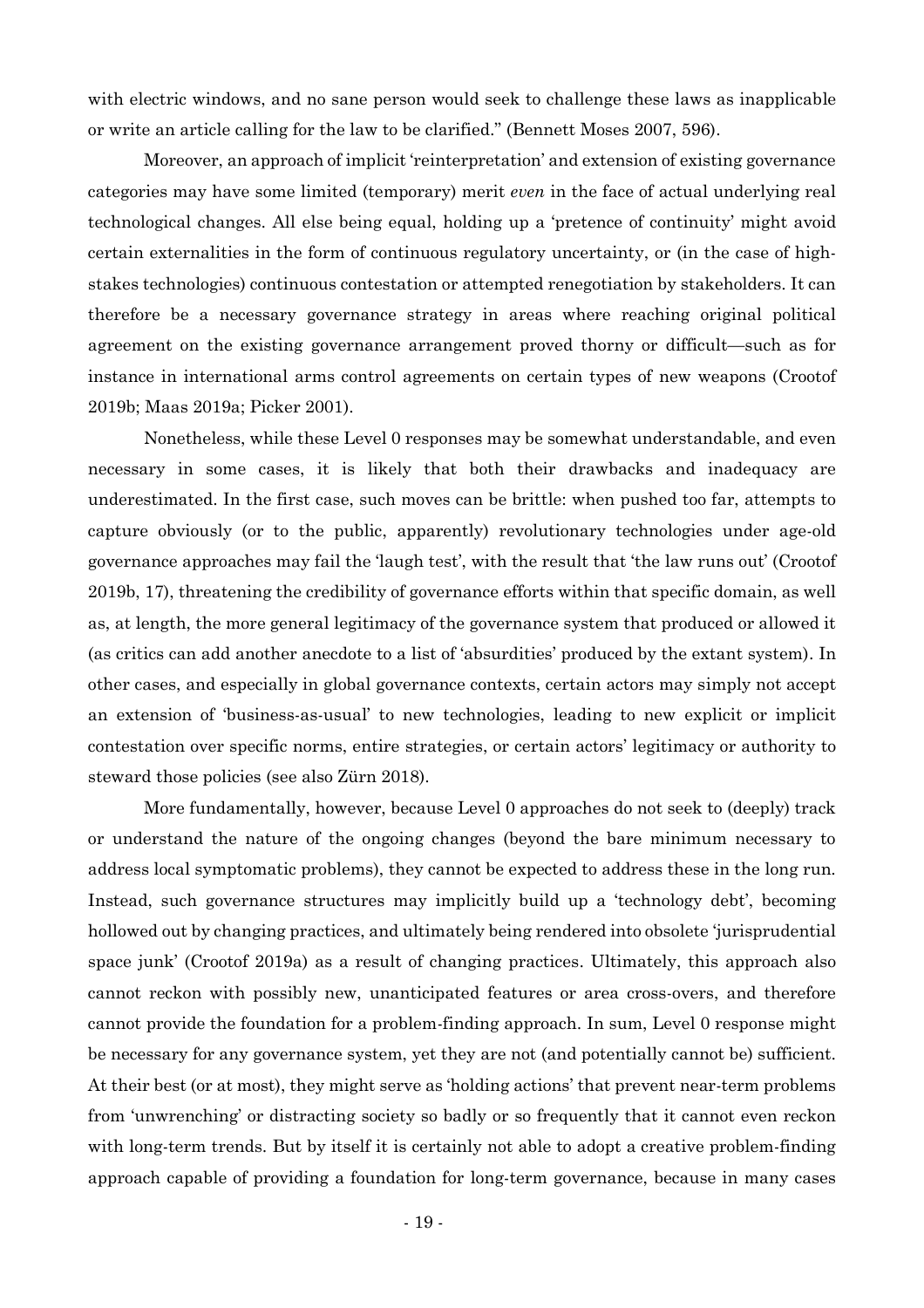they 'deny' that there is any deeper problem (beyond the surface disruption to be stilled). In doing so, it risks building up a 'problem debt'.

### *Level 1 - Governance Puzzle-Solving*

Closely related to Level 0 governance, but somewhat distinct, are perspectives that approach specific new problems as 'governance puzzles' to be solved. Work at this level still narrowly or primarily emphasizes the importance of fixing the direct problem at hand—that is, it takes for granted a narrow rationale—but it opens up for the possibility that doing so may require innovation and (even far-reaching) change in the regulatory tools or governance processes. As such, in contrast to Level 0, Level 1 governance is at least *broadly* problem-*solving:* it admits, at least in principle, that solving the direct problem in front of us may require innovations and changes in the set of available solutions, however, it does still narrowly seek to maintain or restore the existing status *ex ante*.

In an AI context, this could be found in debates about discovering ways to re-conceptualize privacy (in the face of new AI challenges) in order to functionally restore the equivalent of past privacy protections to citizens. It may also extend to proposed innovations in governance approaches—such as the posited use of technologies such as AI systems as 'privacy protector' (Els 2017; Gasser 2016) in order to secure established goals or rights. As noted, Level 1 analysis is largely similar to Level 0, but it admits to a certain degree of novelty in the challenge, and accordingly to a flexibility in governance response, while anchored upon an allegiance or commitment to the existing status: the end-product is the same, even if the route is different.

#### *Level 2 - Governance Disruptor-Finding*

In contrast, work at Level 2 begins to realize a problem-*finding* orientation. Its focus is less on the narrow problems as they are given, presented, or highlighted within pre-existing disciplinary boundaries, and instead seeks to explore underlying patterns, linkages or underilluminated problem clusters. Recognizing that 'law' is only one 'regulatory modality' (Lessig 1998; 1999), Level 2 scholarship shifts focus from changes beyond narrowly understood laws or government regulation, towards to the broader *regulatory* system—and how developments in a particular technology (such as AI) may end up disrupting or deflecting governance efforts (either those aimed at the technology, or even in general). Accordingly, Level 2 analyses can emphasize at least four distinct angles.

First, such scholarship can explore how ongoing technological progress—or altered social practices that seize upon pre-existing but formerly marginal affordances in new, salient ways can *shift or expand a technology's 'problem portfolio*' in ways that render initial, now pathdependent, regulatory efforts inadequate or even counterproductive. Such work can expand the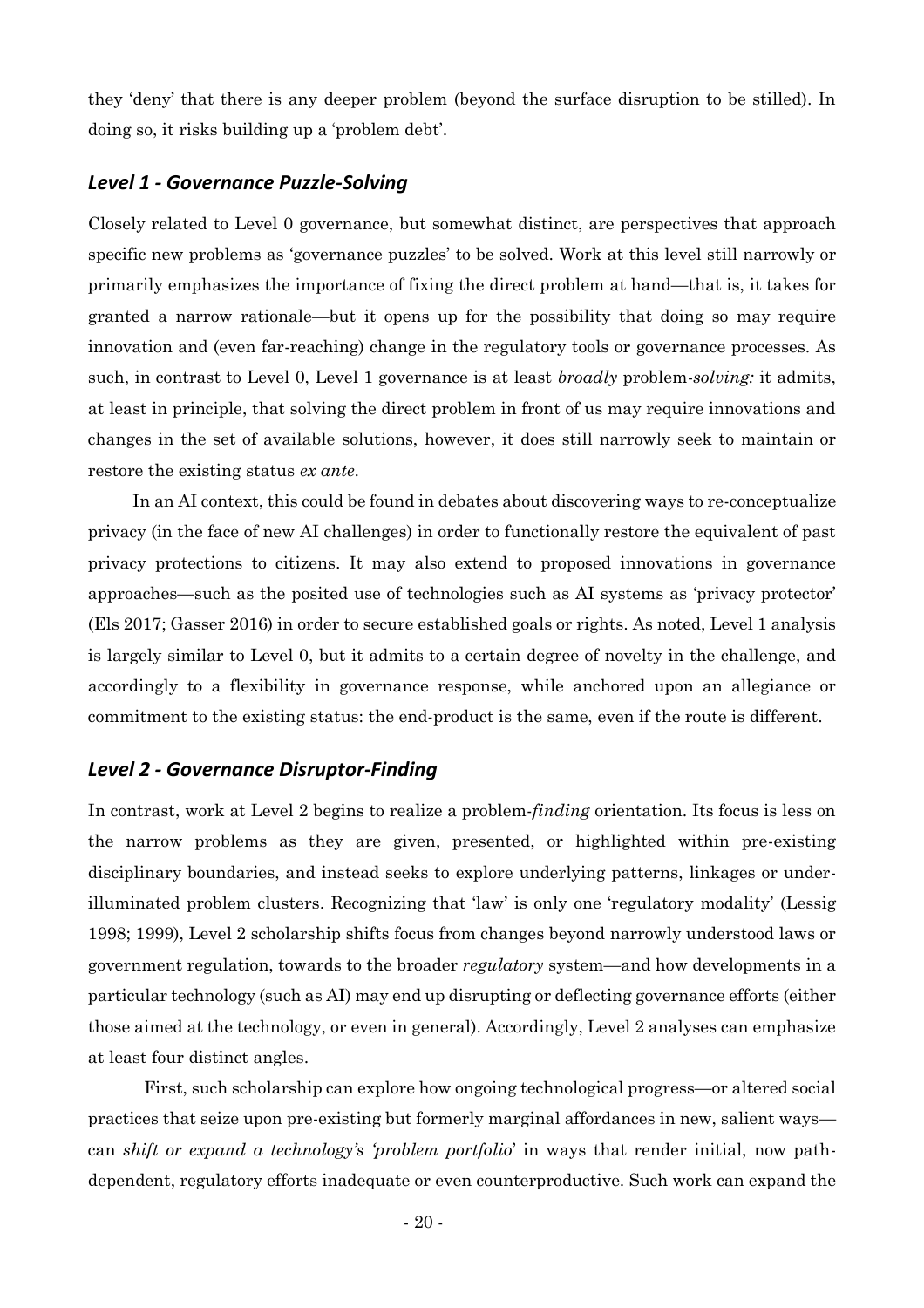subjective problem portfolio to correspond better to the evolving opportunity/risk profile as manifested by the *affordances* (Glăveanu 2012; Norman 2013) of a new technology. To be sure, this is not to say that all such structural change comes from changes in technology, or that all technological change brings about structural shifts such as this. Nonetheless, at times such shifts can be key and disruptive to extant strategic trajectories. For example, the risk profile of AWS can shift with technical progress: issues that appeared critical at an early stage (the potential to violate IHL principles), may soon become matched or eclipsed by far-reaching challenges in other domains: for instance, military AI systems may generate risks of operational safety, 'flash wars', or strategic instability (Scharre 2016b; Danzig 2018; Maas 2019c; Geist and Lohn 2018; Sharikov 2018). Moreover, much greater than the direct risks from misuse or accident, might be indirect risks from 'structure'—deriving from the way new AI systems or capabilities shape the landscape of incentives around actors, in potentially hazardous ways (Zwetsloot and Dafoe 2019; van der Loeff et al. 2019). Furthermore, AI development in areas such as one-shot learning (Ram 2019), 'simulation transfer' (OpenAI et al. 2018), synthetic data, and others can lower the data or expertise needs for using AI, and thereby can lower the proliferation threshold of certain AI systems to new, non-treaty parties. Indeed, in general, greater data efficiency can have considerable and far-reaching governance implications (Tucker, Anderljung, and Dafoe 2020). In these cases, neither 'solving the AWS problem' at Level 0 by extending IHL principles, nor tailoring legal principles to AWS at Level 1 does much good. Thus, policy responses at Levels 0-1 may no longer track—and may even occlude—the changing character of threats posed by AI systems. Instead, Level 2 articulates more adaptive or 'preventative security governance' approaches (Garcia 2016; 2018) or 'innovation-proof' governance (Maas 2019a; see also Crootof 2019b). Thus in our AWS example, Level 0-1 approaches suggest winning a legal battle, but in reality the regulatory war is lost.

Second, AI can *change policymakers' goals* in formulating law. The regulatory mind-set may shift from 'legal coherentism' towards 'regulatory instrumentalism' or even 'technocracy' (Brownsword 2018), potentially spelling the 'death of [regulation through] rules and standards' (Casey and Niblett 2017). Moreover, AI-sparked shifts in the international balance of power could destabilise the global legal order, just as previous technologies have upset international law (Picker 2001). AI could do so by differentially empowering illiberal states (Danzig 2017; Harari 2018; N. Wright 2018), or by eroding the buy-in of powerful states, into the multilateral international legal order (Danzig 2017; Maas 2019b; Deeks 2020). In the context of our AWS example, finding new political equilibria that can support global restrictions on AWS might become more urgent than reconceptualising 'autonomy'.

Third, reconfigurations between the different regulatory modalities may shift *the very operational foundations* (the 'wedge' or 'contact point') of governance strategies wholesale, by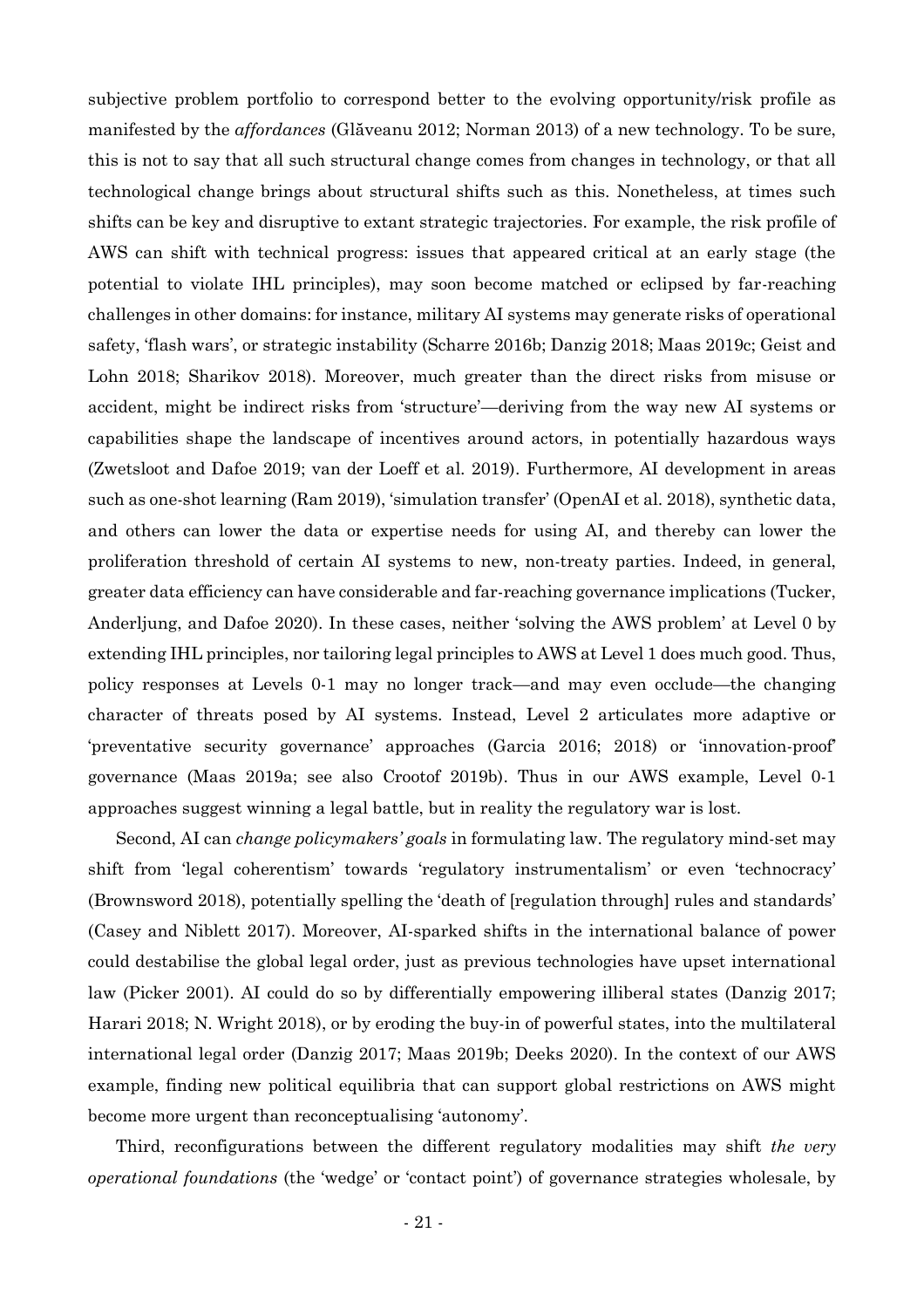(further) *displacing* the primacy of concrete 'law' in regulating behaviour or in aiming to pursue strategies. For instance, it has been explored how AI systems enable regulation through 'microdirectives' (Sheppard 2018) and 'technological management' (Brownsword 2015; 2016; 2019b), potentially feeding into systems of 'algocracy' (Danaher 2016). AI also facilitates behavioural manipulation through 'hypernudging' (Yeung 2017; 2018), or invisible influences embedded in AI-mediated adaptive choice architectures (Susser 2019). Likewise on global level, the use of AI systems might well help alter the processes by which international law or broader global governance is produced or enforced (Deeks 2020; Maas 2019b). While such developments may themselves give rise to concern, and therefore may become the object of (long-term) governance strategies themselves, such shifts should simultaneously be examined insofar as they alter the operating parameters—including what Deudney (2018) describes as 'materialcontextual' factors, and what van Assche et al. (2020) describe as the 'material' dependencies of the human-made environment.

As such, even if AWS challenges were to be 'solved' within Levels 0-1, a general retrenchment in the relative regulatory strength of 'normative' (international) law relative to unilateral technological tools (Brownsword 2018) may neutralise these gains. For instance, where AI mediates or undercuts meaningful human decision-making, global AWS regulations anchored in maintaining 'meaningful human control' over narrowly defined 'autonomous' weapons systems, will overlook AI's behavioural influences, 'automation bias', and propensity to 'normal accidents' (Maas 2018; Scharre 2016a; Carvin 2017; Borrie 2016). In such cases, human agents remain nominally engaged in lethal decision-making, but in fact are consigned to the 'moral crumple zone' (Elish 2016).

Fourth, AI can change core *values* (Danaher 2018) and even fundamental *rights* (Liu 2019b; Liu and Zawieska 2017), both altering the yardstick against which we measure impact of AI and potentially defusing our means (or indeed motive) of resistance. In our AWS example, if military AI applications enable a pivot towards conflict prediction and pre-emption (De Spiegeleire, Maas, and Sweijs 2017), the shift from high-casualty drone strikes towards 'invisible wars' that subtly enable the prediction and interdiction of 'enemies' (Deeks 2018) might lessen the reputational penalties from waging high-tech wars. Yet, the corresponding shift to a paradigm that heightens scrutiny or accountability of such 'hidden violence' (Kahn 2002) may not develop in time, or to the same intensity. Finally, the fact that technological change can 'reveal rights' (Parker and Danks 2019) can demonstrate shortcomings in the existing human rights umbrella. This limits human rights' ability to 'push-back' effectively against AI: in our AWS example, attempting to fit the wrongs precipitated by AWS as claims made through the existing human rights framework reveals severe shortcomings that structurally understate the injury (Liu 2018; 2019c).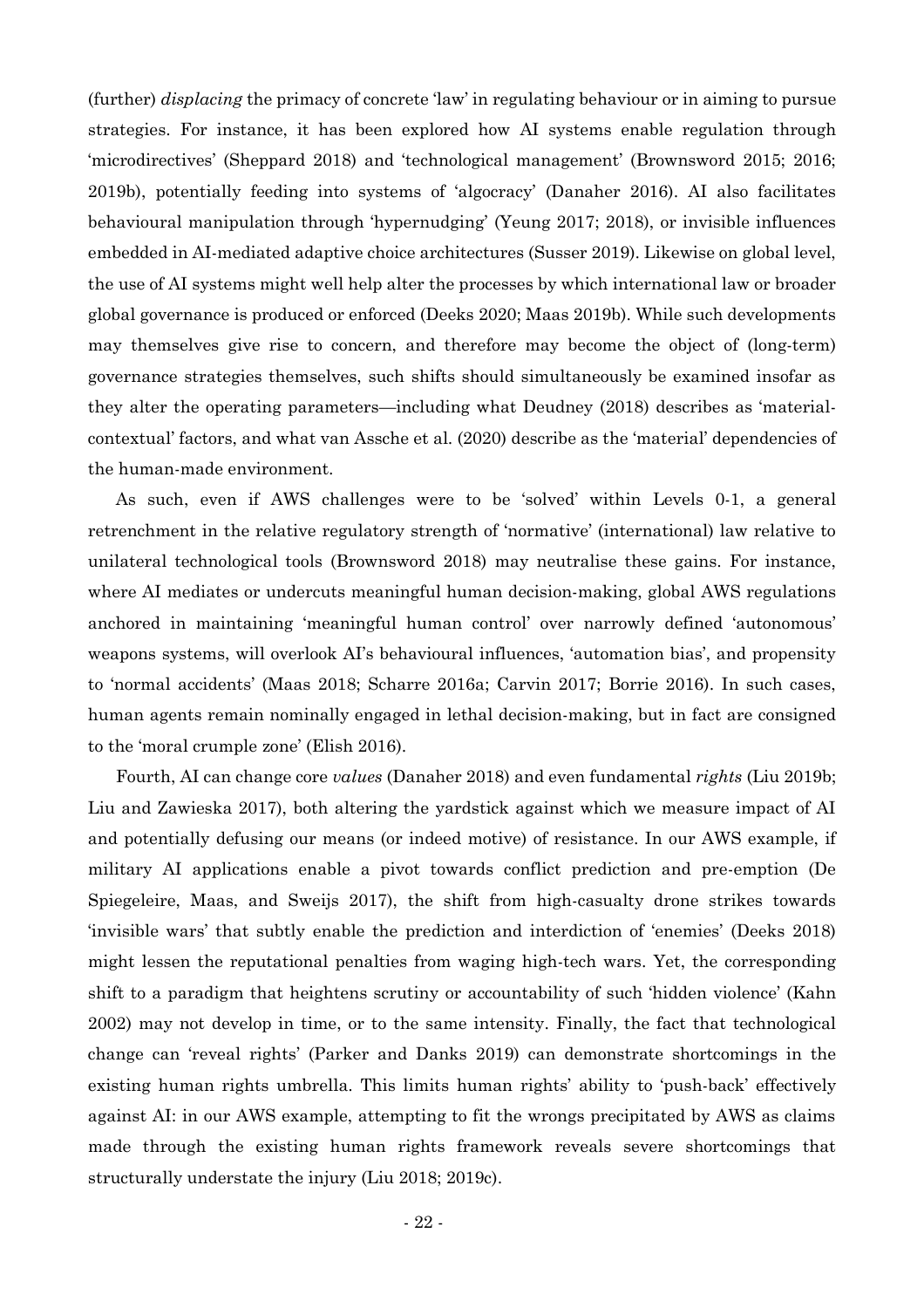In sum, whereas Level 0-1 work often takes for granted the scope and nature of the problems at hand, a Level 2 analysis investigates how the technology, its uses, its indirect effects, and the direct problems, may aggregrate into overarching trends that can *change the terms* of governance. It can as such reckon with 'out of bound' strategic barriers or deflectors (changes to the problem portfolio; to regulators' goals; to governance tools, or to societal values) that would completely surprise and change the terms of analyses at Levels 0-1—potentially rendering any solutions arrived at as superfluous, contrary to the new regulatory goals, or out of step with the nature and values of the society they are meant to serve. Simultaneously, analysis at this level can reckon with these 'medium-term' disruptors that might frustrate/undercut governance efforts that only take account of Level 3 destinations.

#### *Level 3 - Charting Macrostrategic Trajectories & Destinations*

Finally, the third level reframes the AI policy-debates at Levels 0-2 through the lens of foundational axiological and 'macro-strategic' (Bostrom 2016) questions about what kind of worlds we do and do not want to reach with AI. Work at this level examines (I) *analytically*, how the injection of AI systems (or indeed other technologies) might inadvertently alter the trajectory of human society in the mid- to long-term (Brundage 2018; Seth D. Baum et al. 2019); and it examines (II) *strategically,* how we might identify or constitute inflection points and opportunities for intervention for re-directing that trajectory towards preferable worlds.

Some work to date has focused on mapping (technological) vectors that could alter the macrostrategic trajectory. In most cases, such work has focused on (a) *terminal trajectories,* the most extreme scenarios whereby technogenic 'turbo-change' gradually or suddenly leads society towards global catastrophes or even existential risks (Moynihan 2020). Such work has explored certain scenarios of low—or unknown—probability but high impact, such as the catastrophic or even existential threat to humanity that future AI systems might pose if not well-aligned with human values (Yudkowsky 2008a; Bostrom 2014a; Everitt, Lea, and Hutter 2018; Russell 2019). In such cases, the world might get many 'near-term' policy issues at Levels 0-2 right (for example, such as achieving a Level 0 ban on AWS; altering notions of liability to account for unpredictable AI systems at Level 1; or putting in principles around the shift towards regulation by 'technological management' at Level 2)—yet in the long-term still see this come to naught.

But the space of possible macrostrategic destinations surely extends beyond this. Indeed, recent Level 3 thinking therefore has explored *(b) vulnerable worlds* which concern ways in which worlds that are still 'safe' today may nonetheless be set on a trajectory within which continued technological progress inexorably ensures that, as Bostrom (2019, 3) predicts, "a set of capabilities will at some point be attained that make the devastation of civilization extremely likely, unless civilization sufficiently exits the semianarchic default condition." Related to this,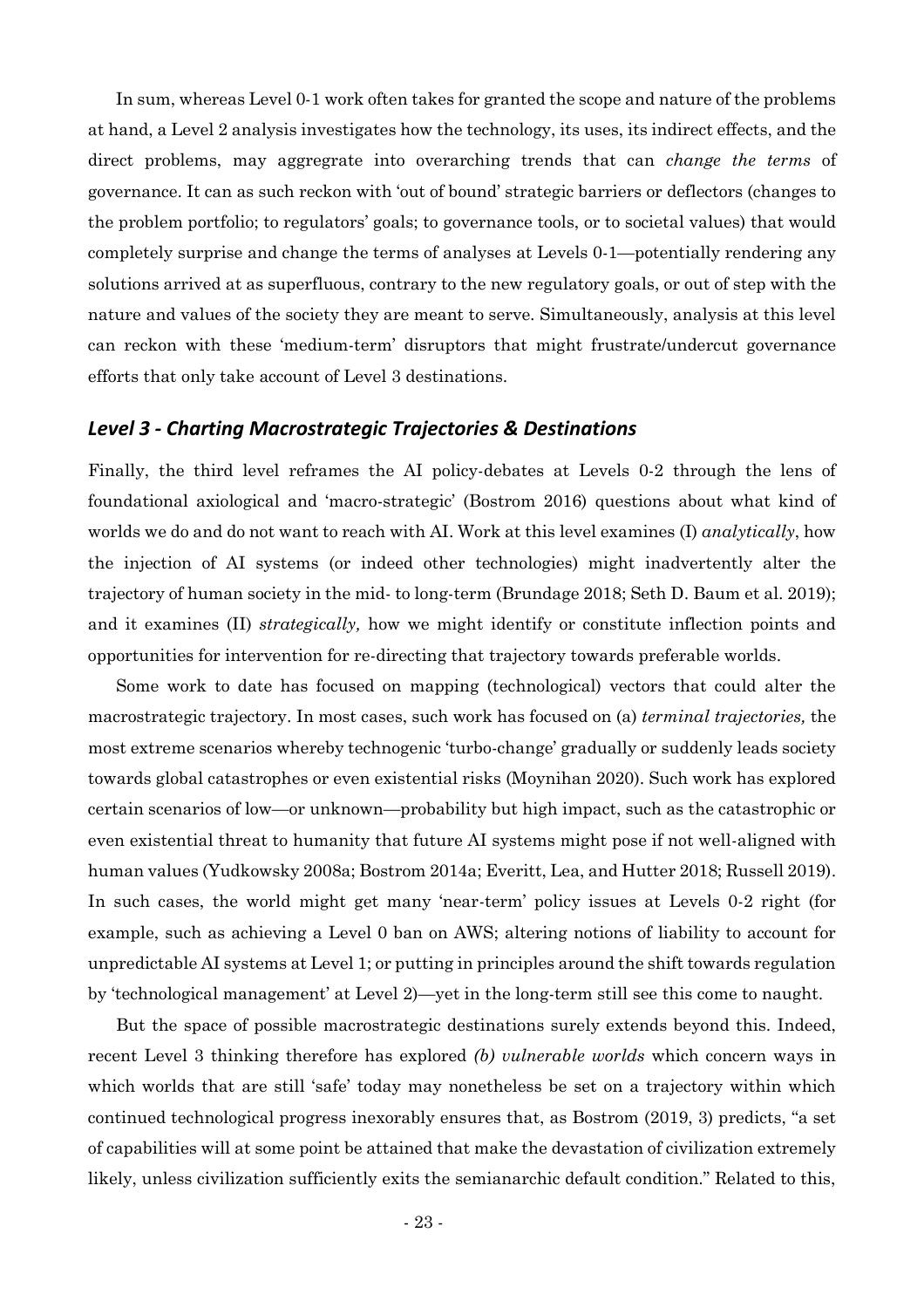other scholarship has extended this further, by exploring the ways in which diverse, complex, path-dependent socio-technological trends, which in isolation do not rise to an 'existential risk', might converge and interact in ways that gradually, but steadily and irreversibly, increase the systemic *vulnerability* of our societies (Liu, Lauta, and Maas 2018; Kuhlemann 2018). This could include the accumulating effects of certain technologies—as with industry-fuelled climate change, a trajectory where a "great many actors face incentives to take some slightly damaging action such that the combined effect of those actions is civilizational devastation" (Bostrom 2019, 7). It could also involve intersecting or compounding effects of different technological disasters, such as the climactic 'termination shock' that would follow if future global geoengineering programs were to be suddenly interrupted as a result of regional (nuclear) war (S.D. Baum, Maher, and Haqq-Misra 2013).

A further variation on this theme examines trajectories towards *(c) exposed worlds*. Whereas vulnerable worlds can involve disastrous scenarios as a result of many small accumulating or interacting failures, errors, or hazards, an exposed world—or what some have called a 'fragile world' (Manheim 2018)—is one that makes certain choices that have rendered it susceptible to previously-modest shocks or hazards, including hazards that society previously might have weathered much better. Under some scenarios, technologies such as AI might lead us to more exposed worlds, insofar as larger parts of our economy and knowledge base become tied up in certain to-us opaque infrastructures dependent on global connectivity and constant and reliable electricity supplies.

Alternatively, AI could inadvertently lead societies into *(d) bad worlds*: 'progress traps' (R. Wright 2005) or 'inadequate equilibria' (Yudkowsky 2017) where society reaches a future destination where it is not destroyed, nor necessarily vulnerable or exposed, but where it is *bad* and (nearly) *inescapable* in the sense that subsequent recovery out of this state towards better trajectories is no longer possible. Even if these effects are not absolutely 'intrinsic' to AI technologies, it may still be that many of the uses to which AI is put within our society, nonetheless could: imperil human dignity (Brownsword 2017); erode the 'social suite' and relational capacities of humans, in ways that drive creeping negative 'social spillovers', such as a diminished ability to cooperate (Christakis 2019); or increasing algorithmic 'inscrutability' may lead us to a 'new dark age' of uncertainty, surveillance, or the death of sociality or empathy (Bridle 2018). Such long-term trajectories towards 'flawed realization' (Bostrom 2013, 19) might emerge if AI systems would have long-term and lasting impacts on our world and society which would (on net) be considered ethically adverse or at least sub-optimal across a broad range of ethical views.

Finally, while these are sometimes under-examined relative to these other scenarios, it is also important for Level 3 scholarship to orient itself towards *(e) Good worlds.* These are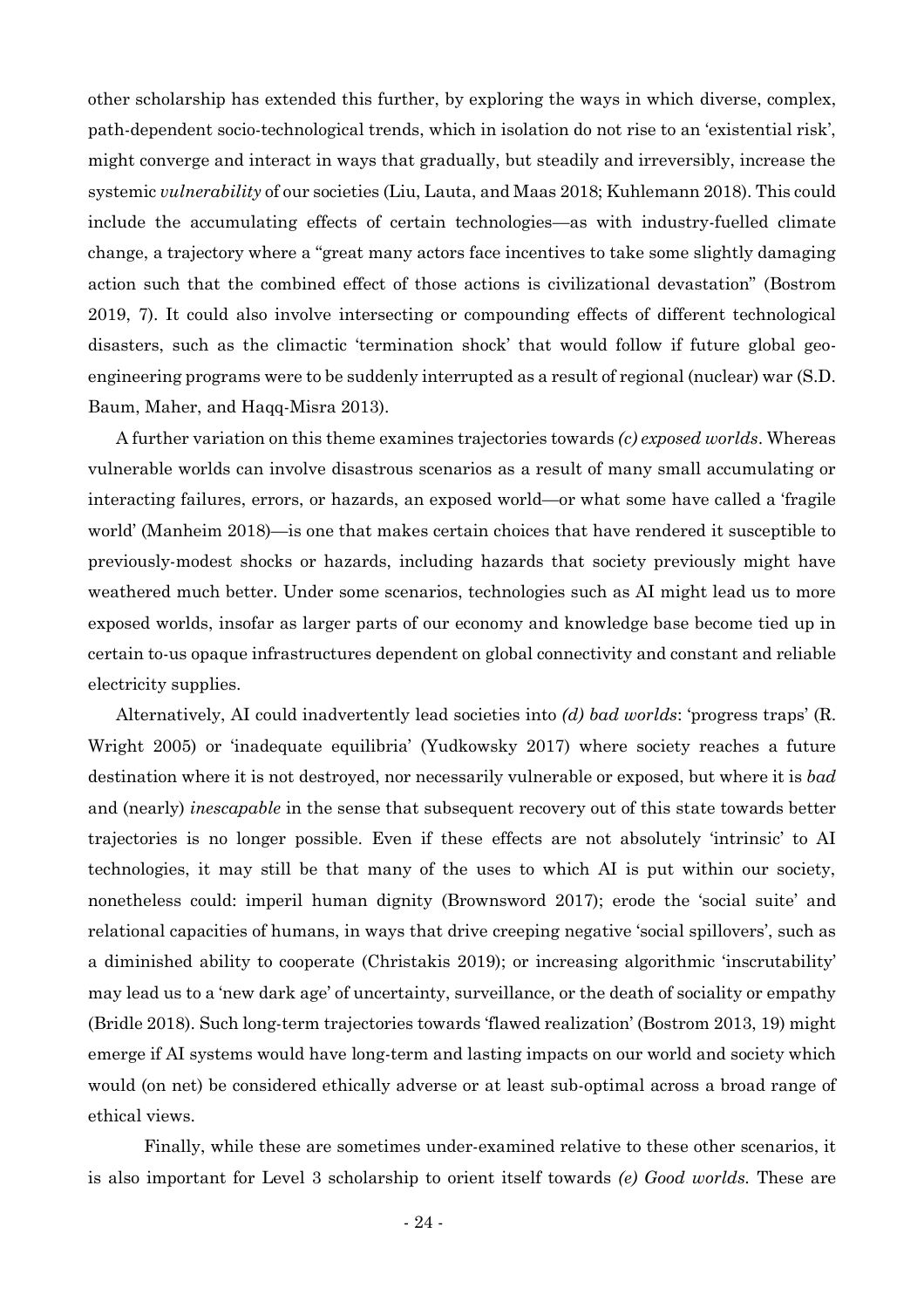axiological descriptions of certain societal destinations—or trajectories—that do not merely avoid these above enumerated risks, but articulate clear principles or 'desiderata' (Bostrom, Dafoe, and Flynn 2019) for what good society we would like to pursue or societal trajectory we would like to be set on. Of course, in one sense, perspectives that articulate how we want to proceed ('journey' or 'trajectory') or where we want to end up in ('destination') in the long term, are both alternative and complementary strategies for avoiding 'bad worlds' or other pitfalls in development. These should invoke different types of assessment. The (troubled) narratives of utopia versus dystopia seem to consider macrostrategic destinations in their exploration of contours and configurations of established worlds, whereas ethical quandaries seem to relate to macrostrategic trajectories insofar as their consideration or their outcomes affect pivotal points in pursuit of a path ahead. At the very least, setting out the parameters of 'good worlds' provides a benchmark to assess whether or not we are either on the path to a bad world, or are actually in some sense in a bad world already. This would be useful since we presently seem to lack objective points of reference to indicate what type of world we are in. It should, however, be noted that such shared positive perspectives for long-term societal macrostrategy remain relatively underdeveloped—especially in terms of linking them to shared narratives and visions.

The insight of Level 3 problem-finding scholarship is that, even if we managed to solve the discrete AI policy-problems—such as the global regulation of military AI—at lower levels, this reactive, fragmented firefighting approach may simply not suffice in aggregate to shift societies out of overall-captive trajectories towards the 'attractor states' of vulnerable, fragile or bad worlds. Rather, AI might drive long-term sociotechnical effects or shifts in constitutional societal values, shifts which might be passively unobserved or even unobservable (cf. Cirkovic, Bostrom, and Sandberg 2010) by society, or which might even be actively veiled by certain interested parties, until it is too late to marshal resistance or change. The point is that AI can lock in such dependencies in ways that even the broad analyses at Level 2 may not fully appreciate, missing the forest for the trees. At the same time, Level 3 work highlights positive leverage points which problem-oriented work at Level 0-2 might pass by: opportunities where AI itself opens up loci for positive interventions that can shift this trajectory—promoting beneficial applications of 'AI for global good' (Cave and Ó hÉigeartaigh 2018) which empower human autonomy, or help consolidate a 'postwork utopia' (Danaher 2017; 2019a). In this way, we emphasise the importance of articulating governance lodestars; to pivot towards a prospective, teleological approach that sketches a spectrum of societal trajectories that not merely avoids catastrophic outcomes (Bostrom 2013; 2019), but which articulates what we seek to gain—and where we want to go. If developed, such work would highlight a potential new chapter for law and regulation, ensuring governance can speak to both the perils and promise of AI.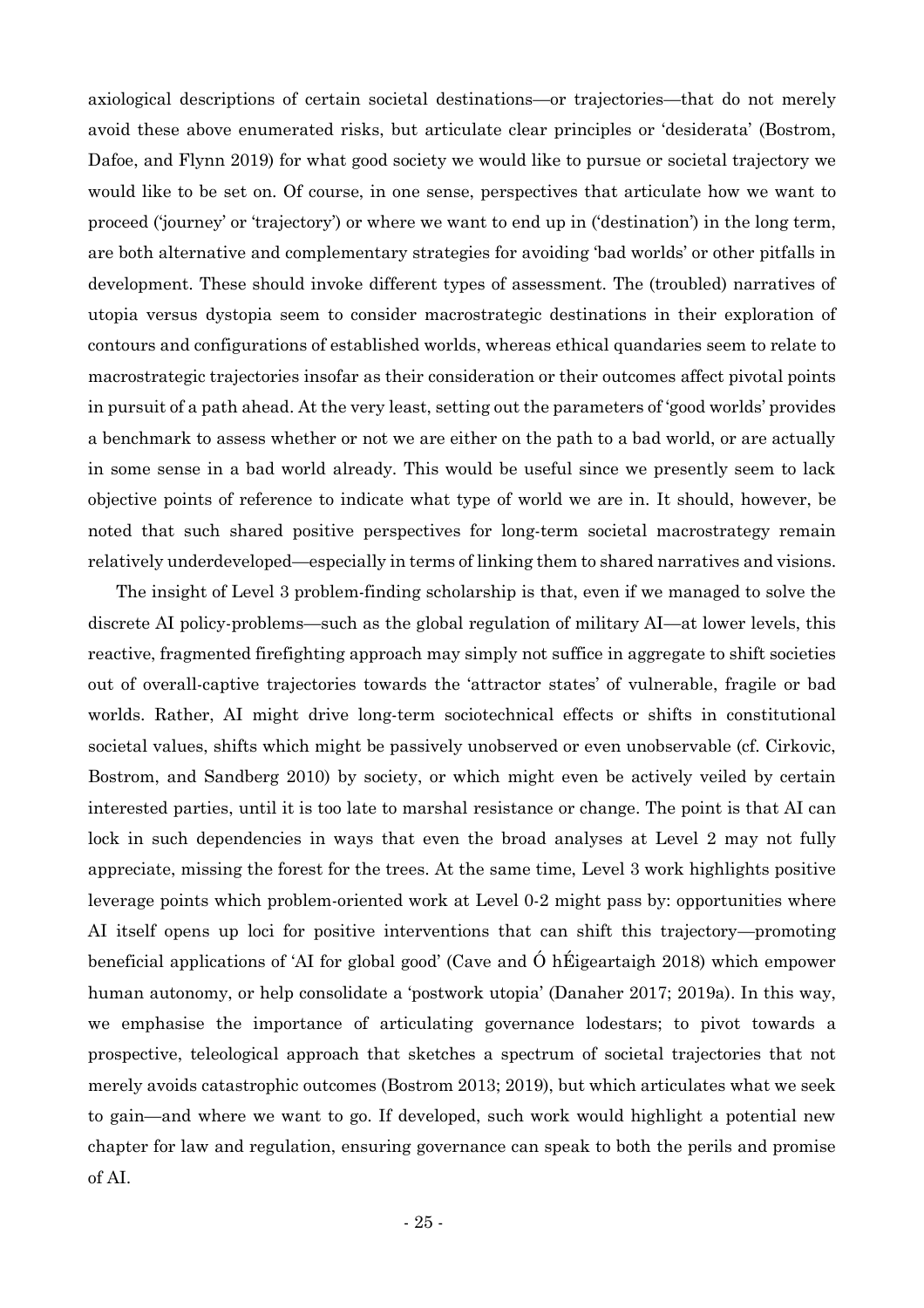### **Reflections on problem-finding AI Governance Strategies**

The above gives an analysis of four governance orientations, and their implications for constituting a long-term governance approach to the problems created by AI. We therefore will now provide four meditations on some of the nuances of our model; as such we will explore (a) the interrelation and mutual complementarity of governance across the four levels; (b) the potential reapplication of problem-finding governance research (Level 2 and 3) in a problemsolving mode; (c) how all four strategies are themselves merely situated within a larger 'Governance Goldilocks Zone' that circumscribes and articulates the very limits of what can be meaningfully governed; and (d) the interrelationship between governance strategies at these four levels, and broader (self-fulfilling) narratives or visions.

### *Coordinating Strategies across Levels: from partial failures to co-evolution*

We want to emphasize that the point of the four-level framework is not to discard 'low-level' scholarship or governance, and fully replace it with 'high-level' scholarship. Indeed, in one sense, we should be careful to how we understand the distinction between these four levels; these are primarily mapped to the different ways in which governance strategies are oriented, and which (problem-; legal-; and societal) parameters they takes for granted.

However, while this distinction between the four levels—and indeed, the terminology of 'levels'—seems to imply an ascending hierarchy or scale, that linkage should not be drawn too far. That is, it may be tempting to map the axis of problem-solving to problem-finding governance to many other scales, such as a distinction between 'near term' vs. 'long term' governance, 'specific-' vs. 'general' governance, or 'small scale' vs. 'large scale' issues. Yet while these other scales may show some correlation to our fourfold distinction, they should not be drawn too widely: it is after all possible (if not necessarily widespread) to adopt a Level 0 or Level 1 governance approach to problems that will likely only emerge in the 'long-term future' (as seen in the debates over legal personhood for robots). Conversely, it is also possible to adopt a Level 3 perspective which does not seek to take in the full spectrum of societal and technological activity, but which narrowly focuses in on one specific topic (e.g. 'over the next decade, will AI progress be more constrained by computing hardware or by data?') which is held to be a crucial consideration or pivot point for determining the longer term trajectory. As such, while the four Levels correspond somewhat to other scales, they should not be taken as equivalent.<sup>10</sup>

More practically, the point of our framework here is not to argue for the categorical superiority of problem-finding approaches to old problem-solving 'dogma'. Indeed, we must

<sup>10</sup> We thank Henrik Palmer Olsen for spurring this line of thought.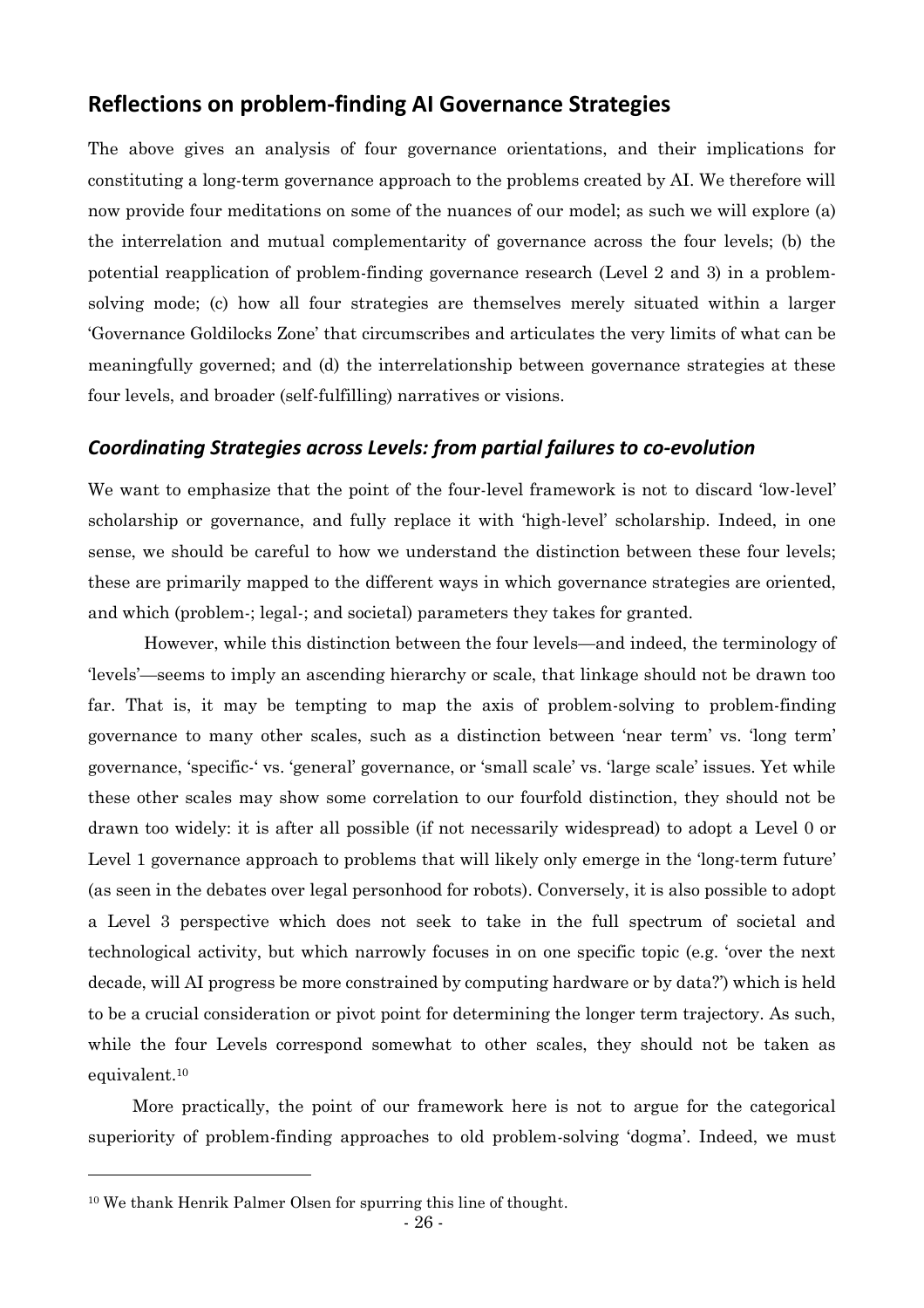beware not to replace the particular failures of a governance system that is almost solely problem-*solving* with the particular shortfalls of another governance system that is almost entirely problem-*finding.* Rather, the point is to use problem-finding scholarship to complement and build beyond the existing problem-solving work, while understanding how all these four strategic orientations are necessary and *complementary*—and how work must range and coordinate across them.

In particular, we want to emphasise that each governance system has to find its own form of complementarity, which balances problem-solving with problem-finding strategies. This is a balance that can differ per governance domain depending on local conditions and interactions. To illustrate this, we now examine three types of common failure modes in AI governance which takes stock of only one or another approach, and which thereby risk failing to 'governing for the long-term': (a) reactive work that is restricted to levels 0-1, and therefore *does not even try* to anticipate the long-term; (b) work that examines Level 2 governance disruptors, but which ignores Level 3 macrostrategic destinations, and which therefore *misses the forest for the trees*; (c) work that considers Level 3 trajectories, but ignores Level 2 disruptors, and therefore risks becoming a set of *grand futures, derailed by detail*.

In the first place, scholarship that only focuses on Level 0 is reactive and focused on solving direct problems in the present. In that sense, it is *not even trying* to pursue governance solutions that are scalable into the long-term. As discussed above, such approaches might have some limited uses, but as discussed above, they risk being blindsided both temporally and sectorally. In relation to Level 3 macrostrategic trajectories, this approach seems inadequate. It is reactive, a holding action at best, and does not reflect on longer-term trajectories or dependencies, meaning that we would have to be very 'lucky' to find ourselves in 'good worlds' through Level 0 work alone.

In the second place, work that works up to Level 2, but does not consider the Level 3 macrostrategic destination, risks *not seeing the forest for the trees*. In that way, it may manage to identify and eventually address many cross-sectoral problems, but over time could still leave us stuck in a potential progress trap. That is not to say that such work is 'senseless', but rather that it too needs to be grounded in a picture of how constitutional shifts at distinct levels—and their associated governance strategies—cohere and converge into a long-term governance trajectories.

Thirdly, and conversely, any work that focuses only on Level 3, but which tries to solely reason 'down' to the other levels, runs the risk of ending up as a set of *grand futures, derailed by detail.* Specifically, by ignoring Level 2 disruptors, such strategies may make foundational assumptions—about the available or effective instruments of law; about the values of policymakers and societies—which are on track to get sidelined by Level 2 eddies and deflecting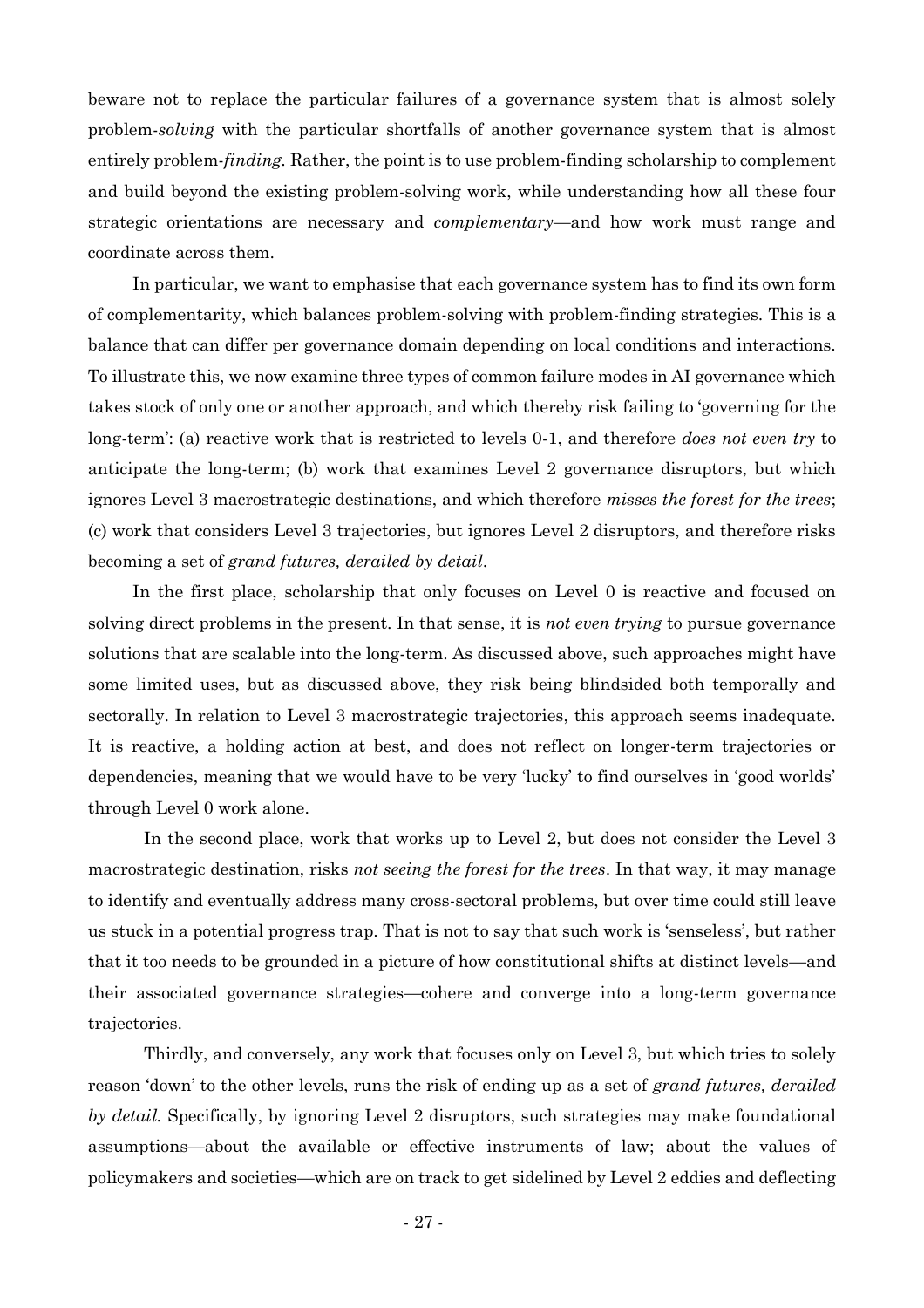vectors even in the medium term. For example, some proposals to govern and avert potential future catastrophic risks arising from advanced artificial intelligence systems have envisioned governance strategies grounded in a comprehensive inter-state global treaty regime (cf. G. Wilson 2013) or housed within the United Nations (Nindler 2019; Castel and Castel 2016; However see Cihon, Maas, and Kemp 2020). While it is certainly valuable to explore all avenues—certainly historically proven ones—the risk is that such a move constitutes an attempted leap, from a Level 3 macrostrategic goal (e.g. a catastrophic trajectory to avoid), immediately down to possible Level 0 or Level 1 solutions ('global treaties') that are patterned on the solution package perceived to be available or the norm today. In doing so, however, the risk is that such proposals fail to engage with key Level 2 insights. For instance, (a) some have argued traditional international law instruments based on state consent are very poorly equipped to engage extreme but unknown catastrophic risks (Aaken 2016; though see Vöneky 2018); (b) in recent decades, the parameters of global governance have already been shifting, with many arguing that it has trended away from formal international law-making, towards diverse 'regime complexes' made up of heterogeneous actors and informal governance arrangements (Alter and Raustiala 2018; Pauwelyn, Wessel, and Wouters 2014; Morin et al. 2019); (c) such proposals may not sufficiently engage with insights of how and where the deployment of AI itself may affect or erode the political scaffolding or legitimacy of 'hard' international law itself (Maas 2019b; Deeks 2020). Any of these might constitute a 'crucial consideration' against the project of trying to secure the Level 3 macrostrategic objective of avoiding disastrous long-term trajectories by attempted Level 0 or Level 1 tools (i.e. treaties) alone.

Ultimately, the aim is not to elevate some of these strategies over others, but instead to help provide an inter-community framework or 'translation zone', that can help scholars situate themselves within scholarship at different levels, and to translate their work across to other communities as well as policymakers and the broader network of governance actors. Such an approach is critical also to fully levarage both the divergent 'scanning' function of problemfinding scholarship at Levels 2-3, as well as the convergent 'rallying' function of inviting groups and actors behind preferable Level 3 trajectories, in ways that are cognizant of possible Level 2 'governance disruptors', as well as the intricacies of concrete Level 0-1 policy implementation.

### *Problem-finding strategies applied in problem-solving mode*

Having set out the interrelation and complementarity of problem-solving and problem-finding approaches across the four levels, we should now make a special observation with regards to the ways in which approaches at these four levels can reflect- or adapt to one another. After all, one reading of our argument above would be that while we have reservations about a problem-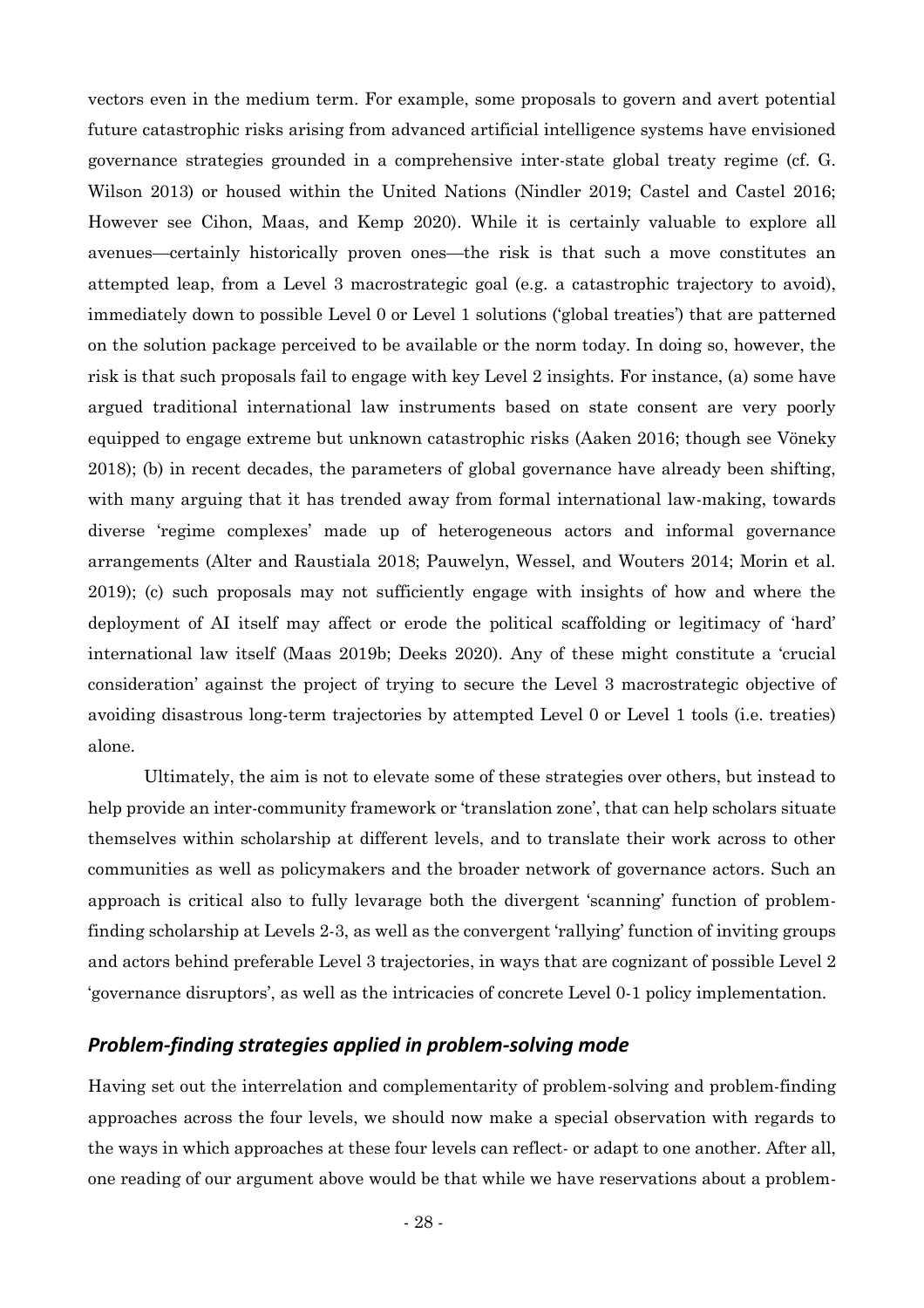solving governance approach pursued in isolation, they can work alongside problem-finding approaches, because these two frames generate a sufficient complementarity. In another perspective, however, one might argue that even the problem-finding paradigms (Levels 2-3) can involve (or may require) 'problem-solving' features—but that these are different to the isolated (Level 0 or Level 1) versions of the problem-solving approach.<sup>11</sup> This second interpretation has much to recommend it.

As noted above, for instance, Level 3 (problem-finding macrostrategic) scholarship on AI can be understood to include an *analytical* mode, which explores chiefly how the injection of AI systems (or indeed other technologies) may inadvertently alter the trajectory of human society in the mid- to long-term. This type of analysis can be purely problem-finding. It is important, however, to note that much work in this paradigm also involves an *interventional* mode: such work does not merely seek to 'find' previously unseen but crucial dangers; but it also aims to explore how we might identify or create governance inflection points and opportunities for intervention, to re-direct the global trajectory towards preferable (i.e. 'good') worlds. We should therefore draw a distinction between Level 3 work that aims to *find* new crucial considerations, and Level 3 work that aims to *solve* these challenges through interventions or inflection points.

Paradoxically, this latter approach therefore appears to revive aspects of problemsolving analysis in Level 3 work. Nonetheless, the type of problem-solving here is frequently distinct from Level 0 or Level 1 problem-solving, because it need not be as closely wedded to pre-existing solution sets. That is, while it admits that any new problems (such as 'crucial considerations') excavated by problem-finding approaches (Levels 2-3) could be amenable to problem-solving approaches, it does not automatically presume that existing responses are necessarily adequate or superior to alternate governance responses. Nonetheless, the interrelation of the problem-solving and problem-finding paradigms in (AI) governance, and the way they can shape, alter and inform one another, remains a key nuance to this framework, which remains to be further explored.

#### *A Goldilocks Zone for Governance? Beyond the Four-Level Framework*

Moreover, while we distinguish four strategic levels in our governance framework, it is worth stepping back and taking stock of the broader long term implications that this framework raises, particularly in terms of how governance (of any form) categorically relates to differential, technology-driven changes. <sup>12</sup> The animating question here is whether there is something to be found beyond these four levels? That is, these four levels of problem-solving and problem-finding governance strategies may together describe (or cover; or constitute) the governance landscape

<sup>11</sup> We thank Roger Brownsword for spurring this line of thought.

<sup>12</sup> We thank Victoria Sobocki for discussions prompting this section.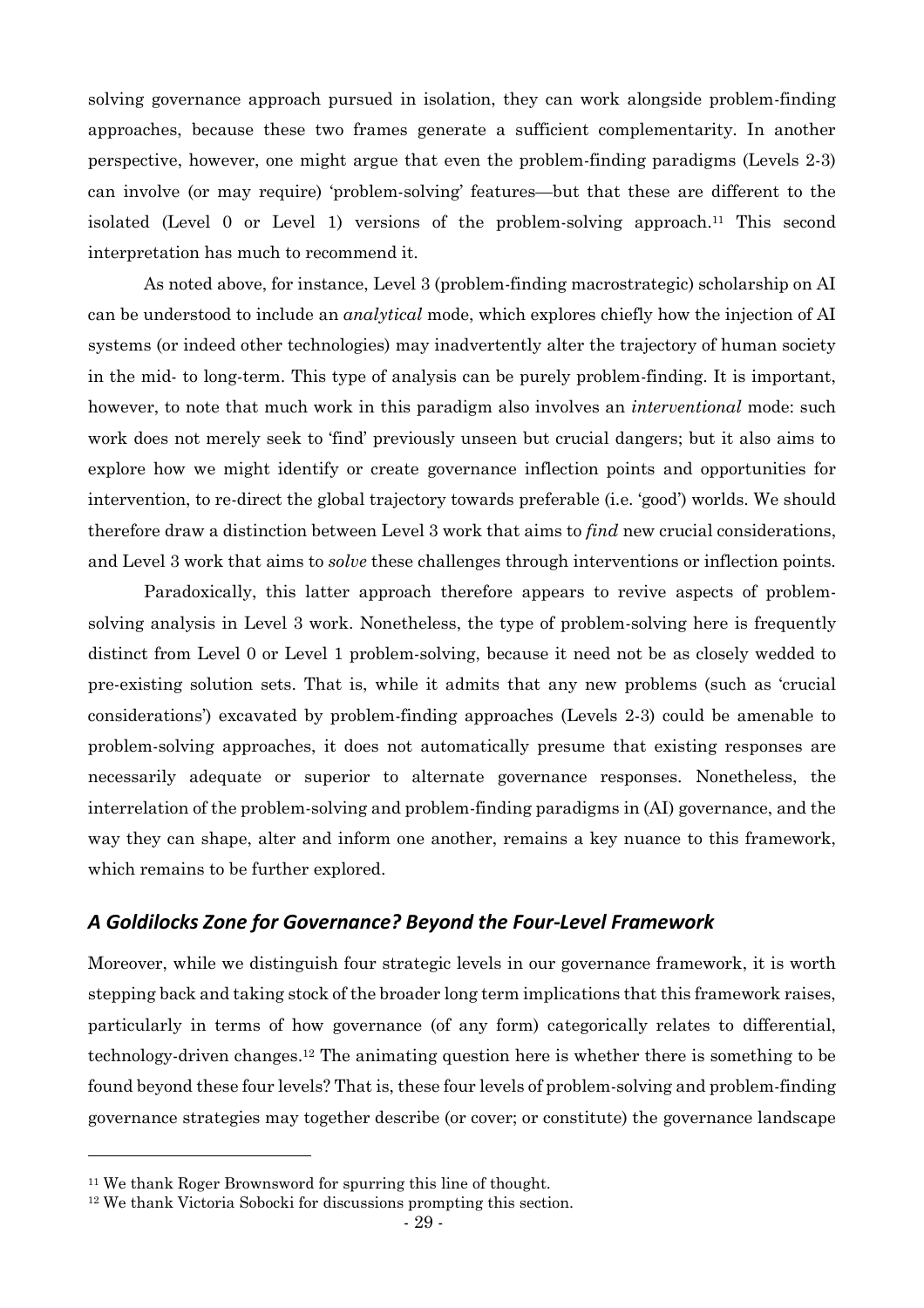in a complete and comprehensive manner. Yet the variety amongst them—and the lower and upper 'limits' of Level-0 and Level-3 governance strategies respectively—imply that these four levels of governance are in a sense themselves confined within a 'Goldilocks Zone' for governance. The 'Goldilocks Zone' is the informal astronomical term for the 'circumstellar habitable zone'—that narrow region around a star where the surface temperature on some planetary bodies is "just right" for water to be present in the liquid phase, implying they could support the emergence of life (NASA 2020). To extend this analogy, we might then come to think of a 'Governance Goldilocks Zone' as that narrow band of core parameters, assumptions, or boundary conditions for problem 'governability' within which the very project of governance (of either a problem-solving or problem-finding variety) is capable of residing or thriving in the first place.

Within this broader context, we can recognize how one can only 'do governance' (of any type or sort) under assured conditions of *autonomy* (freedom to determine behaviour and to act) and *influence* (behaviours and actions are causally connected to outcomes), and these constitute the underlying presumptions of our four level framework.<sup>13</sup> The long-term governance perspective, however, enables us to step outside of these presumptions in order to understand the implications of a Governance Goldilocks Zone.

That is, to draw another analogy (and at the risk of mixing metaphors), we might allude to the fundamental states of matter to illustrate the character of the problem landscape beyond this narrow Governance Goldilocks Zone. One might accordingly think of the Levels as corresponding to varying states of matter at distinct temperatures. In this heuristic, one could see Level -1 governance as corresponding to a Bose-Einstein Condensate (BEC) (a state of matter that occurs at extremely low temperatures near absolute zero, where molecular motion nearly stops and atoms begin to clump together); Level 0 would be a solid state; Level 1 a liquid state; Levels 2-3 the gaseous state; and Level 4 the plasma state. These suggest varying levels of particle movement and intuitive grasp of behaviour, but for the purposes of this section, we focus on the Bose-Einstein condensate and the plasma that bookend the fundamental states of matter. This because the Bose-Einstein condensate state provides an example of situations where change is difficult, and the plasma state presents an example as to the difficulties inherent for intuitive predictability of behaviour that lie beyond our daily experience of matter.

<sup>13</sup> This has similarities to Roger Brownsword's account of the core 'existence conditions' for human life (such as the maintenance of the core infrastructure conditions), and the generic conditions for agency, which he holds to be the 'first regulatory responsibility', and a 'regulatory red line' (Brownsword 2019a, 90–95).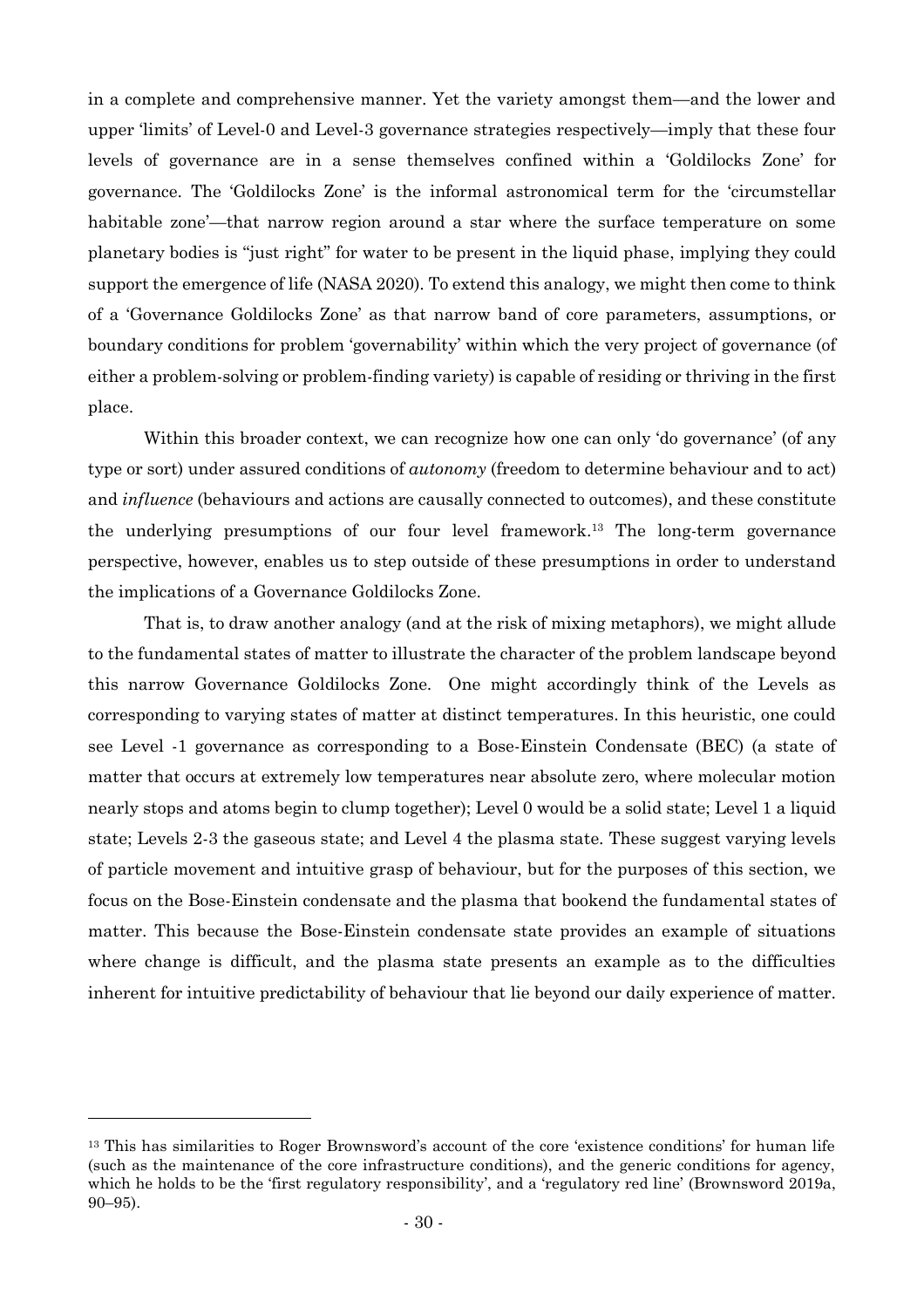#### *Level '-1': Governance BEC: Stasis in reality or in governance responses*

Stretching backwards into the space 'beneath' Level 0 would imply *stasis*, both actual and perceived, with both forms of stasis converging to foreclose the impetus or opportunity for altering the existing governance landscape. Thus, at Level 'negative-1' (-1), <sup>14</sup> we have stepped outside of a governance framework that can be responsive and adaptive to (technologically induced) change, either because there is no actual change (*stasis in reality*), or no perceived or recognised change (*stasis in governance responses*) in the sociotechnical landscape. Of course, no society has ever been in a perfect form of internal stasis—let alone a form of stasis resilient to any outside shocks. Nonetheless, some soft forms of these conditions might have historically applied to (possibly pre-industrial revolution) societies, which did undertake investigations into the governance implications of (socio)technical change, perhaps because no such change was easily perceptible or in memory. Under these conditions, not even Level 0 'business-as-usual' governance is engaged, because no new (sociotechnical) situations (appear to) present themselves for examination.

This static nature of Level **-**1 conditions results in governance self-entrenchment, because the very possibility of subsequent change (in governance) is systemically resisted: there are no new 'problems' that are presented for Level 0-1 approaches to 'solve'; and there is no background change that can provide an easy seed, impetus, or justification for Level 2-3 approaches to go out and 'find' potential challenges. In the course of discarding a dynamic view of governance, where its aims, objectives, values, methods, and actors are in constant and mutual feedback, Level -1 amounts in a sense to a condition of 'absolute zero', where there is no movement (at least from within the system) and therefore no prospect for interaction, recombination, or phase transitions.<sup>15</sup> There are no moments of 'legal disruption' or uncertainty (Liu et al. 2020), and as such Level -1 undercuts the assumption of governance autonomy by removing the perception or reality that there is change, and it can thus be perilous from a govenance perspective because alternatives are no longer imagined, perceived or pursued—let alone actualised. It lies outside the governance Goldilocks zone, because it is 'uninhabitable' for governance initiatives—providing no 'sustenance' or activation energy.

#### *Level '4': 'plasma' governance beyond sight, comprehension, or control*

At the other end of the scale, we can consider the space extending beyond Level 3 as analogous to plasma, a fundamental state of matter that is often misunderstood and difficult to intuit from

<sup>&</sup>lt;sup>14</sup> It should be emphasized that by calling these categories 'Levels', we are not suggesting that they lie within the same continuous 'problem-finding' framework.

<sup>&</sup>lt;sup>15</sup> Of course, to extend the analogy (or recognize some of its limits); there are of course materials which achieve unusual properties (e.g. superconductivity) at extremely low temperatures. Do governance approaches achieve such states as they crystallize below Level 0? We leave that question for future work.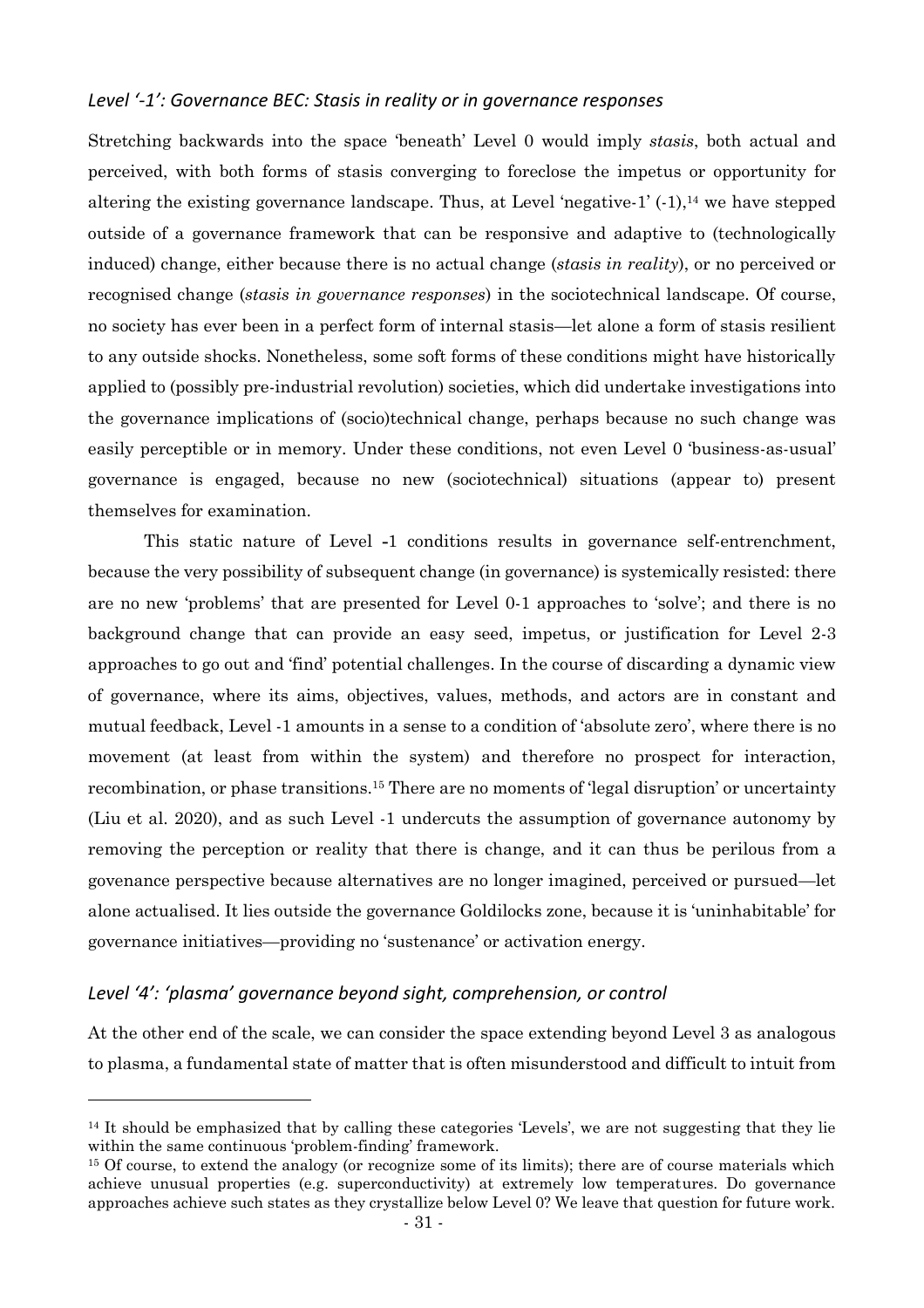a perspective that is more familiar with the more quotidian states of matter. In the context of long term governance, Level 4 appears so deeply unfathomable as to defy conceptualisation from our present standpoint. It suggests the minimum requirement to reconsider our contemporary axiological configuration (Danaher 2020), and questions the desirability of our present notions, techniques and objectives for governance (Bostrom, Dafoe, and Flynn 2019).

Indeed, at Level 4, it may be that our attempts at 'doing governance' may range from suboptimal through to being downright harmful over the long-term, because opportunities and prospects are opened up in this space that is currently beyond our ability to comprehend or fathom. From such a long-term governance perspective, Level 4 suggests that 'doing governance' might not only be futile, but may also be both counter-productive.

The 'ingovernability' of Level 4 problems—that is, the features which drive a certain problem outside the governance Goldilocks Zone—may derive from three complementary sources, each of which is individually sufficient to erode or even foreclose our potential to 'do governance': (1) we *cannot see* governance problems; (2) we *cannot comprehend* the governance problems; (3) we fundamentally *cannot control* the governance problems (with today's tools). Respectively, these factors range from primarily undermining autonomy towards undercutting influence although of course these factors comprise of a mix of these two dimensions.

With regards to (1) governance problems that *we cannot see*, there are a wide range of blinkers and veils that prevent us from seeing clearly all potential threats. Generally speaking, accurate judgments of catastrophic shocks are beset by various cognitive and epistemic biases (Yudkowsky 2008b), making their governance subject to a 'tragedy of the uncommons' (Wiener 2016). In extreme cases, the absence of observable or recognized precedent around truly existential disasters can create an 'anthropic shadow' (Cirkovic, Bostrom, and Sandberg 2010), 16 which can exacerbate the effects of our 'availability bias', further restricting our ability to see what might really be at stake. As Cirkovic, Sandberg, and Bostrom put it: 'the observation selection effect implicit in conditioning on our present existence prevents us from sharply discerning magnitudes of extreme risks close (in both temporal and evolutionary terms) to us' (2010, 1500). Even where we might perceive certain threats in the abstract, the intangible and distributed nature of certain global processes (such as climate change) can make them 'hyperobjects' (Morton 2013), complicating our apprehension of these problems (or the appropriate levers we might use to affect them). While these constitute the prominent examples, it becomes obvious that the prospect for long-term governance is severely eroded under conditions of invisibility. Because these governance problems lie beyond the epistemic 'event

<sup>&</sup>lt;sup>16</sup> 'Anthropic bias can be understood as a form of sampling bias, in which the sample of observed events is not representative of the universe of all events, but only representative of a set of events compatible with the existence of suitably positioned observers' (Cirkovic, Bostrom, and Sandberg 2010, 1495–96).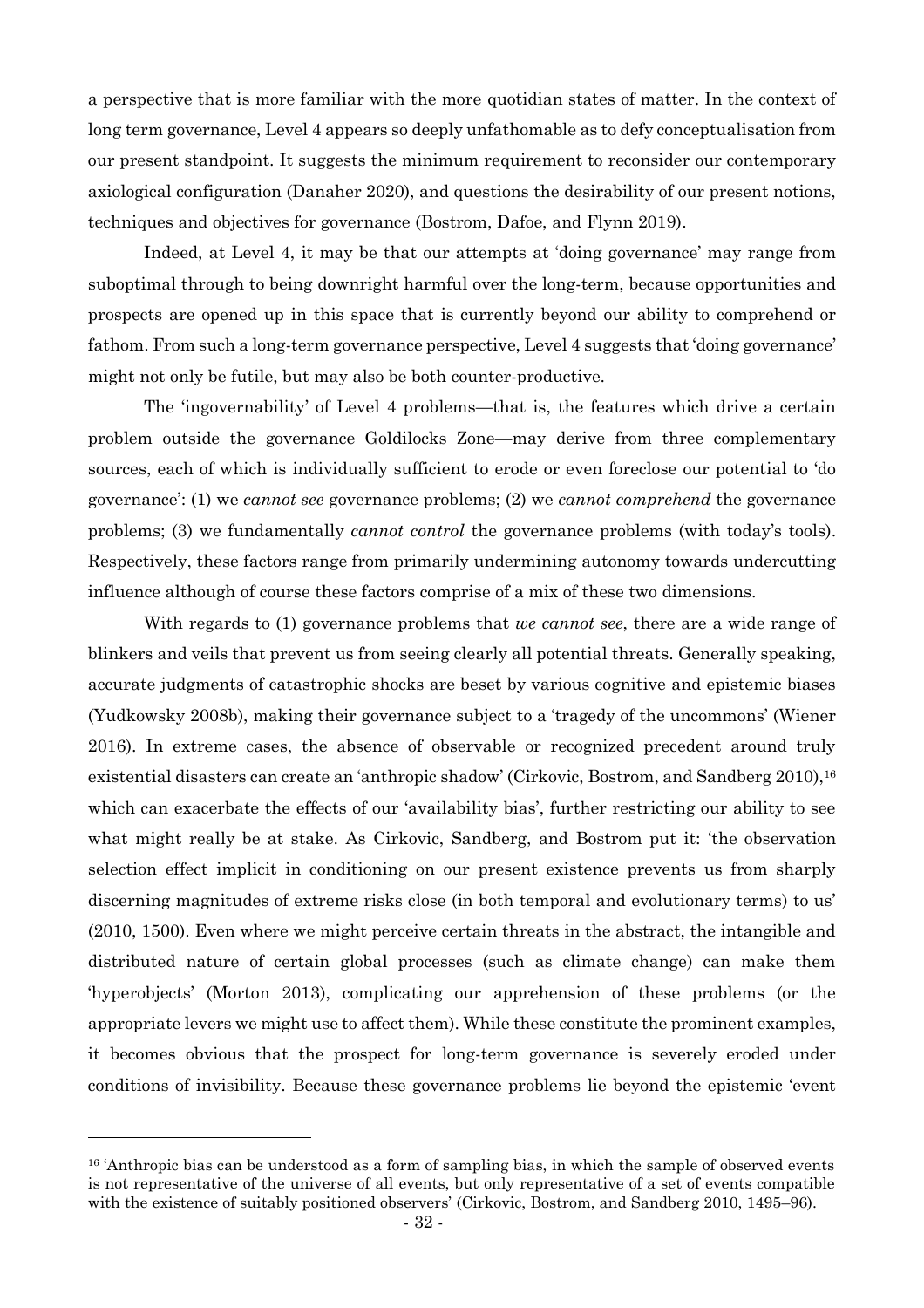horizon', they do not prompt problem-solving investigations; and even problem-finding investigations may only hit on them 'by chance'—as theoretical possibilities discovered in the course of exploring some (adjacent) other problem. While Level 3 problem-finding work may sometimes help at spotting such challenges, for lack of a 'signal', many of them may remain governance 'dark matter' that is structurally outside of the Governance Goldilocks Zone.

Our *lack of comprehension* under (2) merges into such conditions of opacity, mirroring the distinction drawn between sensation and perception on the one end, and our inability to control outcomes under (3). For instance, John Danaher has anticipated that algorithms may contribute to a coming era of 'Techno-Superstition', which combines opacity (a growing lack of public understanding of how the world—or an AI system—actually works) with the unwarranted illusion of control over AI systems (Danaher 2019b). Within this context, we may appreciate that there is a problem (posed by AI), yet our inability to properly *comprehend* it may place us within the equivalent of a 'governance black box' which, Danaher proposes, we find ourselves in, in relation to AI systems. Thus, the arguments here are the same as those Danaher presents in relation to techno-superstition: lack of understanding, illusion or control, erosion of achievement, loss of autonomy, and undermining of human agency. Applied to Level 4, these arguments would suggest that we are not able to 'do governance' in a meaningful manner under such conditions.

Finally, (3) with regards to (AI; or general) problems that are either intrinsically or currently deeply *beyond our control,* problems are again outside the Governability Zone. There are at least two ways we might lack 'control' over a governance problem: in the first case, one might imagine a case where a certain problem is in principle governable, but all power and control have become centralised to a single actor in a perfect autocracy, thereby locking out participation by all others. In this case, if the 'singleton' actor is uninterested in addressing a problem, governance would have no purchase either. In the second, more common case, the challenge might either be one fundamentally beyond our present technological means;<sup>17</sup> it might require a level of perfect collaboration and cooperation that is beyond our (present) political means; the prospect for control has either been lost, or is recognised as not existing. <sup>18</sup> The common denominator is the loss of control which shuts out the very possibility to 'do

<sup>&</sup>lt;sup>17</sup> For example, while we may harden the resilience of our societal infrastructures (e.g. electrical grid) to solar flares, we do not have the technical capabilities to affect the solar mechanics in order to reduce their prominence.

<sup>&</sup>lt;sup>18</sup> For example, by taking complex adaptive systems seriously and recognising the ramifications that actions and inputs are largely untethered from producing the intended outcomes over the span of longterm governance perspectives. Alternatively, the viewpoint advanced by Nassim Nicholas Taleb over the course of *Incerto* could also be applied to suffuse randomness and uncertainty into processes upon which we project causation and the illusion of control.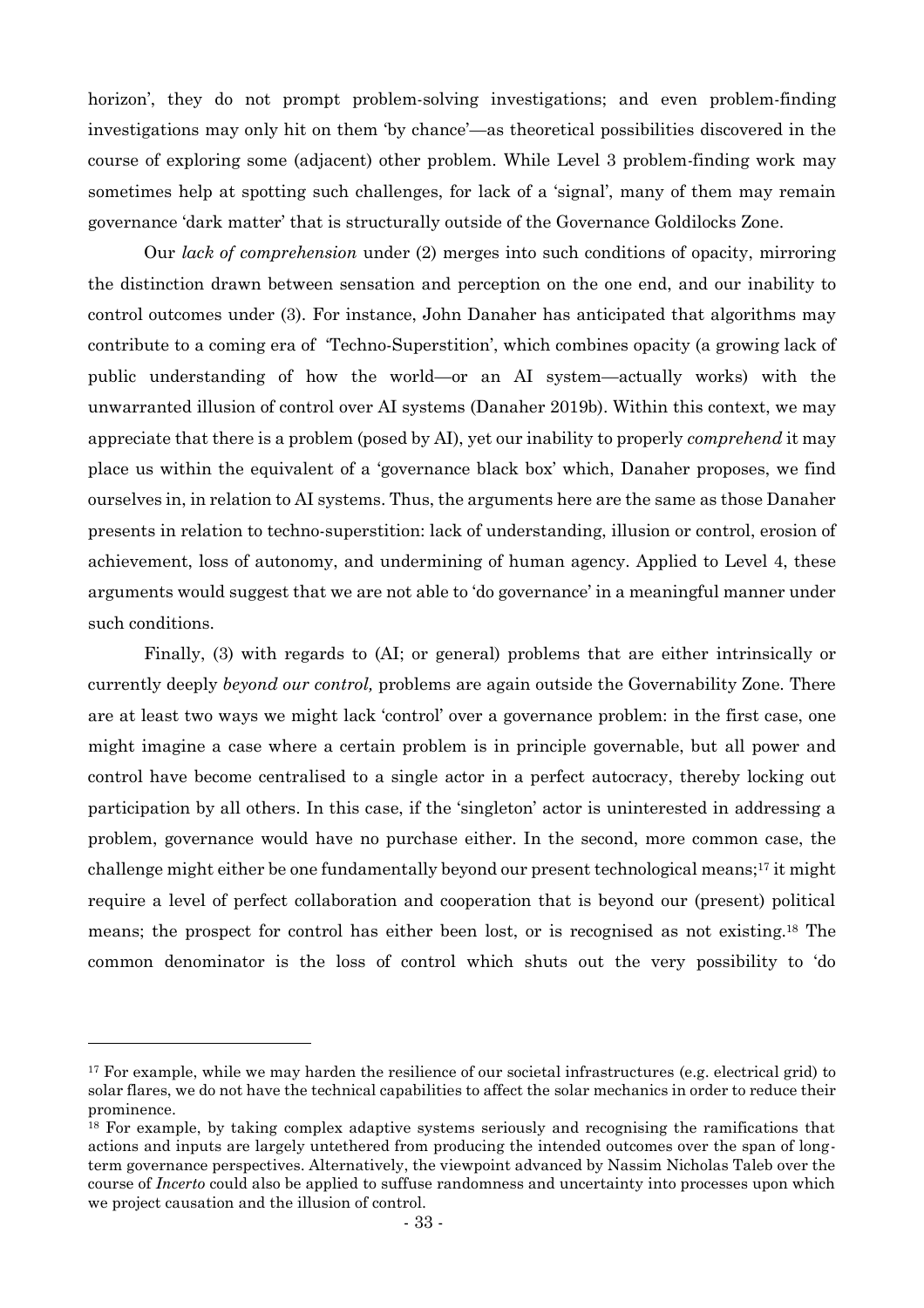governance', either through the loss of participatory input in the first form or the disconnection between action and outcome in the second form.

Taken together, these suggest that the governance strategies with which we are familiar, and which we have mapped to Levels 0-3, may in fact reside in a Goldilocks Governance Zone, which circumscribes the limits within which it is possible to meaningfully contemplate or enact any strategic long-term governance.<sup>19</sup> As the underlying presumptions of autonomy and influence fall away at either end, be it the stasis of Level -1, or the unfathomable invisibility, incomprehensibility or impotence that characterise Level 4, the Goldilocks Governance Zone comes into view and becomes demarcated. Yet, without attempting to define the four strategic levels for long-term governance, identifying such a sweetspot would have been a difficult endeavour.

### *Strategies and narratives*

While we make a strong claim in support of the complementary (and under-appreciated) value of problem-finding scholarship to such long-term governance scholarship, the framework we have proposed here is by no means a definitive one, and there will be many directions within which it can be developed and enriched further. To highlight but one point of potential interest, along with governance strategies, it will be key to examine how overarching narratives and encompassing long-term visions which frame strategies, can percolate across the four levels. There is already extensive scholarship on the role, dynamics, and risks of imagined futures (Beckert 2016) or of 'sociotechnical imaginaries' (Jasanoff and Kim 2015) with which mediumterm technological projects such as 'smart cities' are often imbued (Sadowski and Bendor 2019). Likewise, there are a host of emerging Level 3 descriptive or aspirational narratives revolving around our societal macro-strategic societal state, trajectory, or destination—whether 'turbochange' (Deudney 2018), the 'great challenges' framework (Torres 2018), a 'vulnerable world' (Bostrom 2019), or 'existential security' (Sears 2020)—which provide kernels or seeds of various (possibly contradictory or competing) long-term perspectives and projects.

<sup>19</sup> That is not to say that these conditions are rigid or fixed. To exploit the habitability analogy of the Goldilock Zone further, it is worth noting (a) that not all areas on earth fall within the habitable zone, as there are extremes in environmental conditions (e.g. volcanoes) which restrict (at least human) habitation; and (b) that we are technologically capable of affording human habitation beyond the natural parameters of these zones (including in outer space) through life support systems. Drawing on this analogy in terms of governability, we might suspect (a) that governance (and problem 'governability') is not uniformly distributed within Levels 0-3 of our governance framework, and that there might indeed be pockets of 'ungovernability' within these zones; and (b) even the external boundaries (e.g. the 'ceiling' of Level 3 governance) are not fixed, and using institutional or technological means, it could be possible to extend the zones of governability beyond the past parameters.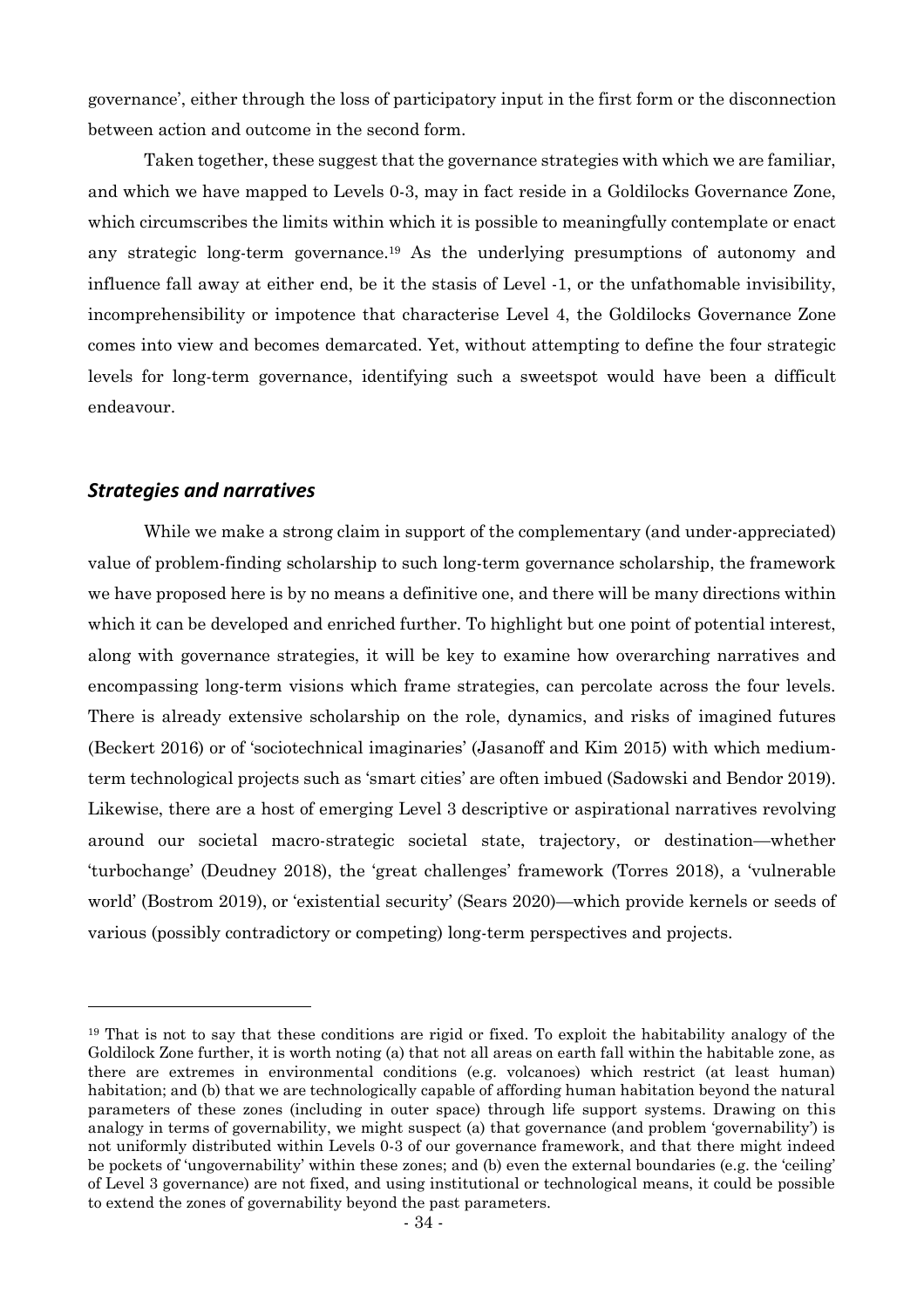This raises three questions: in the first place, how are such *long-term narratives embedded and manifested* in Level 0 to Level 2 partial strategies? In the second place, how do these *narratives relate to, and exert political effects*, alongside pre-existing 'utopian' or 'dystopian' visions, ideals or narratives of the future (Berenskoetter 2011)? Finally, in the third place, are there ways in which such narratives (or their policies or analysis at different levels) can have '*self-realizing*' effects? The role of 'self-fulfilling prophecies' has a long pedigree in scholarship, particularly where it concerns the 'autogenetic effects' of social predictions or utopian and dystopian narratives (Maas 2012). Self-fulfilling and self-negating prophecies have received study in economics (Felin and Foss 2009), as well as in international relations (Houghton 2009), where scholars have charted the ways in which influential theories—such as the the 'democratic peace' and 'commercial peace' theses, or the 'clash of civilizations' (Bottici and Challand 2006; see also memorably Tipson 1997)—might end up self-fulfilling. Beyond the social realm, however, there might also be ways in which technological 'predictions', such as Moore's Law (Mollick 2006) or current predictions of technological unemployment, become selffulfilling (Khurana 2019). This will be one key dynamic to be considered in both our problemfinding framework, as well as long-term governance more broadly.

To conclude, we hope our framework can contribute to the co-evolution of governance actors (and scholars) operating within different 'Levels', as well as the coordination and unification of 'partial strategies' at these levels, into more deliberate, pluriform, and crossdomain approaches that leverage the best from both problem-solving and problem-finding.

### **Concluding Thoughts**

Contemporary society continues to experience significant changes to the scale, pace, and type of change in both its social, natural, and technological environment. This suggests the need to define, develop, and deploy complementary governance strategies both to meet these challenges, and to build towards more positive futures, which can take long-term perspectives into account while leveraging concrete and operationalized policies today.

In this paper, we have identified some of the shortcomings of contemporary approaches to both the study and practice of governance, which often—explicitly or implicitly—take a 'problem-solving' approach. Specifically, we argue that problem-solving approaches to complex problems (such as AI) are limited, because of (1) the unreflexive over-reliance on narrow *metaphor* in the face of complex phenomena; (2) the *tautological* manner in which existing governance lenses identify and prioritize primarily those problems that are already legible to them; (3) the constrained *path-dependency*; (4) the inability to clearly *distinguish* between symptomatic and root-cause problems; (5) the promotion of a *false sense of security* through a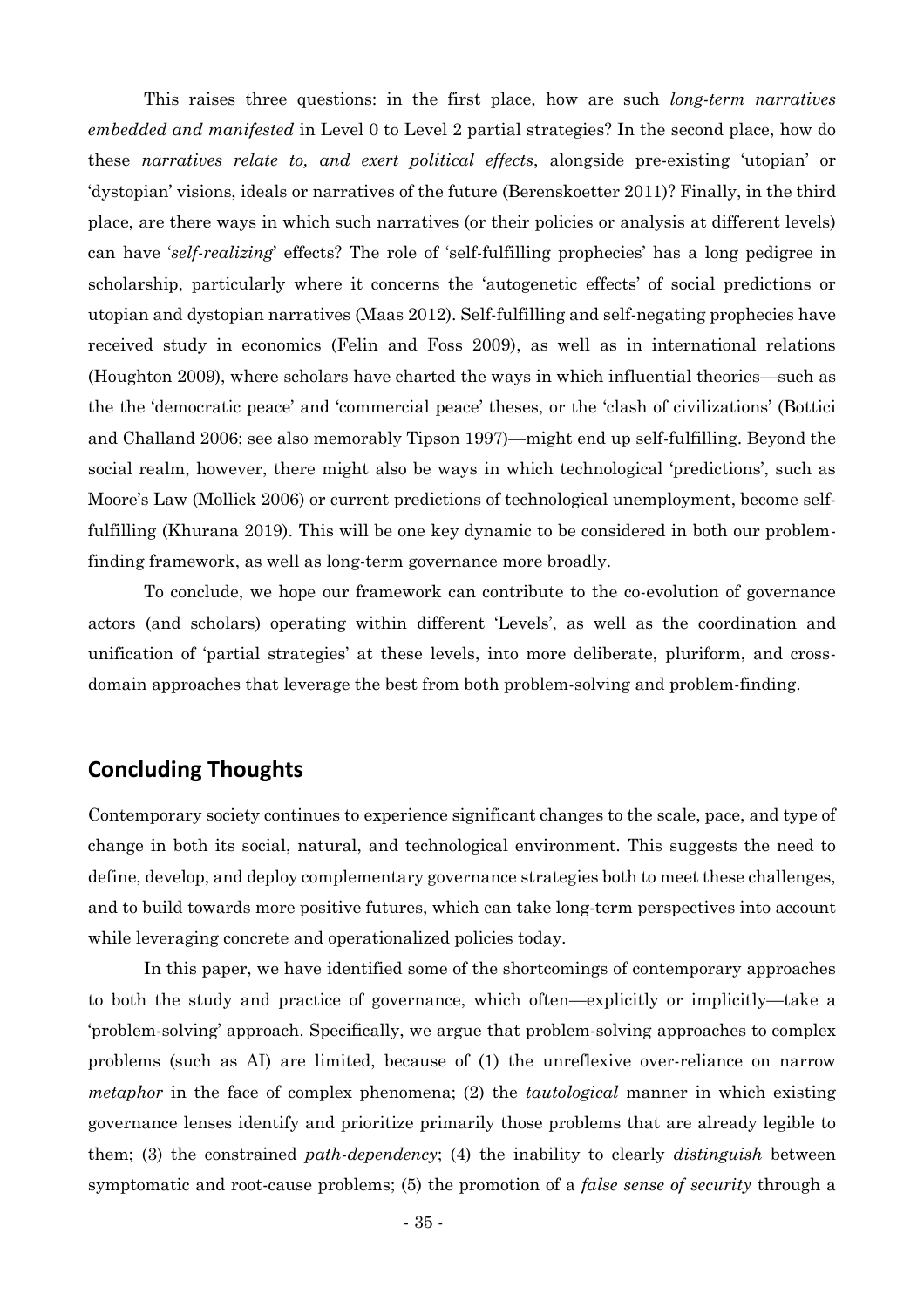rapid delineation of the problem-space that prematurely closes-off large parts of the governance solution-space. We as such argued that while such 'problem-*solving*' approaches may be necessary, but are also insufficient in the face of many of the 'wicked problems' which we face, including in the realm of AI.

By contrast, we have made the case that exploratory, problem-*finding* research is critical to long-term policy and governance strategy endeavours. This is true for epistemic and scientific reasons relating to good and valid science and scholarship—because problem-*finding* work can (1) itself *produce foundational academic insights* at the interstitices of different problem domains, or at different scales of analysis; (2) it can work in a productive *reflexive equilibrium*  with problem-solving scholars and strategy-makers; because (3) it can at times *reveal new strategic 'crucial considerations'* which might completely alter the balance of local-context strategy considerations; and because (4) it can enable us to *forestall the 'power' problem inherent* to the Collingridge Dilemma of technology governance.

Beyond these epistemic virtues, the proactive and explorative orientation of the problemfinding approach is crucial to any and all conceptions of the long-term perspectives, whether these are conceived as 'early warning radar', or as 'inspirational lodestar'. Accordingly, we have proposed and elucidated a rough typology for four distinct 'levels' at which one can study or formulate governance strategies: at Levels (0) '*Business As Usual*' governance and (1) '*Governance Puzzle-Solving'*, work takes a predominantly problem-solving approach to issues. Conversely, problem-finding approaches focus on (2) '*Governance Disruptor-Finding*' and (3) '*Charting Macrostrategic Trajectories*'.

While within this paper, we have primarily discussed specific examples involving AI governance strategies, problem-finding approaches would likely be equally crucial for many other cross-sectorial challenges—if not more crucial. Problem-solving approaches might gain traction with regard to the clear, discrete clusters of pre-defined problems that are thrown up in relation to AI governance, by nature of the technogenic origins of the challenges. Yet, intersectional challenges diminish the crispness of their concomitant problem-sets. The result is that there may be uncertainty or ambiguity concerning how problem-solving approaches could effectively go about confronting such emergent, complex, and interconnected global challenges, without arbitrarily confining the metaphors and models in order to manufacture the necessary problem-clusters to be tackled. Thus, while problem-solving approaches may already be strained when confronted with polymorphous policy domains such as those relating to AI governance, the efficacy of problem-solving approaches may fade further where long-term governance takes multiple interacting developments into view. Long-term perspectives trade in future worlds, themselves intricate complexes of emerging challenges and possibilities of which factors such as AI and its governance comprise a minuscule subset. Thus, attempts to grapple with long-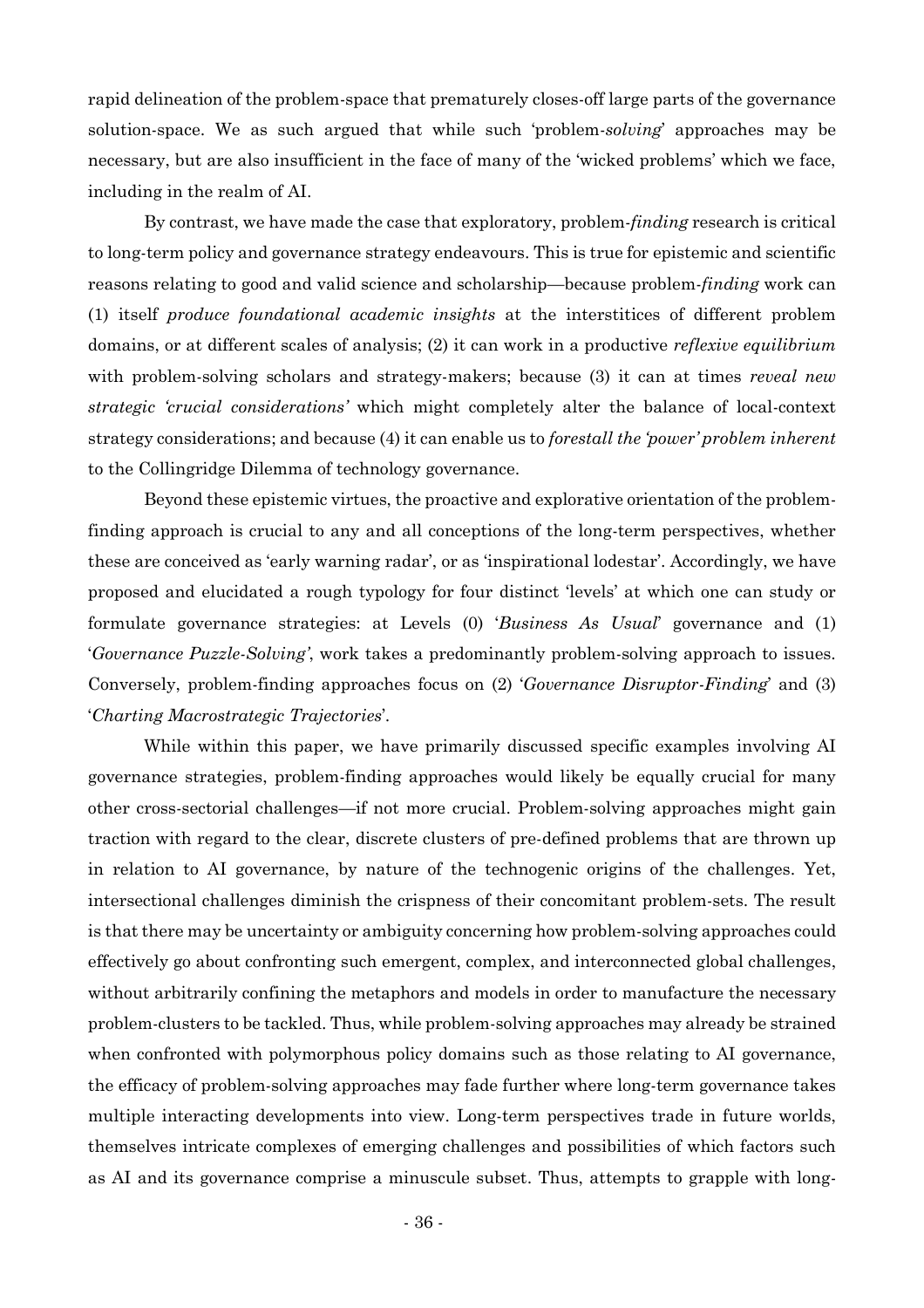term perspectives must necessarily involve problem-finding approaches at their very core because these futures remain mysteries. In slogan form: we need to collect, catalogue, and categorise the challenges of long-term governance before we can set about answering concrete questions that are raised.

We opened this paper with an emphasis upon the notion of *change*: an apparently paradoxical observation that change is the only constant, while simultaneously itself being subjected to change. Stepping back from AI, and long-term governance – what does it mean for change to be changing?

If we are right that the very possibility of doing governance requires change (that is, a guarantee that we are not at Level -1), then change undergirds the prospect, potential and promise of governance itself. Yet, it is clear that change is not one-dimensional, instead varying according to the *rate*, *scale*, *direction*, and *duration*, of the change in question: these can be further combined to constitute gradual, disruptive change, and paradigmatic change, for example. The question of change can also be addressed through an agent perspective to focus on who is driving or inhibiting the change in question; conversely a patient approach would focus upon the redistribution of benefits and burdens in the process of aftermath of that change. Furthermore, the relativity inherent within change requires considerations of benchmarks, those concerning the perceived status quo and expectations for the future for example, and how developments diverge or converge to these. The prospect for change also raises the possibility for encountering attractor states, which will affect the nature of observed change as well as future change.

Leveraging the adjacent possibles opened up through the process of unpacking the four strategic levels for long-term governance, we also contextualised our framework within the broader spaces of (un)governability to suggest that our framework sketched out the Governance Goldilocks Zone within which the conditions are conducive to permitting us to still able to 'do governance' in the first place. Looking beyond the boundaries of our framework suggests directions for further research to explore and identfy the underlying presumptions that support the very prospect for our framework to come into play, and to the underexplored factors at play that enable us to project governance into the long-term.

### **Acknowledgements**

We thank the editors and anonymous reviewers for their kind comments and recommendations. We also thank Roger Brownsword, Victoria Sobocki, and the students of the Fall 2020 'Artificial Intelligence and Legal Disruption' class at The University of Copenhagen for their engaging comments and discussion. Finally, we thank Helle Krunke and Henrik Palmer Olsen for key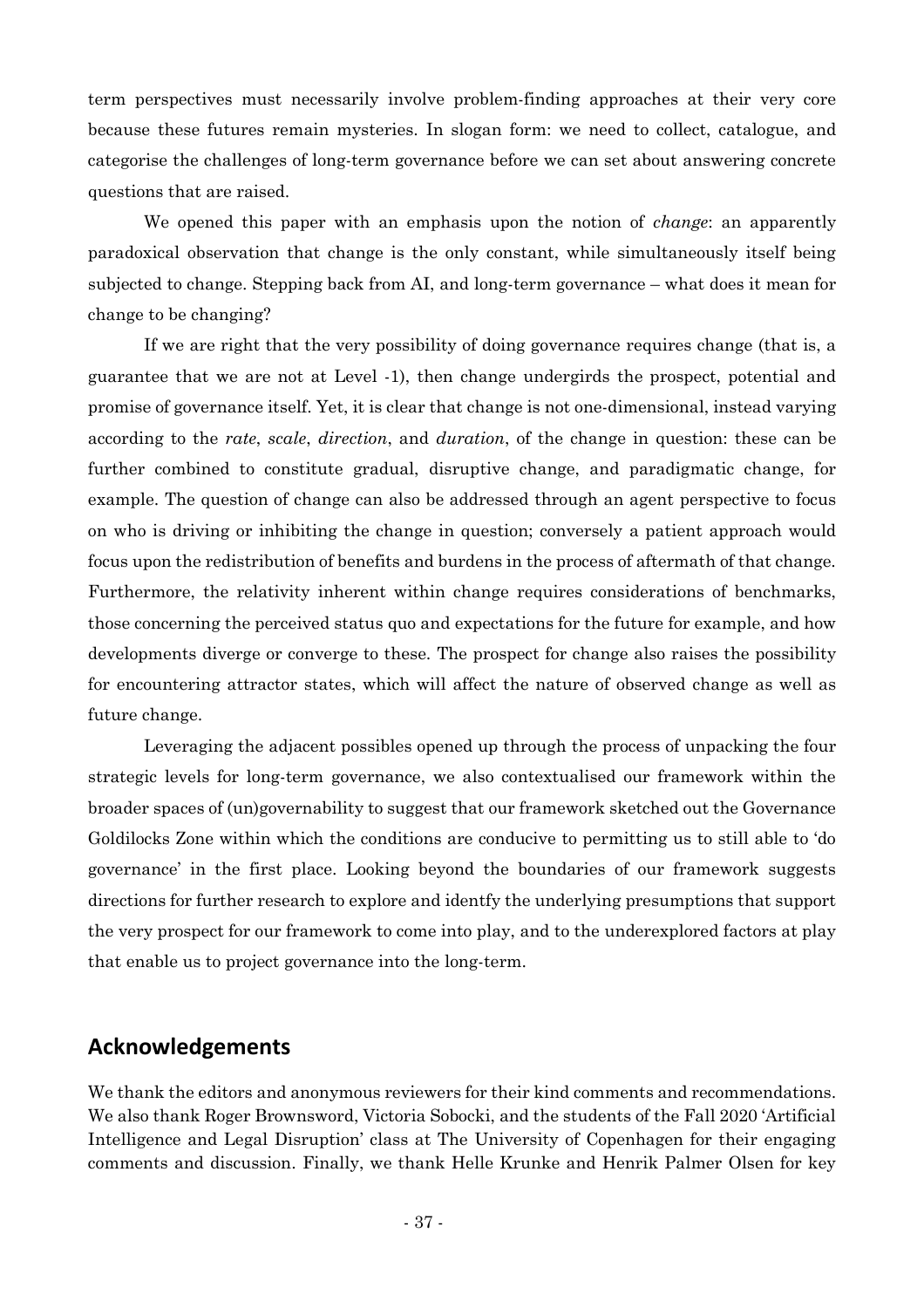clarifying comments and questions during the final stage of refining this paper. No conflict of interest is identified.

### **Bibliography**

- Aaken, Anne van. 2016. "Is International Law Conducive To Preventing Looming Disasters?" *Global Policy* 7 (S1): 81–96. https://doi.org/10.1111/1758-5899.12303.
- Alter, Karen J., and Kal Raustiala. 2018. "The Rise of International Regime Complexity." *Annual Review of Law and Social Science* 14 (1): 329–49. https://doi.org/10.1146/annurev-lawsocsci-101317-030830.
- Anderson, Kenneth, Daniel Reisner, and Matthew Waxman. 2014. "Adapting the Law of Armed Conflict to Autonomous Weapon Systems." *International Law Studies, US Naval War College* 90: 386–411.
- Assche, Kristof van, Raoul Beunen, and Martijn Duineveld. 2014. *Evolutionary Governance Theory*. SpringerBriefs in Economics. Cham: Springer International Publishing. https://doi.org/10.1007/978-3-319-00984-1.
- Assche, Kristof van, Gert Verschraegen, Monica Gruezmacher, and Daan Boezeman. 2020. "Strategy for Collectives and Common Goods: Coordinating Strategy, Long Term Perspectives and Policy Domains in Governance." *Futures*.
- Bache, Ian, and Matthew Flinders. 2004. *Multi-Level Governance*. 1st ed. Oxford University Press.
- Balkin, Jack M. 2015. "The Path of Robotics Law." *California Law Review Circuit* 6 (June): 17.
- Baum, S.D., Jr. Maher, and J. Haqq-Misra. 2013. "Double Catastrophe: Intermittent Stratospheric Geoengineering Induced by Societal Collapse." *Environmentalist* 33 (1): 168–80. https://doi.org/10.1007/s10669-012-9429-y.
- Baum, Seth D., Stuart Armstrong, Timoteus Ekenstedt, Olle Häggström, Robin Hanson, Karin Kuhlemann, Matthijs M. Maas, et al. 2019. "Long-Term Trajectories of Human Civilization." *Foresight* 21 (1): 53–83. https://doi.org/10.1108/FS-04-2018-0037.
- Bauman, Christopher W., A. Peter McGraw, Daniel M. Bartels, and Caleb Warren. 2014. "Revisiting External Validity: Concerns about Trolley Problems and Other Sacrificial Dilemmas in Moral Psychology." *Social and Personality Psychology Compass* 8 (9): 536– 54. https://doi.org/10.1111/spc3.12131.
- Beckert, Jens. 2016. *Imagined Futures: Fictional Expectations and Capitalist Dynamics*. 1 edition. Cambridge, Massachusetts: Harvard University Press.
- Bennett Moses, Lyria. 2007. "Why Have a Theory of Law and Technological Change?" *Minnesota Journal of Law, Science & Technology* 8 (2): 589-606.
- Berenskoetter, Felix. 2011. "Reclaiming the Vision Thing: Constructivists as Students of the Future." *International Studies Quarterly* 55 (3): 647–68.
- Bhatnagar, Sankalp, Anna Alexandrova, Shahar Avin, Stephen Cave, Lucy Cheke, Matthew Crosby, Jan Feyereisl, et al. 2018. "Mapping Intelligence: Requirements and Possibilities." In *Philosophy and Theory of Artificial Intelligence 2017*, edited by Vincent C. Müller, 117–35. Studies in Applied Philosophy, Epistemology and Rational Ethics. Cham: Springer International Publishing. https://doi.org/10.1007/978-3-319-96448-5\_13.
- Boeglin, Jack. 2015. "The Costs of Self-Driving Cars: Reconciling Freedom and Privacy with Tort Liability in Autonomous Vehicle Regulation." *Yale Journal of Law and Technology* 17: 171–204.
- Borrie, John. 2016. "Safety, Unintentional Risk and Accidents in the Weaponization of Increasingly Autonomous Technologies." UNIDIR Resources 5. UNIDIR. http://www.unidir.org/files/publications/pdfs/safety-unintentional-risk-and-accidentsen-668.pdf.
- Bostrom, Nick. 2013. "Existential Risk Prevention as a Global Priority." *Global Policy* 4 (1): 15– 31.
	- ———. 2014a. *Superintelligence: Paths, Dangers, Strategies*. Oxford University Press.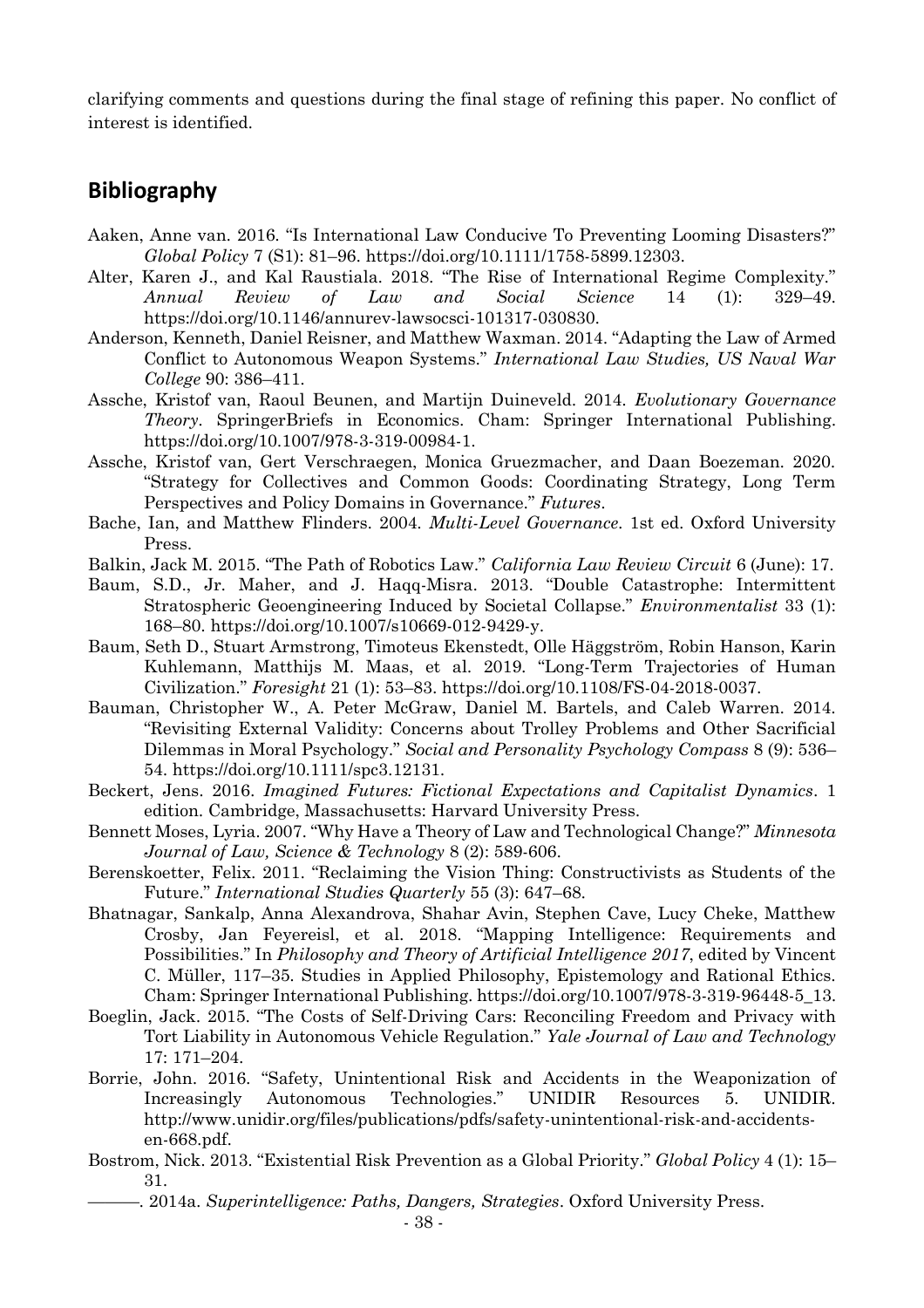. 2014b. "Crucial Considerations and Wise Philanthropy." Presented at the Good Done Right, All Souls College, Oxford, July 9. https://drive.google.com/file/d/0B4kMPIEI5Mb8LXQ1YUlOLUFwLUk/view?usp=drive\_ open&usp=embed\_facebook.

-. 2016. "Macrostrategy." Presented at the Bank of England - "Macrostrategy," Moorgate Auditiorium, 20 Moorgate, London, April 26. https://www.youtube.com/watch?v=f9HvMLSD0jo.

———. 2019. "The Vulnerable World Hypothesis." *Global Policy*, September, 1758-5899.12718. https://doi.org/10.1111/1758-5899.12718.

- Bostrom, Nick, and Milan M. Cirkovic. 2008. *Global Catastrophic Risks*. 1 edition. Oxford; New York: Oxford University Press.
- Bostrom, Nick, Allan Dafoe, and Carrick Flynn. 2019. "Public Policy and Superintelligent AI: A Vector Field Approach." In *Ethics of Artificial Intelligence*, edited by S.M. Liao. Oxford University Press. http://www.nickbostrom.com/papers/aipolicy.pdf.
- Bottici, Chiara, and Benoît Challand. 2006. "Rethinking Political Myth: The Clash of Civilizations as a Self-Fulfilling Prophecy" 9: 315–36. https://doi.org/10.1177/1368431006065715.
- Bridle, James. 2018. *New Dark Age: Technology and the End of the Future*. London ; Brooklyn, NY: Verso.
- Brockman, John, ed. 2019. *Possible Minds: Twenty-Five Ways of Looking at AI*. New York: Penguin Press.
- Brownsword, Roger. 2015. "In the Year 2061: From Law to Technological Management." *Law, Innovation and Technology* 7 (1): 1–51. https://doi.org/10.1080/17579961.2015.1052642.
	- ———. 2016. "Technological Management and the Rule of Law." *Law, Innovation and Technology* 8 (1): 100–140. https://doi.org/10.1080/17579961.2016.1161891.
- ———. 2017. "From Erewhon to AlphaGo: For the Sake of Human Dignity, Should We Destroy the Machines?" *Law, Innovation and Technology* 9 (1): 117–53. https://doi.org/10.1080/17579961.2017.1303927.
- ———. 2018. "Law and Technology: Two Modes of Disruption, Three Legal Mind-Sets, and the Big Picture of Regulatory Responsibilities." *Indian Journal of Law and Technology* 14:  $1-40.$
- ———. 2019a. *Law, Technology and Society: Re-Imagining the Regulatory Environment*. 1 edition. Abingdon, Oxon ; New York, NY: Routledge.
- ———. 2019b. "Law Disrupted, Law Re-Imagined, Law Re-Invented." *Technology and Regulation*, May, 10–30. https://doi.org/10.26116/techreg.2019.002.
- Brundage, Miles. 2018. "Scaling Up Humanity: The Case for Conditional Optimism About Artificial Intelligence." In *Should We Fear Artificial Intelligence?* European Parliamentary Research Service - Scientific Foresight Unit (STOA). http://www.europarl.europa.eu/RegData/etudes/IDAN/2018/614547/EPRS\_IDA(2018)61 4547\_EN.pdf.
- Brundage, Miles, Shahar Avin, Jack Clark, Helen Toner, Peter Eckersley, Ben Garfinkel, Allan Dafoe, et al. 2018. "The Malicious Use of Artificial Intelligence: Forecasting, Prevention, and Mitigation." *ArXiv:1802.07228 [Cs]*, February. http://arxiv.org/abs/1802.07228.
- Buchanan, Ben. 2020. "The AI Triad and What It Means for National Security Strategy." Center for Security and Emerging Technology. https://cset.georgetown.edu/research/the-aitriad-and-what-it-means-for-national-security-strategy/.
- Caldwell, M., J. T. A. Andrews, T. Tanay, and L. D. Griffin. 2020. "AI-Enabled Future Crime." *Crime Science* 9 (1): 14. https://doi.org/10.1186/s40163-020-00123-8.
- Calo, Ryan. 2015. "Robotics and the Lessons of Cyberlaw." *California Law Review* 103: 513–64. ———. 2017. "Artificial Intelligence Policy: A Primer and Roadmap." *UC Davis Law Review* 51 (2): 37.
- Carvin, Stephanie. 2017. "Normal Autonomous Accidents: What Happens When Killer Robots Fail?" SSRN Scholarly Paper ID 3161446. Rochester, NY: Social Science Research Network. https://papers.ssrn.com/abstract=3161446.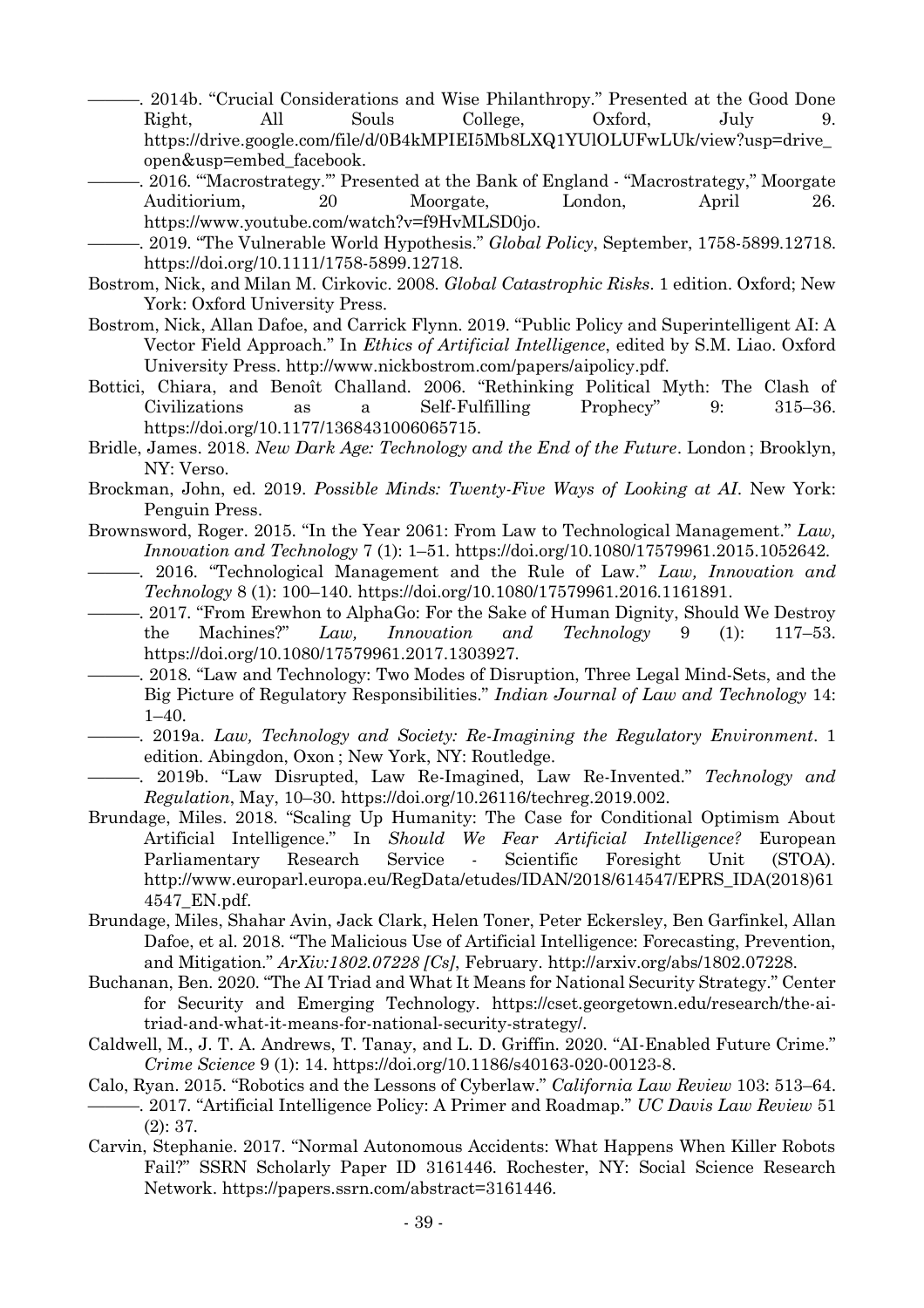- Casey, Anthony J., and Anthony Niblett. 2017. "The Death of Rules and Standards." *Indiana Law Journal* 92 (4): 1401–47.
- Castel, J.G., and Mathew E. Castel. 2016. "The Road to Artificial Superintelligence Has International Law a Role to Play?" *Canadian Journal of Law & Technology* 14. https://ojs.library.dal.ca/CJLT/article/download/7211/6256.
- Cave, Stephen, and Kanta Dihal. 2019. "Hopes and Fears for Intelligent Machines in Fiction and Reality." *Nature Machine Intelligence* 1 (2): 74. https://doi.org/10.1038/s42256-019- 0020-9.
- Cave, Stephen, Kanta Dihal, and Sarah Dillon, eds. 2020. *AI Narratives: A History of Imaginative Thinking about Intelligent Machines*. Newyork: Oxford University Press.
- Cave, Stephen, and Seán S. Ó hÉigeartaigh. 2018. "An AI Race for Strategic Advantage: Rhetoric and Risks." In *AAAI / ACM Conference on Artificial Intelligence, Ethics and Society*. http://www.aies-conference.com/wpcontent/papers/main/AIES\_2018\_paper\_163.pdf.
- Chomsky, Noam. 1976. "Problems and Mysteries in the Study of Human Language." In *Language in Focus: Foundations, Methods and Systems: Essays in Memory of Yehoshua Bar-Hillel*, edited by Asa Kasher, 281–357. Boston Studies in the Philosophy of Science. Dordrecht: Springer Netherlands. https://doi.org/10.1007/978-94-010-1876-0\_15.
- Christakis, Nicholas A. 2019. "How AI Will Rewire Us." *The Atlantic*, March 4, 2019. https://www.theatlantic.com/magazine/archive/2019/04/robots-humanrelationships/583204/.
- Cihon, Peter, Matthijs M. Maas, and Luke Kemp. 2020. "Should Artificial Intelligence Governance Be Centralised?: Design Lessons from History." In *Proceedings of the AAAI/ACM Conference on AI, Ethics, and Society*, 228–34. New York NY USA: ACM. https://doi.org/10.1145/3375627.3375857.
- Cirkovic, Milan M., Nick Bostrom, and Anders Sandberg. 2010. "Anthropic Shadow: Observation Selection Effects and Human Extinction Risks." *Risk Analysis* 30 (10): 1495–1506.
- Citizens United v Federal Election Commission. 2010, 558 U.S. U.S. Supreme Court.
- Clark, Jack. 2018. "Import AI #83: Cloning Voices with a Few Audio Samples, Why Malicious Actors Might Mess with AI, and the Industryacademia Compute Gap." *Import AI* (blog). February 26, 2018. https://jack-clark.net/2018/02/26/import-ai-83-cloning-voices-with-afew-audio-samples-why-malicious-actors-might-mess-with-ai-and-theindustryacademia-compute-gap/.
- Collingridge, David. 1980. *The Social Control of Technology*. Frances Pinter.
- Corea, Francesco. 2020. "AI Knowledge Map: How to Classify AI Technologies." Medium. June 28, 2020. https://medium.com/@Francesco\_AI/ai-knowledge-map-how-to-classify-aitechnologies-6c073b969020.
- Crootof, Rebecca. 2018. "Autonomous Weapon Systems and the Limits of Analogy." *Harvard National Security Journal* 9: 51–83. https://doi.org/10.2139/ssrn.2820727.
- ———. 2019a. "Jurisprudential Space Junk: Treaties and New Technologies." In *Resolving Conflicts in the Law*, edited by Chiara Giorgetti and Natalie Klein, 106–29. https://brill.com/view/book/edcoll/9789004316539/BP000015.xml.
- ———. 2019b. "Regulating New Weapons Technology." In *The Impact of Emerging Technologies on the Law of Armed Conflict*, edited by Eric Talbot Jensen and Ronald T.P. Alcala, 1– 25. Oxford University Press.
- Crootof, Rebecca, and B. J. Ard. 2021. "Structuring Techlaw." *Harvard Journal of Law & Technology* 34. https://papers.ssrn.com/abstract=3664124.
- Cunneen, Martin, Martin Mullins, Finbarr Murphy, Darren Shannon, Irini Furxhi, and Cian Ryan. 2020. "Autonomous Vehicles and Avoiding the Trolley (Dilemma): Vehicle Perception, Classification, and the Challenges of Framing Decision Ethics." *Cybernetics and Systems* 51 (1): 59–80. https://doi.org/10.1080/01969722.2019.1660541.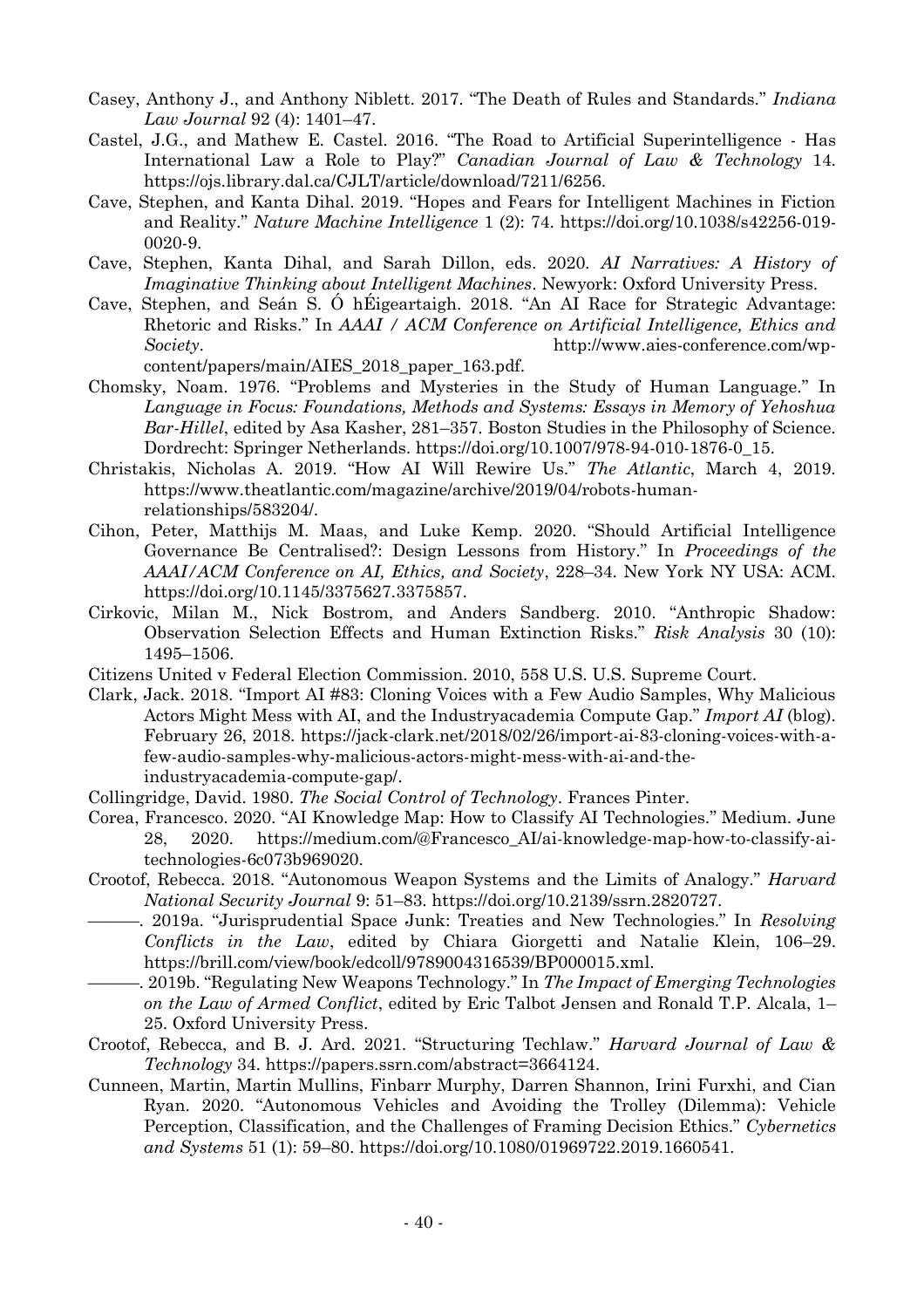- Currie, Adrian. 2019. "Existential Risk, Creativity & Well-Adapted Science." In *Studies in the History & Philosophy of Science.*, 76:39–48. https://www.sciencedirect.com/science/article/abs/pii/S0039368117303278?via%3Dihub.
- Dafoe, Allan. 2018. "AI Governance: A Research Agenda." Oxford: Center for the Governance of AI, Future of Humanity Institute. https://www.fhi.ox.ac.uk/govaiagenda/.
- Danaher, John. 2016. "The Threat of Algocracy: Reality, Resistance and Accommodation." *Philosophy & Technology* 29 (3): 245–68. https://doi.org/10.1007/s13347-015-0211-1.
- -. 2017. "Building a Postwork Utopia: Technological Unemployment, Life Extension and the Future of Human Flourishing." In *Surviving the Machine Age*, edited by Kevin Lagrandeur and James Hughes, 63–82. Palgrave-MacMillan.
- ———. 2018. "Artificial Intelligence and the Constitutions of the Future." *Philosophical Disquisitions* (blog). September 29, 2018. https://philosophicaldisquisitions.blogspot.com/2018/09/artificial-intelligence-and.html.
	- ———. 2019a. *Automation and Utopia: Human Flourishing in a World without Work*. Harvard University Press.
- ———. 2019b. "Escaping Skinner's Box: AI and the New Era of Techno-Superstition." *Philosophical Disquisitions* (blog). October 15, 2019. https://philosophicaldisquisitions.blogspot.com/2019/10/escaping-skinners-box-ai-andnew-era-of.html.

. 2020. "Axiological Futurism: The Systematic Study of the Future of Human Values."

- Danzig, Richard. 2017. "An Irresistible Force Meets a Moveable Object: The Technology Tsunami and the Liberal World Order." *Lawfare Research Paper Series* 5 (1). https://assets.documentcloud.org/documents/3982439/Danzig-LRPS1.pdf.
- ———. 2018. "Technology Roulette: Managing Loss of Control as Many Militaries Pursue Technological Superiority." Center for a New American Security. https://www.cnas.org/publications/reports/technology-roulette.
- Darling, Kate. 2012. "Extending Legal Rights to Social Robots: The Effects of Anthropomorphism, Empathy, and Violent Behavior Towards Robotic Objects." *SSRN Electronic Journal*. https://doi.org/10.2139/ssrn.2044797.
- Davis, Michael, and Andrew Stark. 2001. "Conflicts in Rulemaking: Hard Cases and Bad Law." In *Conflict of Interest in the Professions*. Oxford University Press.
- Daviter, Falk. 2017. "Coping, Taming or Solving: Alternative Approaches to the Governance of Wicked Problems." *Policy Studies* 38 (6): 571–88. https://doi.org/10.1080/01442872.2017.1384543.
- De Freitas, Julian, Sam E. Anthony, and George Alvarez. 2019. "Doubting Driverless Dilemmas." Preprint. PsyArXiv. https://doi.org/10.31234/osf.io/a36e5.
- De Spiegeleire, Stephan, Matthijs M. Maas, and Tim Sweijs. 2017. *Artificial Intelligence and the Future of Defense: Strategic Implications for Small- and Medium-Sized Force Providers*. The Hague, The Netherlands: The Hague Centre for Strategic Studies. http://hcss.nl/report/artificial-intelligence-and-future-defense.
- Deeks, Ashley. 2018. "Predicting Enemies." *Virginia Law Review* 104: 1529–93.
- ———. 2020. "High-Tech International Law." *George Washington Law Review* 88: 575–653.
- Derman, Emanuel. 2018. "Simulated Annealing." In *This Idea Is Brilliant: Lost, Overlooked, and Underappreciated Scientific Concepts Everyone Should Know*, edited by John Brockman. Harper Perennial. https://www.edge.org/response-detail/27033.
- Deudney, Daniel. 2018. "Turbo Change: Accelerating Technological Disruption, Planetary Geopolitics, and Architectonic Metaphors." *International Studies Review* 20 (2): 223–31. https://doi.org/10.1093/isr/viy033.
- Di Muzio, Tim. 2015. *Carbon Capitalism: Energy, Social Reproduction and World Order*. London ; New York: Rowman & Littlefield Publishers.
- Domingos, Pedro. 2015. *The Master Algorithm: How the Quest for the Ultimate Learning Machine Will Remake Our World*. Allen Lane.
- Douglas, Mary. 1966. *Purity and Danger: An Analysis of Concepts of Pollution and Taboo*. 1 edition. London ; New York: Routledge.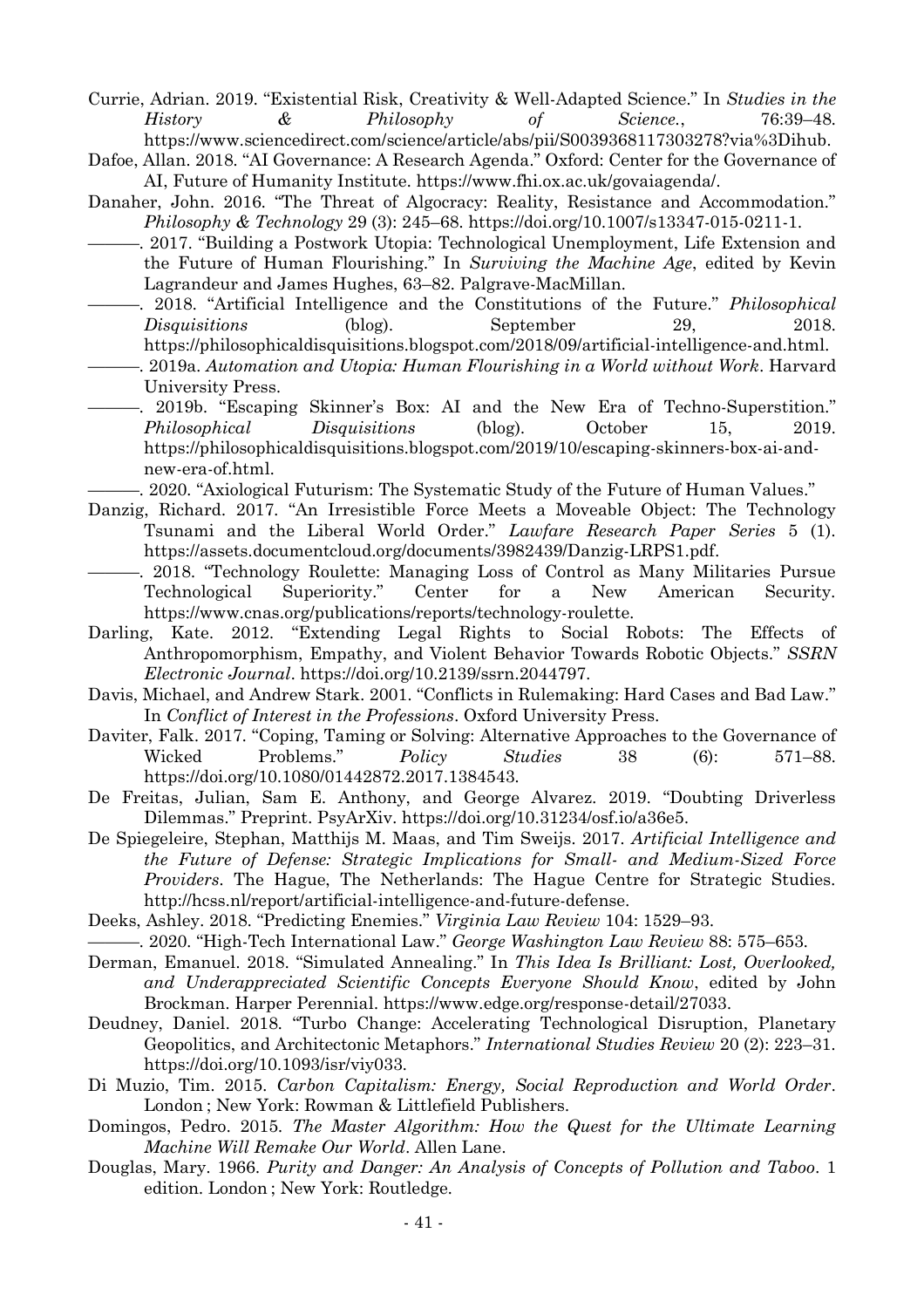- Easterbrook, Frank H. 1996. "Cyberspace and the Law of the Horse." *THE UNIVERSITY OF CHICAGO LEGAL FORUM* 207: 11.
- Ekelhof, Merel. 2019. "Moving Beyond Semantics on Autonomous Weapons: Meaningful Human Control in Operation." *Global Policy* 10 (3). https://doi.org/10.1111/1758-5899.12665.
- Elish, M. C. 2016. "Moral Crumple Zones: Cautionary Tales in Human-Robot Interaction (We Robot 2016)." SSRN Scholarly Paper ID 2757236. Rochester, NY: Social Science Research Network. https://papers.ssrn.com/abstract=2757236.
- Els, Andrea Scripa. 2017. "Artificial Intelligence as a Digital Privacy Protector." *Harvard Journal of Law & Technology* 31 (1): 19.
- Engler, Alex. 2019. "Fighting Deepfakes When Detection Fails." *Brookings* (blog). November 14, 2019. https://www.brookings.edu/research/fighting-deepfakes-when-detection-fails/.
- Everitt, Tom, Gary Lea, and Marcus Hutter. 2018. "AGI Safety Literature Review." *ArXiv:1805.01109 [Cs]*, May. http://arxiv.org/abs/1805.01109.
- Felin, Teppo, and Nicolai Juul Foss. 2009. "Social Reality, the Boundaries of Self-Fulfilling Prophecy, and Economics." *Organization Science* 20 (3): 654–68. https://doi.org/10.1287/orsc.1090.0431.
- Fish, Stanley. 1989. "Being Interdisciplinary Is so Very Hard to Do." *Profession*, 15–22.
- Garcia, Denise. 2016. "Future Arms, Technologies, and International Law: Preventive Security Governance." *European Journal of International Security* 1 (1): 94–111. https://doi.org/10.1017/eis.2015.7.
- ———. 2018. "Lethal Artificial Intelligence and Change: The Future of International Peace and Security." *International Studies Review* 20 (2): 334–41. https://doi.org/10.1093/isr/viy029.
- Gasser, Urs. 2016. "Recoding Privacy Law: Reflections on the Future Relationship Among Law, Technology, and Privacy." *Harvard Law Review Forum*, LAW, PRIVACY & TECHNOLOGY COMMENTARY SERIES, 130 (December): 10.
- Geist, Edward, and Andrew J Lohn. 2018. "How Might Artificial Intelligence Affect the Risk of Nuclear War?" RAND. https://www.rand.org/pubs/perspectives/PE296.html.
- Glăveanu, Vlad P. 2012. "What Can Be Done with an Egg? Creativity, Material Objects, and the Theory of Affordances." *The Journal of Creative Behavior* 46 (3): 192–208. https://doi.org/10.1002/jocb.13.
- Goodfellow, Ian J., Jonathon Shlens, and Christian Szegedy. 2014. "Explaining and Harnessing Adversarial Examples." *ArXiv:1412.6572 [Cs, Stat]*, December. http://arxiv.org/abs/1412.6572.
- Gopnik, Alison, Shaun O'Grady, Christopher G. Lucas, Thomas L. Griffiths, Adrienne Wente, Sophie Bridgers, Rosie Aboody, Hoki Fung, and Ronald E. Dahl. 2017. "Changes in Cognitive Flexibility and Hypothesis Search across Human Life History from Childhood to Adolescence to Adulthood." *Proceedings of the National Academy of Sciences* 114 (30): 7892–99. https://doi.org/10.1073/pnas.1700811114.
- Gruetzemacher, Ross. 2018. "Rethinking AI Strategy and Policy as Entangled Super Wicked Problems." In , 6. New Orleans. http://www.aies-conference.com/wpcontent/papers/main/AIES\_2018\_paper\_70.pdf.
- Guihot, Michael, Anne F. Matthew, and Nicolas Suzor. 2017. "Nudging Robots: Innovative Solutions to Regulate Artificial Intelligence." *Vanderbilt Journal of Entertainment & Technology Law*, July. https://papers.ssrn.com/abstract=3017004.
- Hagemann, Ryan, Jennifer Huddleston, and Adam D. Thierer. 2018. "Soft Law for Hard Problems: The Governance of Emerging Technologies in an Uncertain Future." *Colorado Technology Law Journal* 17 (1): 94.
- Harari, Yuval Noah. 2018. "Why Technology Favors Tyranny." *The Atlantic*, October 2018. https://www.theatlantic.com/magazine/archive/2018/10/yuval-noah-harari-technologytyranny/568330/.
- Hayward, Keith J, and Matthijs M Maas. 2020. "Artificial Intelligence and Crime: A Primer for Criminologists." *Crime, Media, Culture*, June, 1741659020917434. https://doi.org/10.1177/1741659020917434.
- Head, Brian W. 2008. "Wicked Problems in Public Policy." *Public Policy* 3 (2): 101–18.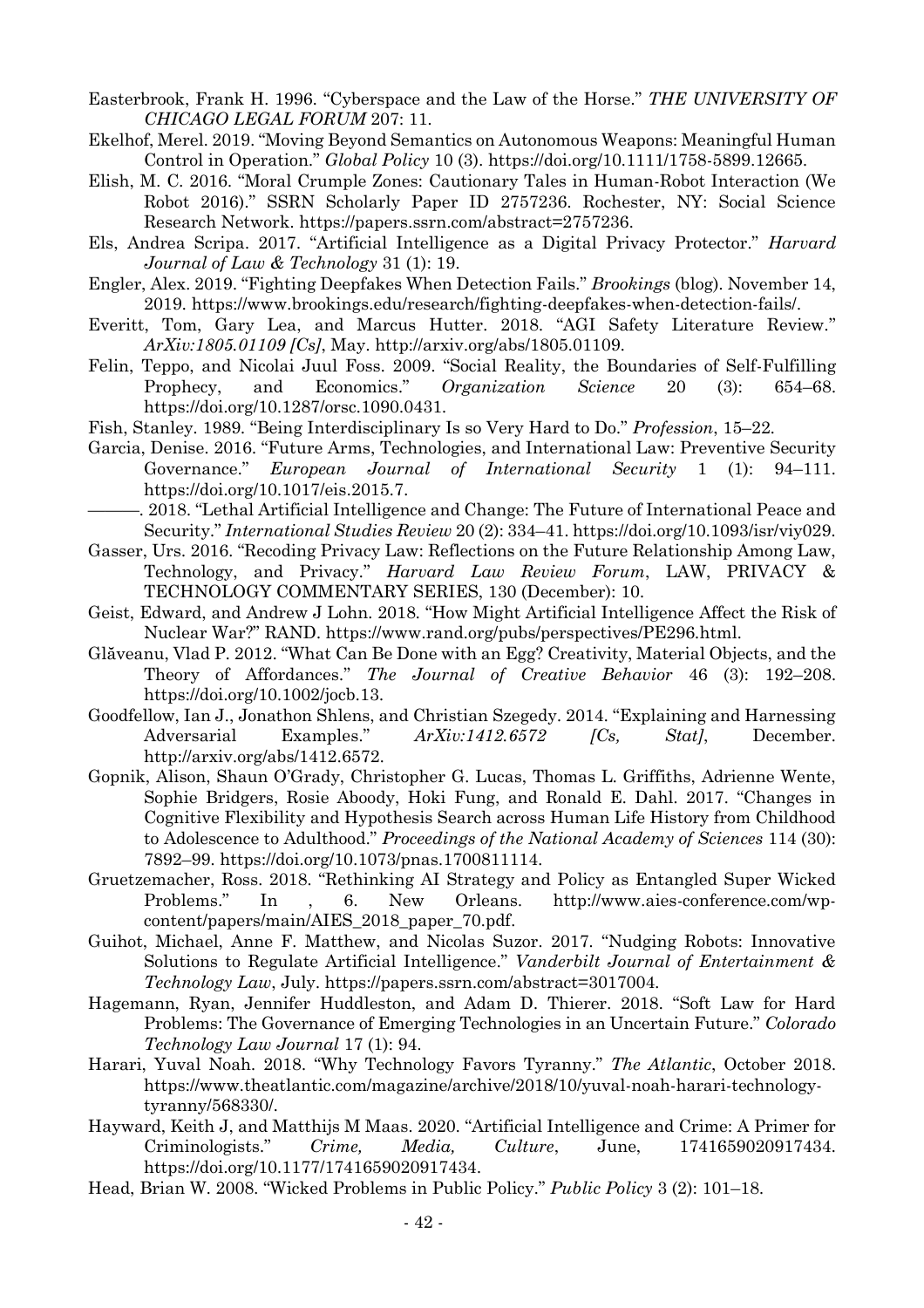- Hendrycks, Dan, Kevin Zhao, Steven Basart, Jacob Steinhardt, and Dawn Song. 2019. "Natural Adversarial Examples." *ArXiv:1907.07174 [Cs, Stat]*, July. http://arxiv.org/abs/1907.07174.
- Himmelreich, Johannes. 2018. "Never Mind the Trolley: The Ethics of Autonomous Vehicles in Mundane Situations." *Ethical Theory and Moral Practice* 21 (3): 669–84. https://doi.org/10.1007/s10677-018-9896-4.
- Hoffmann-Riem, Wolfgang. 2020. "Artificial Intelligence as a Challenge for Law and Regulation." In *Regulating Artificial Intelligence*, edited by Thomas Wischmeyer and Timo Rademacher, 1–29. Cham: Springer International Publishing. https://doi.org/10.1007/978-3-030-32361-5\_1.
- Horowitz, Michael C. 2018. "Artificial Intelligence, International Competition, and the Balance of Power." *Texas National Security Review*, May 15, 2018. https://tnsr.org/2018/05/artificial-intelligence-international-competition-and-thebalance-of-power/.
- Houghton, David Patrick. 2009. "The Role of Self-Fulfilling and Self-Negating Prophecies in International Relations." *International Studies Review* 11 (3): 552–84. https://doi.org/10.1111/j.1468-2486.2009.00873.x.
- Huysmans, Jef. 2000. "The European Union and the Securitization of Migration." *JCMS: Journal of Common Market Studies* 38 (5): 751–77. https://doi.org/10.1111/1468- 5965.00263.
- Hwang, Tim. 2018. "Computational Power and the Social Impact of Artificial Intelligence," March. https://arxiv.org/abs/1803.08971.
- Jain, Neha. 2016. "Autonomous Weapons Systems: New Frameworks for Individual Responsibility." In *Autonomous Weapons Systems - Law, Ethics Policy*, edited by Nehal Bhuta, Susanne Beck, Robin Geiβ, Hin-Yan Liu, and Claus Kreß, 303–24. Cambridge University Press.
- Jaques, Abby Everett. 2019. "Why the Moral Machine Is a Monster," 10.
- Jasanoff, Sheila, and Sang-Hyun Kim, eds. 2015. *Dreamscapes of Modernity: Sociotechnical Imaginaries and the Fabrication of Power*. 1 edition. Chicago ; London: University of Chicago Press.
- Jensen, Eric Talbot. 2014. "The Future of the Law of Armed Conflict: Ostriches, Butterflies, and Nanobots." *Michigan Journal of International Law* 35 (2): 253–317.
- Kahn, Paul W. 2002. "The Paradox of Riskless Warfare." *Philosophy and Public Policy Quarterly* 22 (3): 2–8.
- Kaminski, Margot E. 2017. "Authorship, Disrupted: AI Authors in Copyright and First Amendment Law Symposium - Future-Proofing Law: From RDNA to Robots (Part 2)." *U.C. Davis Law Review* 51: 589–616.
- Khurana, Ryan. 2019. "The Threat Of Automation Is A Self-Fulfilling Prophecy." *Palladium Magazine* (blog). July 5, 2019. https://palladiummag.com/2019/07/05/the-threat-ofautomation-is-a-self-fulfilling-prophecy/.
- King, Thomas C., Nikita Aggarwal, Mariarosaria Taddeo, and Luciano Floridi. 2019. "Artificial Intelligence Crime: An Interdisciplinary Analysis of Foreseeable Threats and Solutions." *Science and Engineering Ethics*, February. https://doi.org/10.1007/s11948-018-00081-0.
- Kreienkamp, Julia, and Tom Pegram. 2020. "Governing Complexity: Design Principles for the Governance of Complex Global Catastrophic Risks." *International Studies Review*, no. viaa074 (October). https://doi.org/10.1093/isr/viaa074.
- Kuhlemann, Karin. 2018. "Complexity, Creeping Normalcy and Conceit: Sexy and Unsexy Catastrophic Risks." *Foresight*, November. https://doi.org/10.1108/FS-05-2018-0047.
- Kuhn, Thomas S. 1970. *The Structure of Scientific Revolutions*. Chicago: University of Chicago Press.
- Legg, Shane, and Marcus Hutter. 2007. "A Collection of Definitions of Intelligence." *ArXiv:0706.3639 [Cs]*, June. http://arxiv.org/abs/0706.3639.
- Lessig, Lawrence. 1998. "The New Chicago School." *The Journal of Legal Studies* 27 (S2): 661– 91. https://doi.org/10.1086/468039.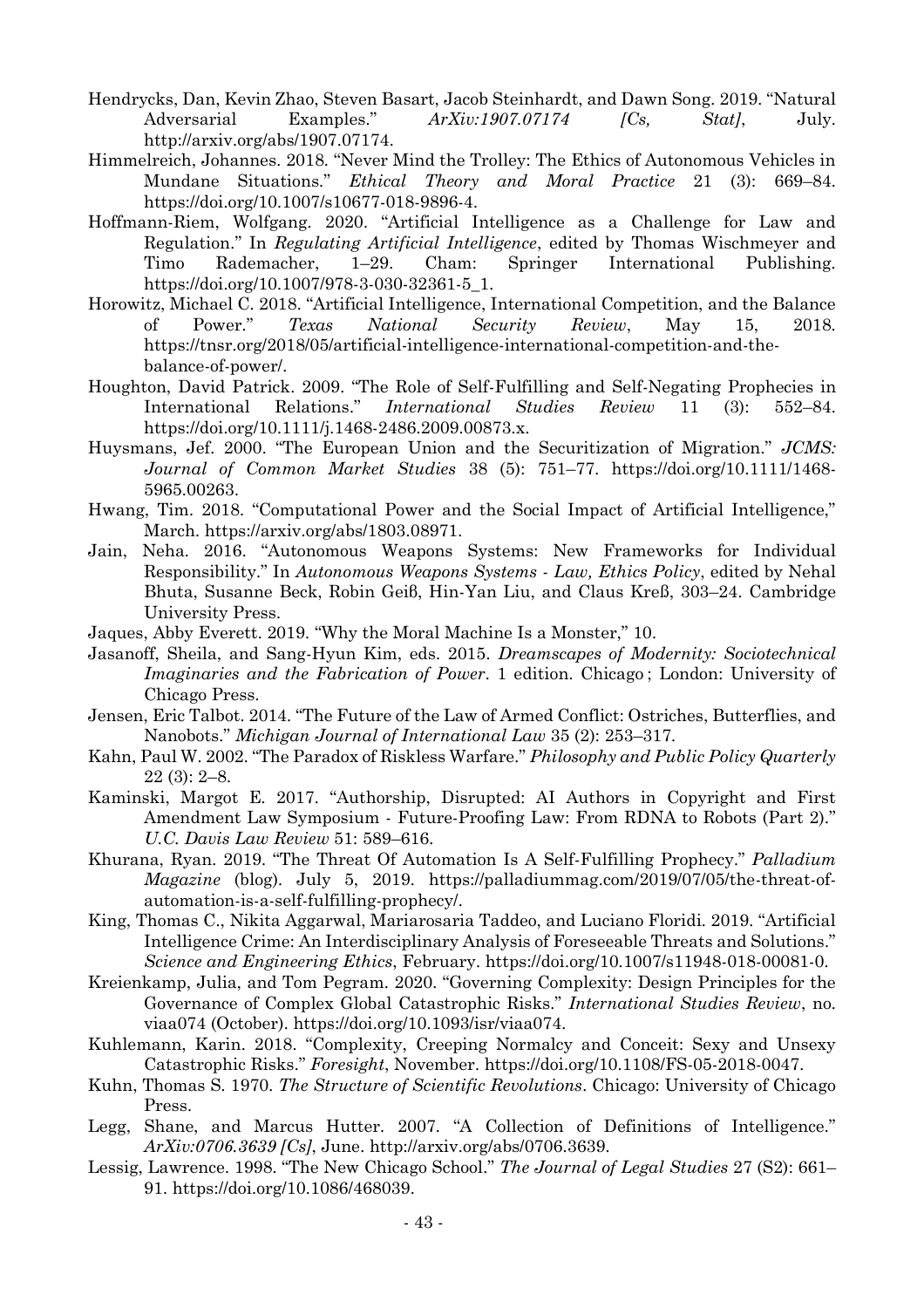———. 1999. "The Law of the Horse: What Cyberlaw Might Teach." *Harvard Law Review* 113 (2): 501. https://doi.org/10.2307/1342331.

- Leung, Jade. 2019. "Who Will Govern Artificial Intelligence? Learning from the History of Strategic Politics in Emerging Technologies." Oxford: University of Oxford. https://ora.ox.ac.uk/objects/uuid:ea3c7cb8-2464-45f1-a47c-c7b568f27665.
- Liu, Hin-Yan. 2012. "Categorization and Legality of Autonomous and Remote Weapons Systems." *International Review of the Red Cross* 94 (886): 627–52. https://doi.org/10.1017/S181638311300012X.
- ———. 2018. "The Power Structure of Artificial Intelligence." *Law, Innovation and Technology* 10 (2): 197–229. https://doi.org/10.1080/17579961.2018.1527480.
- -. 2019a. "From the Autonomy Framework towards Networks and Systems Approaches for 'Autonomous' Weapons Systems." *Journal of International Humanitarian Legal Studies* 10 (1): 89–110.
- ———. 2019b. "The Digital Disruption of Human Rights Foundations." In *Human Rights, Digital Society and the Law: A Research Companion*. London: Routledge.
- ———. 2019c. "From the Autonomy Framework towards Networks and Systems Approaches for 'Autonomous' Weapons Systems." *Journal of International Humanitarian Legal Studies* 10 (1): 89–110. https://doi.org/10.1163/18781527-01001010.
- Liu, Hin-Yan, Kristian Cedervall Lauta, and Matthijs M. Maas. 2018. "Governing Boring Apocalypses: A New Typology of Existential Vulnerabilities and Exposures for Existential Risk Research." *Futures* 102: 6–19. https://doi.org/10.1016/j.futures.2018.04.009.
- Liu, Hin-Yan, Matthijs Maas, John Danaher, Luisa Scarcella, Michaela Lexer, and Leonard Van Rompaey. 2020. "Artificial Intelligence and Legal Disruption: A New Model for Analysis." *Law, Innovation and Technology* 0 (0): 1–54. https://doi.org/10.1080/17579961.2020.1815402.
- Liu, Hin-Yan, and Karolina Zawieska. 2019. "From Responsible Robotics towards a Human Rights Regime Oriented to the Challenges of Robotics and Artificial Intelligence." *Ethics and Information Technology*. https://doi.org/10.1007/s10676-017-9443-3.
- Loeff, Agnes Schim van der, Iggy Bassi, Sachin Kapila, and Jevgenij Gamper. 2019. "AI Ethics for Systemic Issues: A Structural Approach." In . Vancouver, Canada. http://arxiv.org/abs/1911.03216.
- Maas, Matthijs M. 2012. "The Forging of Our Futures: The Temporal Construction of Political Logics, the Performative Self-Fulfillment of Prophetic Visions, and the Need for a Post-Positivist 'Transformational Idealism' in IR." Utrecht, The Netherlands: University College Utrecht.

https://www.academia.edu/8007823/The\_Forging\_of\_Our\_Futures\_The\_Temporal\_Cons truction\_of\_Political\_Logics\_the\_Performative\_Self-

Fulfillment\_of\_Prophetic\_Visions\_and\_the\_Need\_for\_a\_Post-

Positivist\_Transformational\_Idealism\_in\_IR.

- -. 2018. "Regulating for 'Normal AI Accidents': Operational Lessons for the Responsible Governance of Artificial Intelligence Deployment." In *Proceedings of the 2018 AAAI/ACM Conference on AI, Ethics, and Society*, 223–228. AIES '18. New York, NY, USA: Association for Computing Machinery. https://doi.org/10.1145/3278721.3278766.
- ———. 2019a. "Innovation-Proof Governance for Military AI? How I Learned to Stop Worrying and Love the Bot." *Journal of International Humanitarian Legal Studies* 10 (1): 129–57. https://doi.org/10.1163/18781527-01001006.

———. 2019b. "International Law Does Not Compute: Artificial Intelligence and The Development, Displacement or Destruction of the Global Legal Order." *Melbourne Journal of International Law* 20 (1): 29–56.

-. 2019c. "How Viable Is International Arms Control for Military Artificial Intelligence? Three Lessons from Nuclear Weapons." *Contemporary Security Policy* 40 (3): 285–311. https://doi.org/10.1080/13523260.2019.1576464.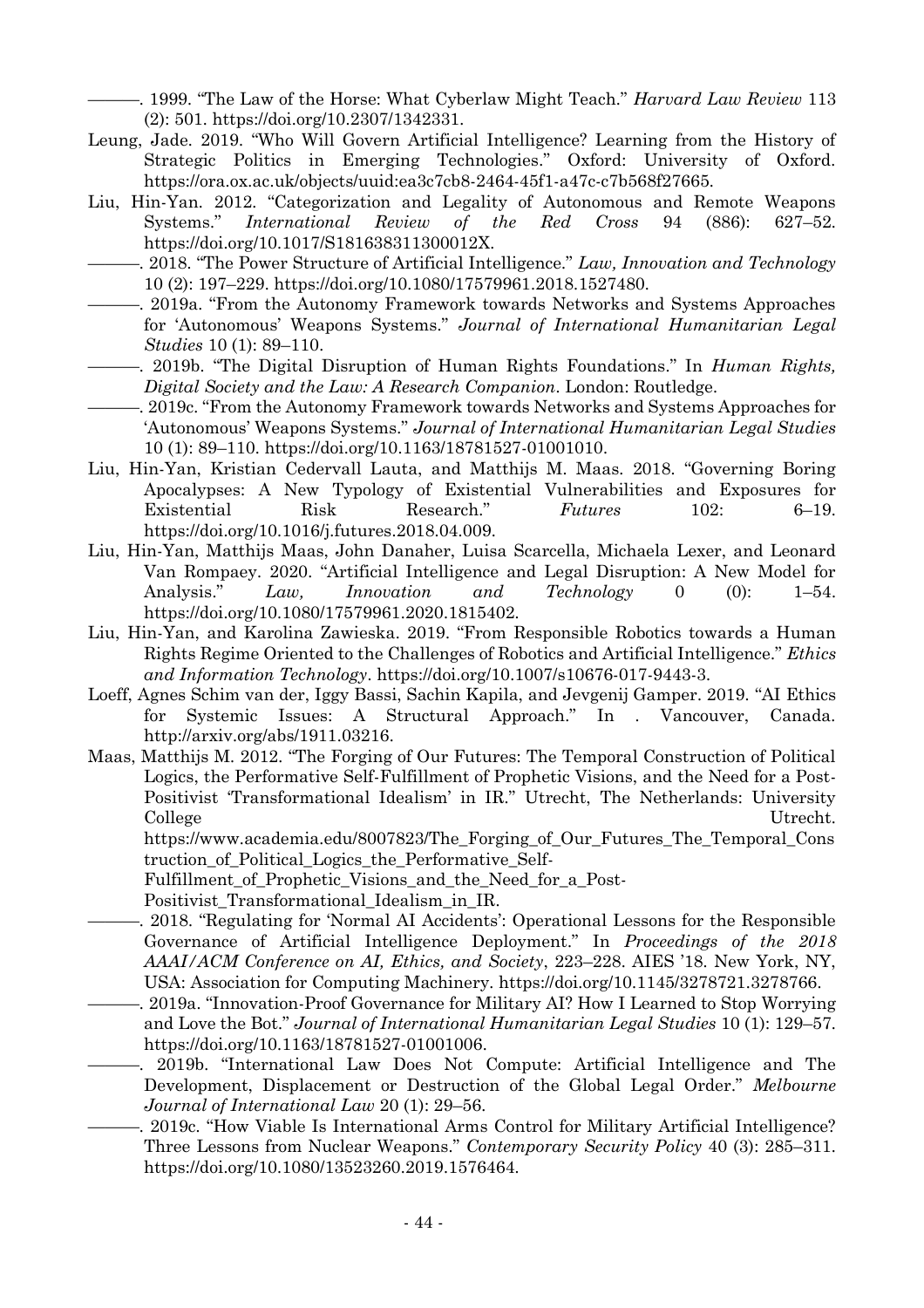———. 2020. "Artificial Intelligence Governance Under Change: Foundations, Facets, Frameworks." Copenhagen, Denmark: University of Copenhagen.

- Mandel, Gregory N. 2017. "Legal Evolution in Response to Technological Change." *The Oxford Handbook of Law, Regulation and Technology*, July. https://doi.org/10.1093/oxfordhb/9780199680832.013.45.
- Manheim, David. 2018. "Systemic Fragility as a Vulnerable World." https://philpapers.org/archive/MANSFA-3.pdf.
- Marchant, Gary E. 2011. "The Growing Gap Between Emerging Technologies and the Law." In *The Growing Gap Between Emerging Technologies and Legal-Ethical Oversight: The Pacing Problem*, edited by Gary E. Marchant, Braden R. Allenby, and Joseph R. Herkert, 19–33. The International Library of Ethics, Law and Technology. Dordrecht: Springer Netherlands. https://doi.org/10.1007/978-94-007-1356-7\_2.
- Mollick, E. 2006. "Establishing Moore's Law." *IEEE Annals of the History of Computing* 28 (3): 62–75. https://doi.org/10.1109/MAHC.2006.45.
- Morin, Jean‐Frédéric, Hugo Dobson, Claire Peacock, Miriam Prys‐Hansen, Abdoulaye Anne, Louis Bélanger, Peter Dietsch, et al. 2019. "How Informality Can Address Emerging Issues: Making the Most of the G7." *Global Policy* 10 (2): 267–73. https://doi.org/10.1111/1758-5899.12668.
- Morton, T. 2013. "Hyperobjects: Philosophy and Ecology after the End of the World." *Hyperobjects: Philosophy and Ecology After the End of the World*, 1–230.
- Moynihan, Thomas. 2020. "Existential Risk and Human Extinction: An Intellectual History." *Futures* 116 (February): 102495. https://doi.org/10.1016/j.futures.2019.102495.
- NASA. 2020. "Goldilocks Zones and Stars." NASA Science Mission Directorate. January 31, 2020. https://science.nasa.gov/goldilocks-zones-and-stars.
- Nindler, Reinmar. 2019. "The United Nation's Capability to Manage Existential Risks with a Focus on Artificial Intelligence." *International Community Law Review* 21 (1): 5–34. https://doi.org/10.1163/18719732-12341388.
- Noordegraaf, Mirko, Scott Douglas, Karin Geuijen, and Martijn Van Der Steen. 2019. "Weaknesses of Wickedness: A Critical Perspective on Wickedness Theory." *Policy and Society* 38 (2): 278–97. https://doi.org/10.1080/14494035.2019.1617970.
- Norman, Donald A. 2013. *The Design of Everyday Things*. Revised and Expanded edition. New York, New York: Basic Books.
- OpenAI, Marcin Andrychowicz, Bowen Baker, Maciek Chociej, Rafal Jozefowicz, Bob McGrew, Jakub Pachocki, et al. 2018. "Learning Dexterous In-Hand Manipulation." *ArXiv:1808.00177 [Cs, Stat]*, August. http://arxiv.org/abs/1808.00177.
- Parker, Jack, and David Danks. 2019. "How Technological Advances Can Reveal Rights." In , 7. http://www.aies-conference.com/wp-content/papers/main/AIES-19\_paper\_129.pdf.
- Parson, Edward, Richard Re, Alicia Solow-Niederman, and Alana Zeide. 2019. "Artificial Intelligence in Strategic Context: An Introduction." *AI Pulse* (blog). February 8, 2019. https://aipulse.org/artificial-intelligence-in-strategic-context-an-introduction/.
- Pauwels, Eleonore. 2019. "The New Geopolitics of Converging Risks: The UN and Prevention in the Era of AI." United Nations University - Centre for Policy Research. https://i.unu.edu/media/cpr.unu.edu/attachment/3472/PauwelsAIGeopolitics.pdf.
- Pauwelyn, J., R. A. Wessel, and J. Wouters. 2014. "When Structures Become Shackles: Stagnation and Dynamics in International Lawmaking." *European Journal of International Law* 25 (3): 733–63. https://doi.org/10.1093/ejil/chu051.
- Peters, B. Guy, and Matthew Tarpey. 2019. "Are Wicked Problems Really so Wicked? Perceptions of Policy Problems." *Policy and Society* 38 (2): 218–36. https://doi.org/10.1080/14494035.2019.1626595.
- Petit, Nicolas. 2017. "Law and Regulation of Artificial Intelligence and Robots Conceptual Framework and Normative Implications." SSRN Scholarly Paper ID 2931339. Rochester, NY: Social Science Research Network. https://papers.ssrn.com/abstract=2931339.
- Picker, Colin B. 2001. "A View from 40,000 Feet: International Law and the Invisible Hand of Technology." *Cardozo Law Review* 23: 151–219.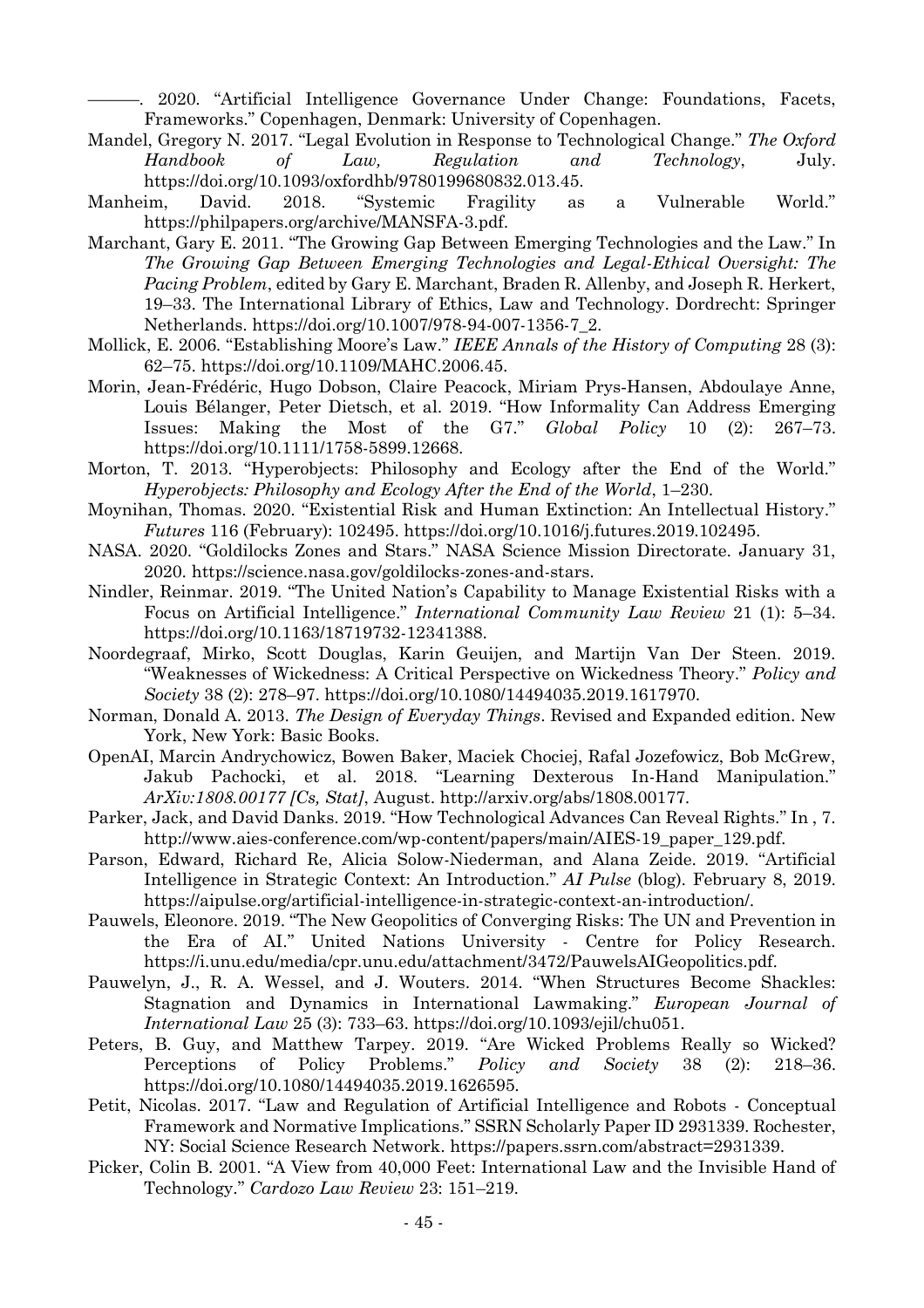- Ram, Natalie. 2019. "One Shot Learning In AI Innovation." *AI Pulse* (blog). January 25, 2019. https://aipulse.org/one-shot-learning-in-ai-innovation/.
- Rapaport, William J. 2020. "What Is Artificial Intelligence?" *Journal of Artificial General Intelligence*, Special Issue "On Defining Artificial Intelligence"—Commentaries and Author's Response, 11 (2): 52–56. https://doi.org/10.2478/jagi-2020-0003.
- Rayfuse, Rosemary. 2017. "Public International Law and the Regulation of Emerging Technologies." In *The Oxford Handbook of Law, Regulation and Technology*. http://www.oxfordhandbooks.com/view/10.1093/oxfordhb/9780199680832.001.0001/oxfo rdhb-9780199680832-e-22.
- Rittel, Horst W. J., and Melvin M. Webber. 1973. "Dilemmas in a General Theory of Planning." *Policy Sciences* 4 (2): 155–69.
- Rosa, Hartmut. 2013. *Social Acceleration: A New Theory of Modernity*. Translated by Jonathan Trejo-Mathys. Columbia University Press.
- Russell, Stuart. 2019. *Human Compatible: Artificial Intelligence and the Problem of Control*. Viking. https://www.amazon.com/Human-Compatible-Artificial-Intelligence-Problemebook/dp/B07N5J5FTS.
- Sadowski, Jathan, and Roy Bendor. 2019. "Selling Smartness: Corporate Narratives and the Smart City as a Sociotechnical Imaginary." *Science, Technology, & Human Values* 44 (3): 540–63. https://doi.org/10.1177/0162243918806061.
- Saxe, John Godfrey. 1872. "The Blind Men and the Elephant." In *The Poems of John Godfrey Saxe*. Boston: J. Osgood.
- Scarry, Elaine. 2016. *Thermonuclear Monarchy: Choosing Between Democracy and Doom*. 1 edition. W. W. Norton & Company.
- Scharre, Paul. 2016a. "Autonomous Weapons and Operational Risk." Ethical Autonomy Project. 20YY Future of Warfare Initiative. Center for a New American Security. https://s3.amazonaws.com/files.cnas.org/documents/CNAS\_Autonomous-weaponsoperational-risk.pdf.
- -. 2016b. "Flash War Autonomous Weapons and Strategic Stability." Presented at the Understanding Different Types of Risk, Geneva, April 11. http://www.unidir.ch/files/conferences/pdfs/-en-1-1113.pdf.
- Scharre, Paul, and Michael C Horowitz. 2018. "Artificial Intelligence: What Every Policymaker Needs to Know." Center for a New American Security. https://www.cnas.org/publications/reports/artificial-intelligence-what-everypolicymaker-needs-to-know.
- Schellekens, Maurice. 2015. "Self-Driving Cars and the Chilling Effect of Liability Law." *Computer Law & Security Review* 31 (4): 506–17. https://doi.org/10.1016/j.clsr.2015.05.012.
- Scherer, Matthew U. 2016. "Regulating Artificial Intelligence Systems: Risks, Challenges, Competencies, and Strategies." *Harvard Journal of Law & Technology*, no. 2 (Spring). http://jolt.law.harvard.edu/articles/pdf/v29/29HarvJLTech353.pdf.
- Schmitt, Michael. 2013. "Autonomous Weapons Systems and International Humanitarian Law: A Reply to the Critics." *Harvard National Security Journal Features*.
- Sears, Nathan Alexander. 2020. "Existential Security: Towards a Security Framework for the Survival of Humanity." *Global Policy* 11 (2): 255–66. https://doi.org/10.1111/1758- 5899.12800.
- Sharikov, Pavel. 2018. "Artificial Intelligence, Cyberattack, and Nuclear Weapons—A Dangerous Combination." *Bulletin of the Atomic Scientists* 74 (6): 368–73. https://doi.org/10.1080/00963402.2018.1533185.
- Sheppard, Brian. 2018. "Warming up to Inscrutability: How Technology Could Challenge Our Concept of Law." *University of Toronto Law Journal* 68 (supplement 1): 36–62. https://doi.org/10.3138/utlj.2017-0053.
- Shevlane, Toby, and Allan Dafoe. 2020. "The Offense-Defense Balance of Scientific Knowledge: Does Publishing AI Research Reduce Misuse?" In *Proceedings of the AAAI/ACM*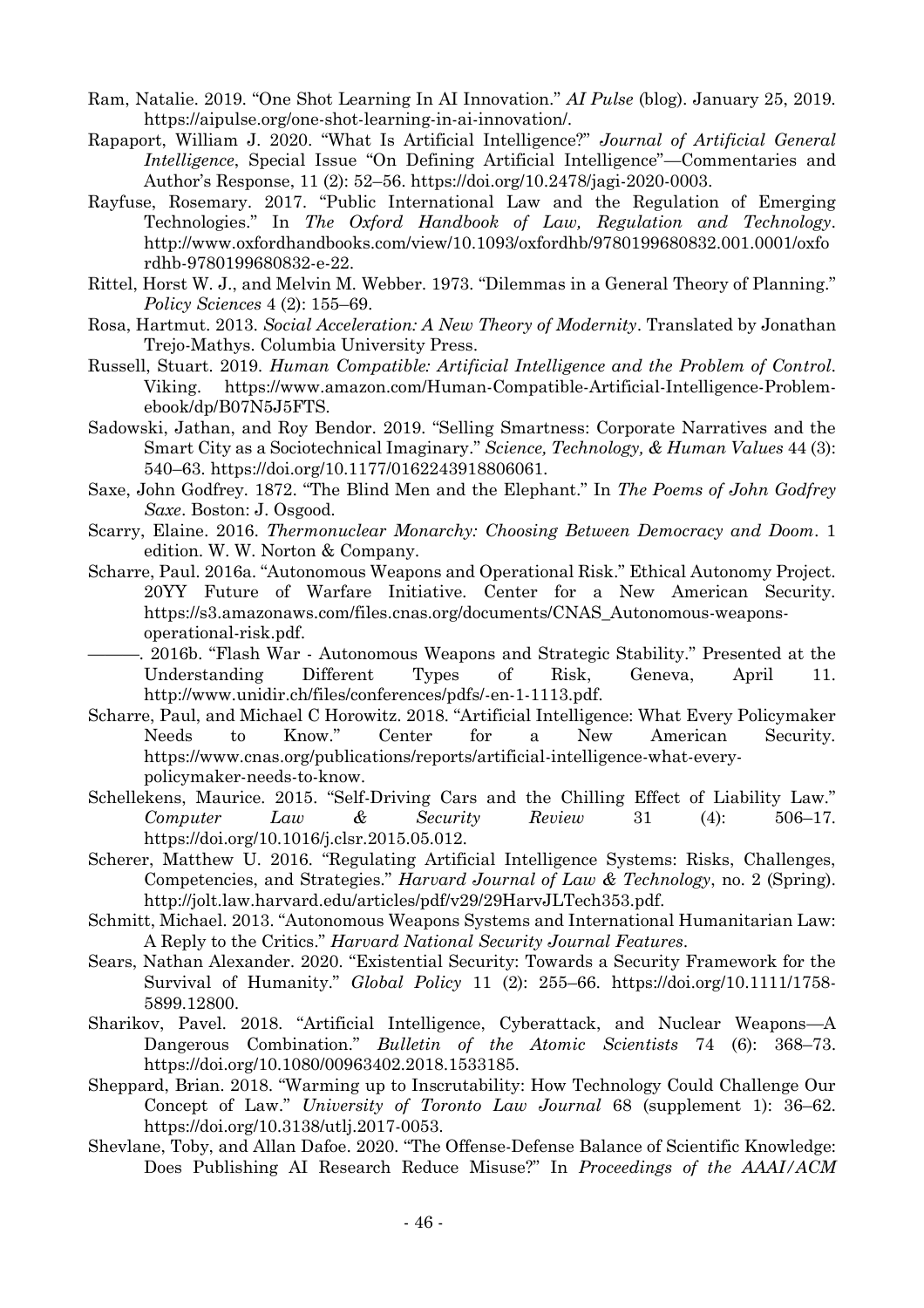*Conference on AI, Ethics, and Society*, 173–179. AIES '20. New York, NY, USA: Association for Computing Machinery. https://doi.org/10.1145/3375627.3375815.

- Stritzel, Holger. 2014. "Securitization Theory and the Copenhagen School." In *Security in Translation: Securitization Theory and the Localization of Threat*, edited by Holger Stritzel, 11–37. New Security Challenges Series. London: Palgrave Macmillan UK. https://doi.org/10.1057/9781137307576\_2.
- Susser, Daniel. 2019. "Invisible Influence: Artificial Intelligence and the Ethics of Adaptive Choice Architectures." In *Proceedings of the AAAI / ACM Conference on Artificial Intelligence, Ethics and Society 2019*, 7.
- Tipson, Frederick S. 1997. "Culture Clash-Ification: A Verse to Huntington's Curse." *Foreign Affairs*, 1997. https://www.foreignaffairs.com/articles/1997-03-01/culture-clash-ificationverse-huntingtons-curse.
- Torres, Phil. 2018. "Facing Disaster: The Great Challenges Framework." *Foresight* 21 (1): 4–34. https://doi.org/10.1108/FS-04-2018-0040.
- Trajtenberg, Manuel. 2018. "AI as the next GPT: A Political-Economy Perspective." Working Paper 24245. National Bureau of Economic Research. https://doi.org/10.3386/w24245.
- Tranter, Kieran. 2011. "The Law and Technology Enterprise: Uncovering the Template to Legal Scholarship on Technology." *Law, Innovation and Technology* 3 (1): 31–83. https://doi.org/10.5235/175799611796399830.
- Tucker, Aaron D., Markus Anderljung, and Allan Dafoe. 2020. "Social and Governance Implications of Improved Data Efficiency." In *Proceedings of the AAAI/ACM Conference on AI, Ethics, and Society*, 378–84. New York NY USA: ACM. https://doi.org/10.1145/3375627.3375863.
- Turnbull, Nick, and Robert Hoppe. 2019. "Problematizing 'Wickedness': A Critique of the Wicked Problems Concept, from Philosophy to Practice." *Policy and Society* 38 (2): 315– 37. https://doi.org/10.1080/14494035.2018.1488796.
- Turner, Jacob. 2018. *Robot Rules: Regulating Artificial Intelligence*. New York, NY: Springer Berlin Heidelberg.
- Vöneky, Silja. 2018. "Human Rights and Legitimate Governance of Existential and Global Catastrophic Risks." In *Human Rights, Democracy, and Legitimacy in a World of Disorder*, edited by Silja Vöneky and Gerald Neuman, 139–62. Cambridge University Press. https://papers.ssrn.com/abstract=3363552.
- Wang, Jian, Reinhilde Veugelers, and Paula Stephan. 2017. "Bias against Novelty in Science: A Cautionary Tale for Users of Bibliometric Indicators." *Research Policy* 46 (8): 1416–36.
- Wiener, Jonathan B. 2016. "The Tragedy of the Uncommons: On the Politics of Apocalypse." *Global Policy* 7 (S1): 67–80. https://doi.org/10.1111/1758-5899.12319.
- Wilson, E.O. 2009. "An Intellectual Entente." Harvard Magazine. September 10, 2009. https://harvardmagazine.com/breaking-news/james-watson-edward-o-wilsonintellectual-entente.
- Wilson, Grant. 2013. "Minimizing Global Catastrophic and Existential Risks from Emerging Technologies through International Law." *Va. Envtl. LJ* 31: 307.
- Wolkenstein, Andreas. 2018. "What Has the Trolley Dilemma Ever Done for Us (and What Will It Do in the Future)? On Some Recent Debates about the Ethics of Self-Driving Cars." *Ethics and Information Technology* 20 (3): 163–73. https://doi.org/10.1007/s10676-018- 9456-6.
- Wright, Nicholas. 2018. "How Artificial Intelligence Will Reshape the Global Order: The Coming Competition Between Digital Authoritarianism and Liberal Democracy." *Foreign Affairs*, July 10, 2018. https://www.foreignaffairs.com/articles/world/2018-07-10/howartificial-intelligence-will-reshape-global-order.
- Wright, Ronald. 2005. *A Short History of Progress*. New York: CARROLL & GRAF.
- Yeung, Karen. 2017. "'Hypernudge': Big Data as a Mode of Regulation by Design." *Information, Communication & Society* 20 (1): 118–36. https://doi.org/10.1080/1369118X.2016.1186713.